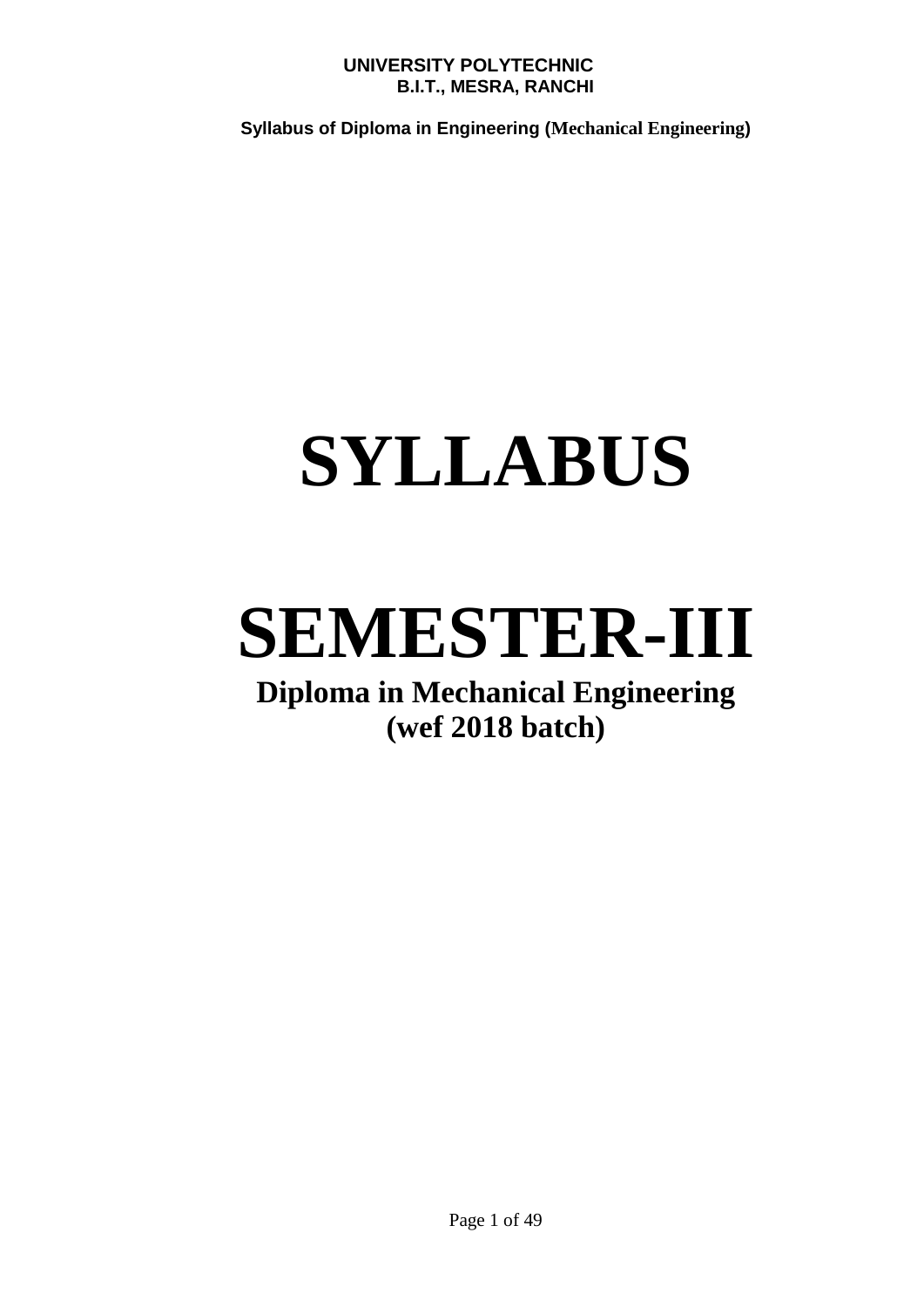#### **Syllabus of Diploma in Engineering (Mechanical Engineering)**

#### **COURSE STRUCTURE (W.E.F. 2018 Batch Students) (Total Credits 24.0)**

#### **Diploma in Mechanical Engineering**

| <b>Third Semester</b> |                                         |               |                 |                |                             |  |
|-----------------------|-----------------------------------------|---------------|-----------------|----------------|-----------------------------|--|
| <b>Subject Code</b>   | <b>Subject</b>                          | <b>Theory</b> | <b>Tutorial</b> | Lab.           | <b>Credit</b>               |  |
| <b>DMA 3201</b>       | <b>Applied Mathematics</b>              | 3             | $\Omega$        | $\Omega$       | 3                           |  |
| <b>DMM 3101</b>       | Thermal Engineering                     | 3             |                 | $\Omega$       | $\overline{A}$              |  |
| <b>DME 3007</b>       | <b>Manufacturing Process</b>            | 3             | $\theta$        | $\Omega$       | 3                           |  |
| <b>DMM 3003</b>       | <b>Applied Mechanics</b>                | 3             |                 | $\Omega$       | $\overline{A}$              |  |
| <b>DMM 3005</b>       | <b>Mechanical Engineering Materials</b> | 3             | 0               | $\Omega$       | 3                           |  |
| <b>DMM 3006</b>       | <b>Machine Drawing</b>                  | 0             |                 | $\overline{2}$ | $\mathcal{D}_{\mathcal{L}}$ |  |
| <b>DME 3106</b>       | Manufacturing Process Lab.              | $\Omega$      | $\theta$        | $\overline{2}$ |                             |  |
| <b>DMM 3102</b>       | Thermal Engineering Lab.                | $\Omega$      | 0               | $\overline{2}$ |                             |  |
| <b>DMM 3004</b>       | Applied Mechanics Lab.                  | $\Omega$      | 0               | $\overline{2}$ |                             |  |
| <b>DHU 3002</b>       | <b>Professional Practices-II</b>        | $\Omega$      | $\Omega$        | $\overline{2}$ |                             |  |
| DGA 3002/04/06/08     | PT and Games/NSS/NCC/CA                 | $\Omega$      | $\Omega$        | 3              |                             |  |
|                       | Periods per week                        | 15            | 3               | 13             |                             |  |
|                       | <b>Total credits</b>                    |               |                 |                | 24                          |  |
|                       | <b>Total periods per week</b>           |               |                 |                | 31                          |  |

#### Page 2 of 49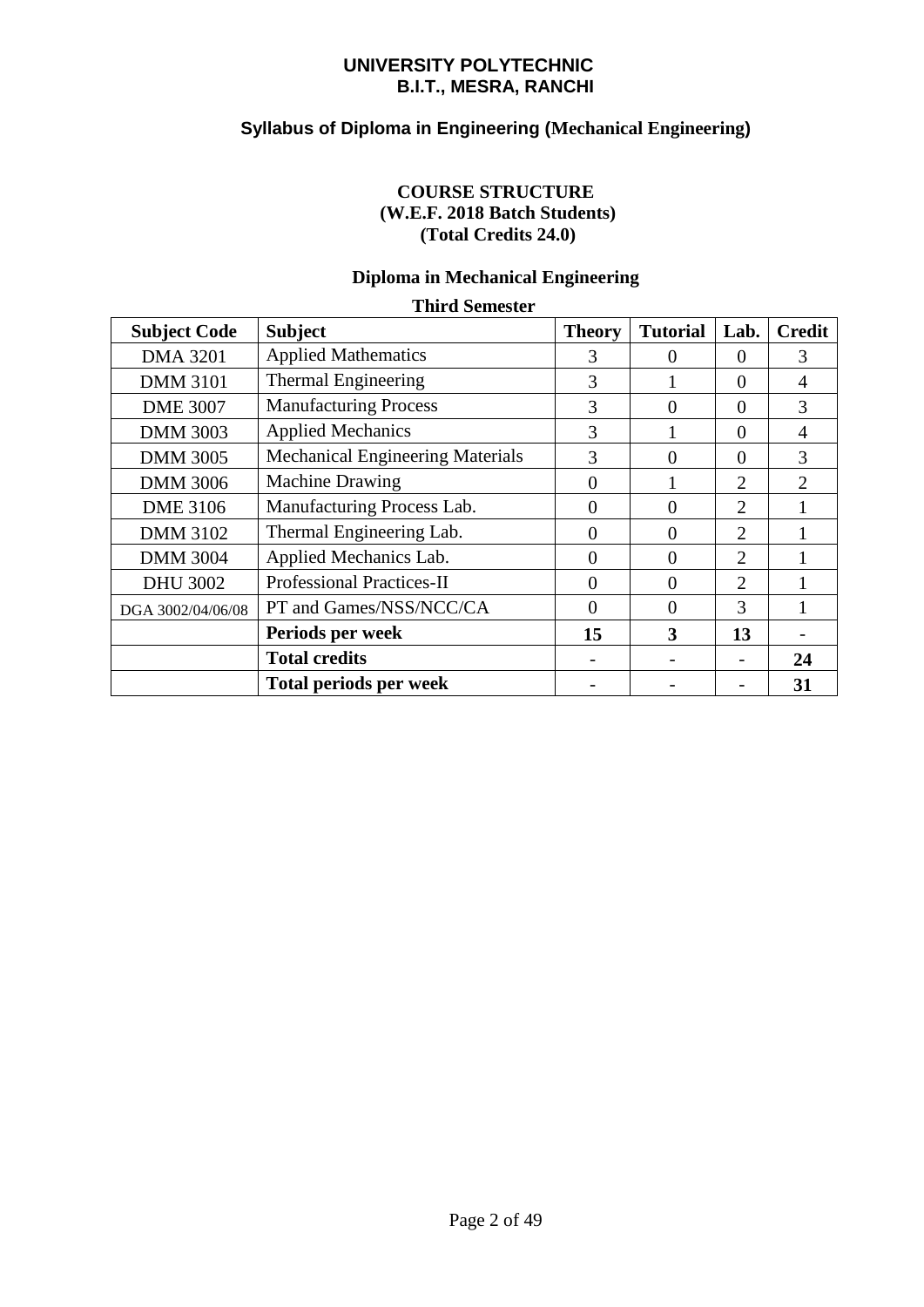#### **Syllabus of Diploma in Engineering (Mechanical Engineering)**

#### **DMA 3201 APPLIED MATHEMATICS**

Objective: Students will be able to

- 1. Develop the essential skills for using Matrices and Determinant to solve system of linear equations.
- 2. Learn to use First order ODEs necessary for modeling engineering problems.
- 3. Acquire necessary ability to use Second or Higher Order ODEs to design engineering models.
- 4. Learn and appreciate Partial Differentiation and its applications.
- 5. Learn and apply Vector Calculus to solve technical problems.

#### **Module-I:**

#### **Determinant and Matrices with Solution of System Linear Equations**

Definition of a matrix of order *m* x *n* and types of matrices. Algebra of matrices such as equality, addition, subtraction, scalar multiplication, and transpose of a matrix.

Definition and expansion of determinants of order 2 and 3. Minor, cofactor of an element in a matrix, adjoint of matrix and inverse of matrix by adjoint method.

Solution of simultaneous equations containing 2 and 3 unknowns with applications.

#### **Module-II:**

#### **Ordinary Differential Equations (ODE) of First Order**

Definitions of ODE and meaning of solution of ODE. Formation of ODE.

Solution of ODE of first order and first degree: Variable separable method, Homogenous equations, Equations reducible to homogenous form, Exact equations, Linear equations, Bernoulli equations.

#### **Module-III:**

#### **Linear Differential Equations of Second and Higher Order**

Definition of linear ODE. The operator 'D'. Auxiliary Equations (A.E.) and rules of finding Complementary Function (C.F.).

The inverse Operator  $\frac{1}{f(D)}$ . Rules for finding the Particular Integral (P.E.).

#### **Module-IV:**

#### **Partial Differentiation and Multiple Integrals**

Functions of two or more variables. Partial derivatives of first and higher order.

Differentiation of composite functions. Jacobians and its properties.

Evaluation of double integral. Change of order of integration.

Finding area and volume using double integration. Change of variables from Cartesian to polar.

#### **Module-V:**

#### **Vector Calculus**

Definition Vector functions and its derivative. Velocity and acceleration.

Concepts of Scalar and Vector Fields. Gradient of scalar field. Directional Derivative and its geometrical interpretation. Properties of Gradient.

Divergence and Curl of a vector function and their properties. Physical interpretation of divergence and curl.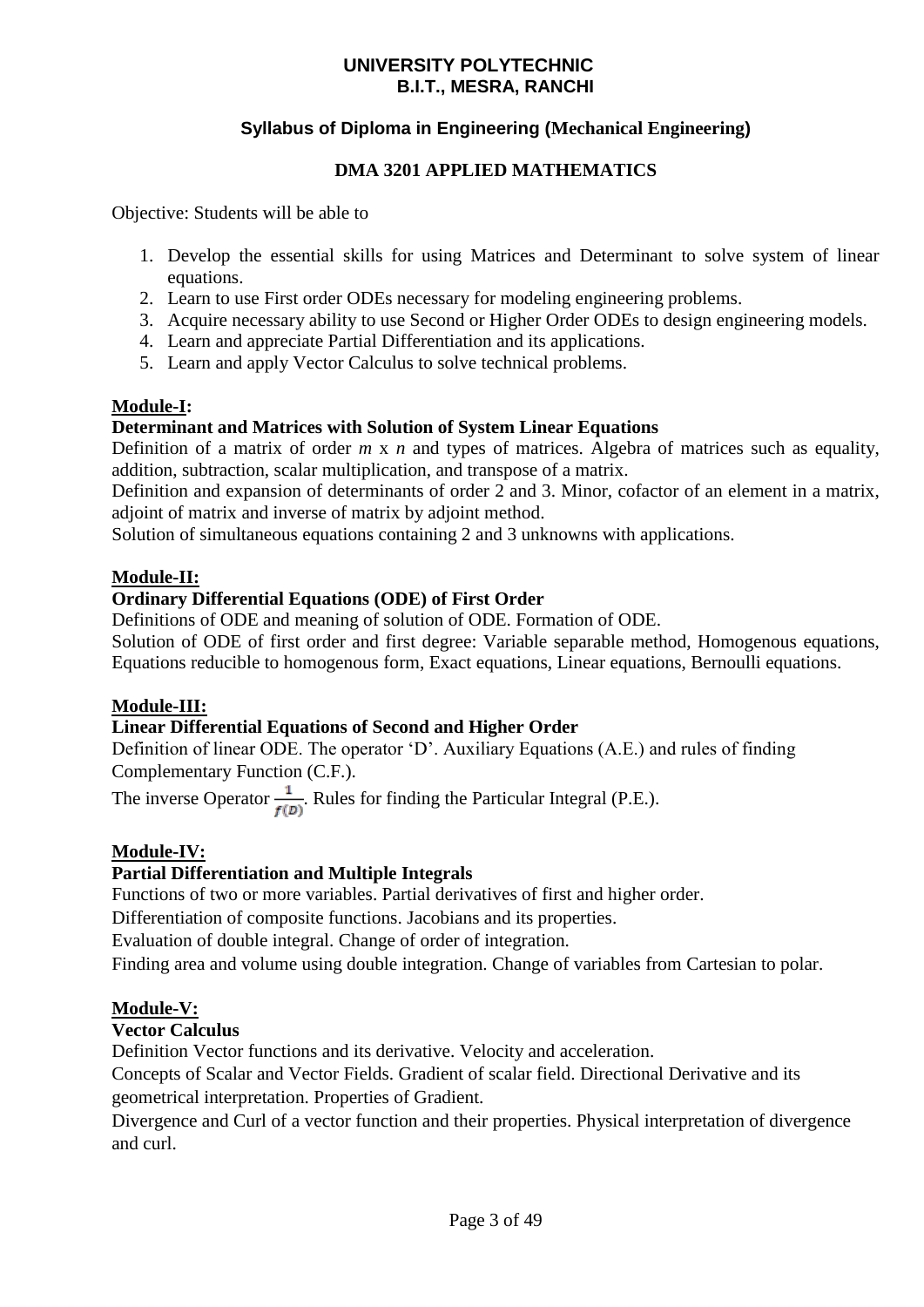#### **Syllabus of Diploma in Engineering (Mechanical Engineering)**

#### **Text Books:**

- 1. N.P. Bali and Manish Goyal. "A Textbook of Engineering Mathematics". Laxmi Publications Pvt. Ltd.
- 2. R. S. Agarwal, "Senior Secondary School Mathematics for Class 12", Bharati Bhavan Publishers & Distributers.

#### **Reference Books:**

- 1. B. S. Grewal. Higher Engineering Mathematics. Khanna Publication, New Dehli.
- 2. Erwin Kreyszig. Advanced Engineering Mathematics. John Wiley & Sons, Inc.
- 3. Murray R Spiegel. Vector Analysis and an Introduction to Tensor Analysis. Schaum's Outline series. McGraw-Hill.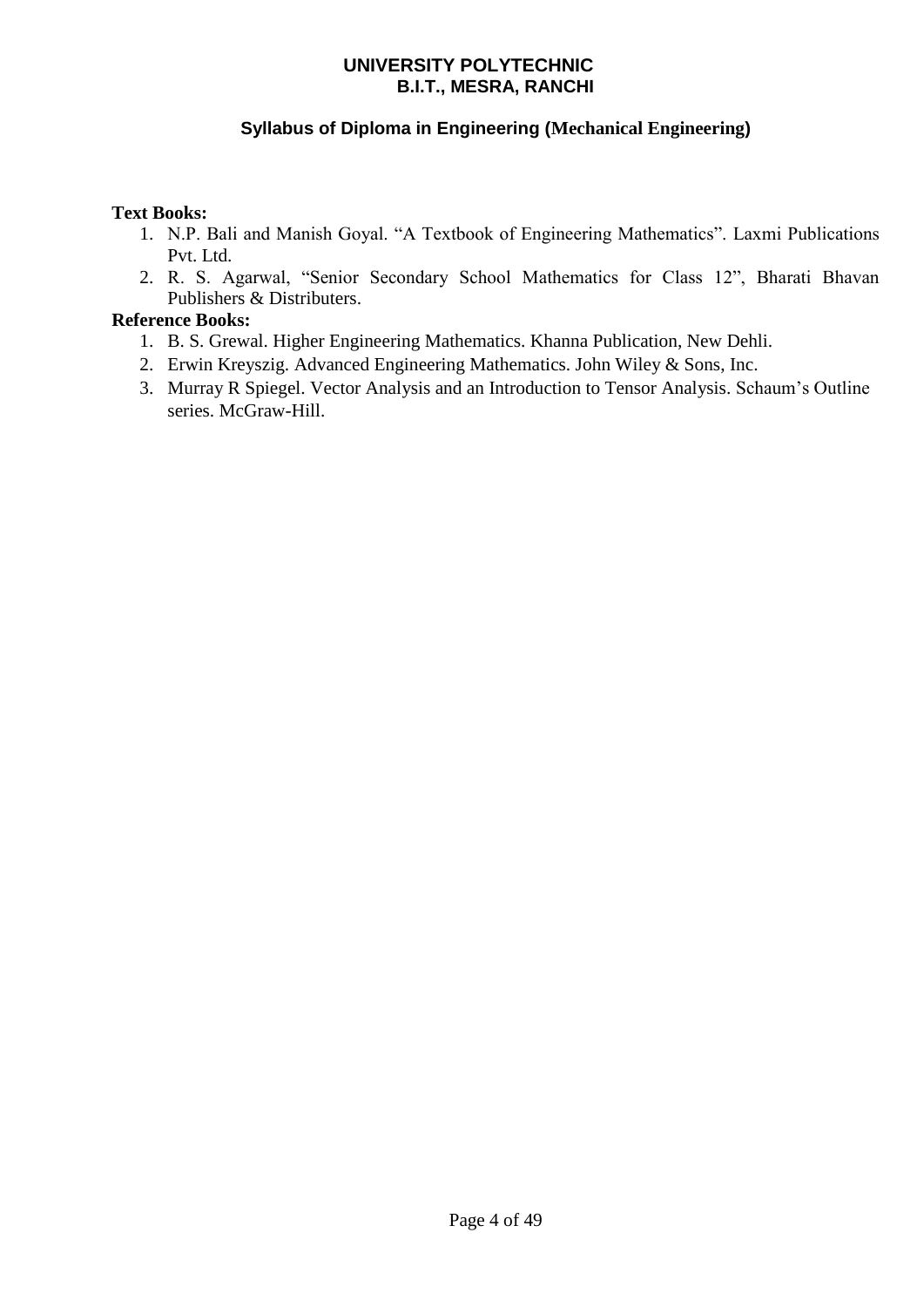#### **Syllabus of Diploma in Engineering (Mechanical Engineering)**

#### **DMM 3101 THERMAL ENGINEERING**

#### **OBJECTIVE: Students will be able to**

- 1 Know basic concepts of thermal engineering.
- 3. Significance of thermodynamic properties in order to analyse a thermodynamic system from macroscopic view point.
- 4. Computing work and heat transfers across system boundaries.
- 5. Applying first and second law of thermodynamics in closed and open systems involving steady flow.
- 6. Know about different laws and processes.
- 7. Learn about turbine, nozzle and compressor.

#### **Module –I:**

#### **Concepts and Terminology:**

Basic Concepts, Zeroth law of Thermodynamics and its significance, Concept of heat and work. Properties of steam, Properties of Ideal gas. Macroscopic and microscopic views of study, concept of continuum Thermodynamic properties of a system (Pressure, volume, temperature and units of measurement) Intensive and extensive properties, State and Process Thermodynamic equilibrium.

#### **Energy and Work Transfer:**

Conceptual explanation of energy, work and heat, work transfer Path and point Function, Displacement work, forms of work transfer, Modes of Heat Transfer, introductory concepts of Conduction convection and Radiation, Sensible and latent heat, Specific heat, energy and its resources. Quasi static process.

#### **Module –II:**

#### **First Law of Thermodynamics:**

First Law of thermodynamics Energy as system property, forms of stored energy First law for a closed system undergoing a cyclic process First law for a closed system undergoing change of state Concept of Enthalpy, First law applied to steady flow processes, Steady Flow Energy Equation and its application to nozzle, turbine and compressor, Perpetual motion machine of first kind.

#### **Module –III:**

#### **Second law of Thermodynamics:**

Limitations of first law Thermal reservoir Concept of heat engine, heat pump and refrigerator Statement of Second law of thermodynamics (Clausius and Kelvin Planck), Perpetual motion machine of second kind, Carnot cycle Application of second law in heat engine, heat pump, refrigerator and determination of Efficiencies and C.O.P, Elementary knowledge of Entropy and Enthalpy and Third law of Thermodynamics.

#### **Module –IV:**

#### **Principles of Steam Turbine and Nozzle:**

Types of nozzle flow of steam through nozzles, steady flow energy equation in nozzles, principle of operation of steam turbine, types of steam turbine, difference between steam turbine and steam engine, difference between impulse turbine and reaction turbine.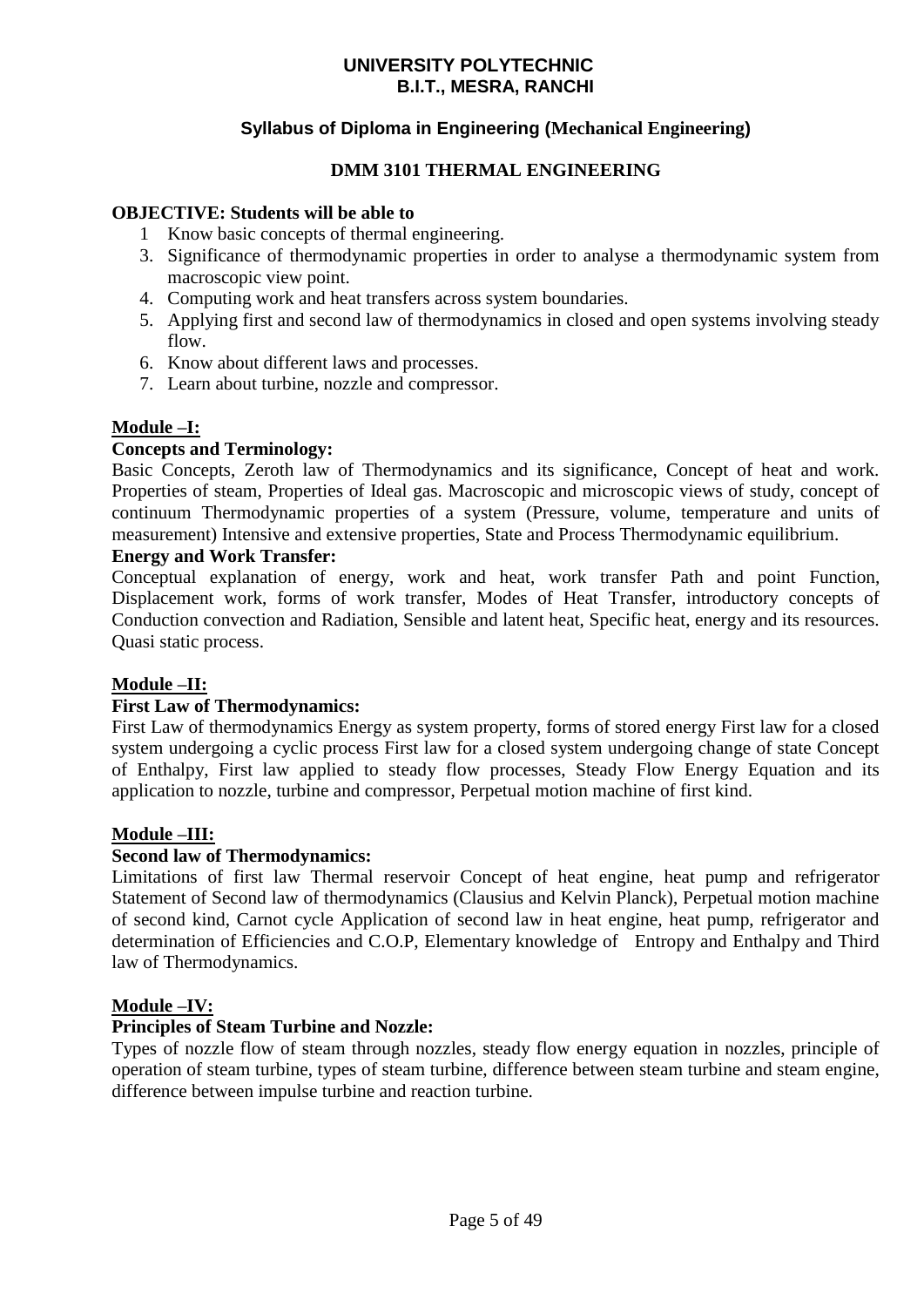#### **Syllabus of Diploma in Engineering (Mechanical Engineering)**

#### **Module-V:**

#### **Thermodynamic Cycles and Air Compressor:**

Otto-cycle, Diesel-cycle, Joule/Brayton-cycle.

Introduction, classification, application, construction and working of single stage compressor, calculation of power.

#### **Text Books:**

- 1. An Introduction to Thermodynamics P.K. Nag
- 2. Engineering Thermodynamics R.K. Rajput.
- 3. Thermal Engineering P.L. Ballaney.

#### **Reference Books**:

- 1. Engineering Thermodynamics Arora & Domkundwar
- 2. Engineering. Thermodynamics Dr. D. S. Kumar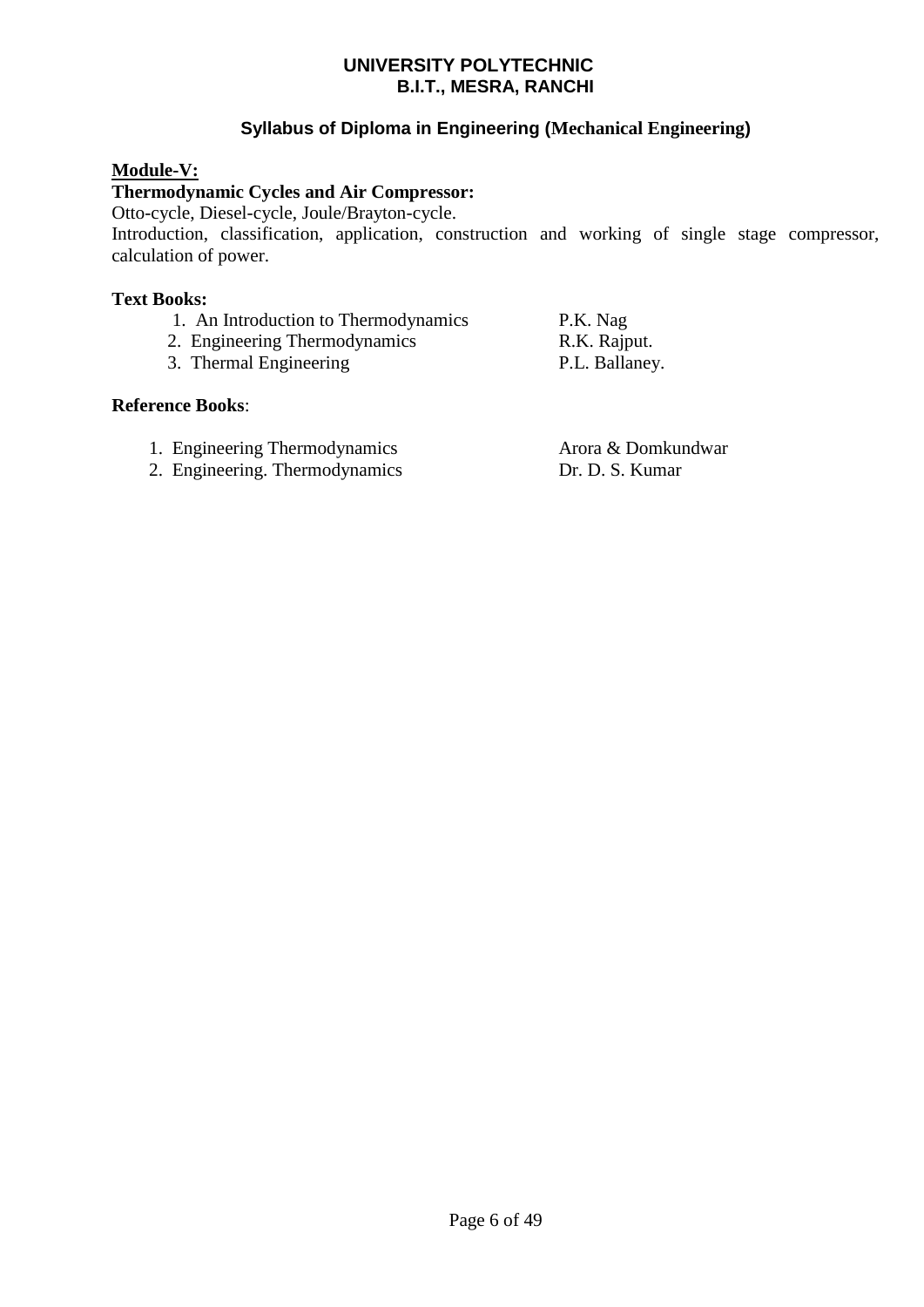#### **Syllabus of Diploma in Engineering (Mechanical Engineering)**

#### **DME 3007 MANUFACTURING PROCESS**

#### **OBJECTIVE: Students will be able to**

- 1. Learn basic ideas about foundry, pattern and its kinds.
- 2. Understand various sands, their properties, gating system.
- 3. Basic idea about different melting furnaces like cupola, electric arc furnace.
- 4. Will be able to know about special casting processes other than conventional methods.
- 5. Know the safety practices while working in workshop.

**Module – I Foundry:** Introduction to foundry, advantages and disadvantages, Pattern: pattern making, Type of patterns, pattern materials.

**Sand Moulding & Core making :** Introduction, mould material, sand grains, types of sand, sand properties, sand preparation, testing of moulding sand, types of mould, sand moulding techniques, conventional sand moulding,  $CO<sub>2</sub>$  moulding, Moulding materials, Cores: Core making materials, types of cores, Core prints. Gating System – Parts of the gating system – pouring basin, sprue, runner, riser.

**Module-II Melting furnaces and casting defects:** Arc furnace: types, operational features, advantages and disadvantages, Cupola: construction, different zones, working principle, advantages and disadvantages and efficiency of cupola, Cleaning of casting, Casting defects & Remedies.

#### **Module-III Welding processes:**

Concepts, principle, application, advantages and disadvantage of Oxy-acetylene gas welding, Shielded metal arc welding, Electric resistance welding, Spot, Seam, Projection and Butt welding. Defects in welding. Concept of Brazing and Soldering.

#### **Module-IV Introduction and classification of machine tool:**

Basic concept of machining, different type of tool material, Cutting fluid (Classification and purpose), Types of chip, Orthogonal and Oblique cutting. Lathe Machine: Type of Lathe machine, Specification of lathe machine, Type of accessories and attachment used, Types of operation which can be performed.

#### **Module-V Drilling, Shaper and Milling Machine:**

Classification, specification, type of operations performed in shaper, drilling and milling machine, type of work holding and tool holding mechanism, up milling and down milling, types of milling cutter.

#### **Text Books:**

- 1. Elements of Workshop Technology, Vol. I & II Hazra S. K. and Chaudhary
- 2. Workshop Technology by Raghuwanshi B. S.

#### **Reference Books:**

- 1. Workshop Technology Vol. I & II by Gupta K. N. and Kaushin J. P.
- 2. Workshop Practice Vol. I & V by Atherton W. H.
- 3. Principle of Foundry Technology K. P. Sinha
- 4. Manufacturing Technology Vol. I & II O. P. Khanna
- 5. Welding Technology O.P. Khanna
- 6. Production Technology R. K. Jain
- 7. Workshop Technology-S.K.Garg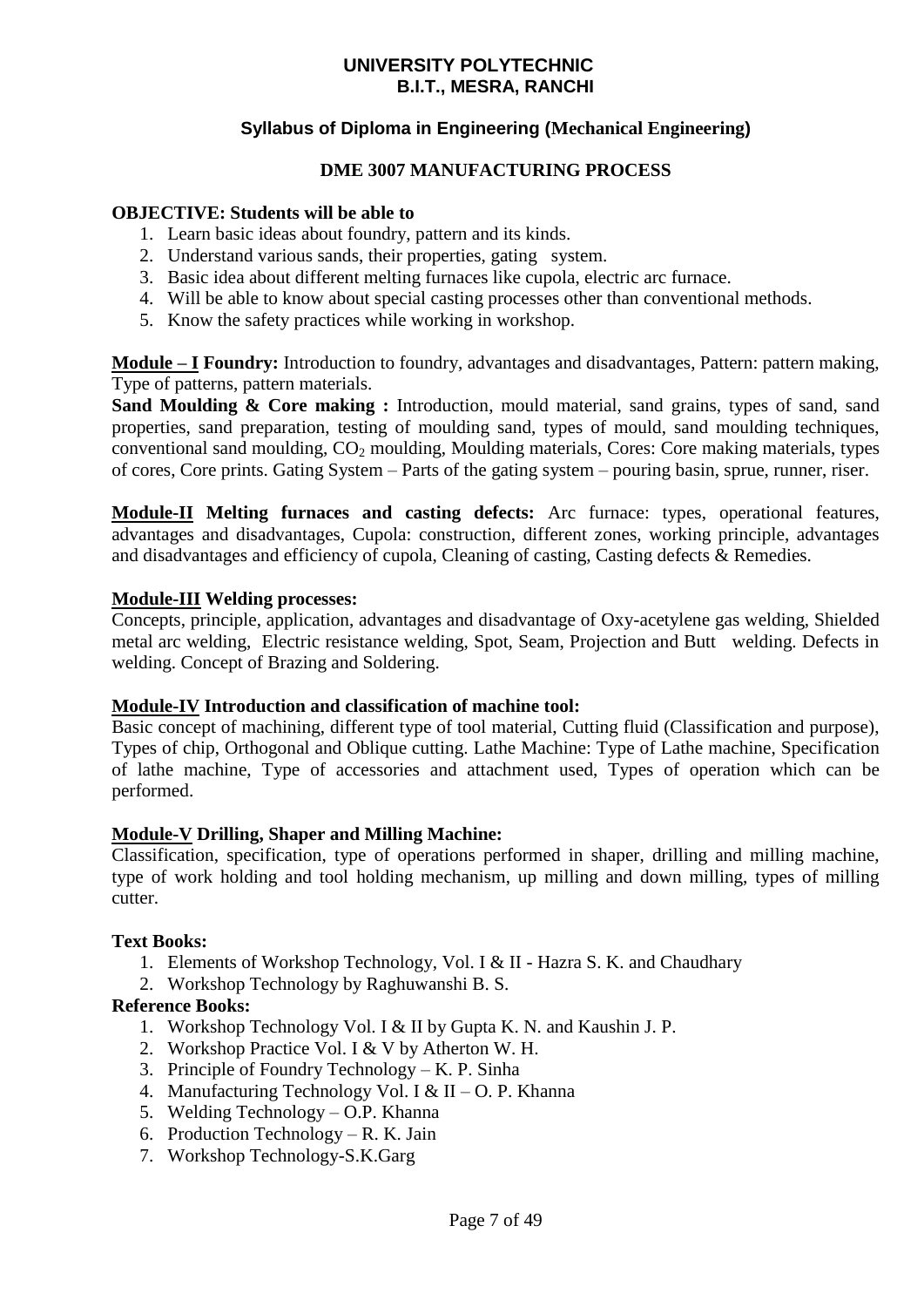#### **Syllabus of Diploma in Engineering (Mechanical Engineering)**

#### **DMM 3005 MECHANICAL ENGINEERING MATERIALS**

#### **OBJECTIVES: Students will be able to**

- 1. Understand the properties of engineering materials like metals and non-metals, ferrous and non - ferrous metals.
- 2. Know the phase diagram to find temperatures for heat treatment process.
- 3. Understand heat treatment process and its applications.
- 4. Learn non- destructive testing methods.
- 5. Know powder metallurgy methods and its applications.

#### **Module –I: Engineering materials and their properties**

Material classification into ferrous and non- ferrous category and alloys, Properties of Materials: Physical and Chemical Performance requirements Material reliability and safety, Elementary description of Nano Materials, Smart materials, polymer, Composite and Polymer materials.

#### **Module-II: Crystal imperfections**

Crystal defines, classification of crystals, ideal crystal and crystal imperfections, Classification of imperfection: Point defects, line defects, surface defects and volume defects, Types and causes of point defects: Vacancies, Interstitials and impurities, Types and causes of line defects: Edge dislocation and screw dislocation, Effect of imperfection on material properties, Deformation by slip and twinning, Effect of deformation on material properties

#### **Module –III: Ferrous and Non Ferrous Materials and alloys**

Characteristics and application of ferrous materials Classification, composition and application of low carbon steel, medium carbon steel and High carbon steel Alloy steel: Low alloy steel, high alloy steel, tool steel and stainless steel Tool steel: Effect of various alloying elements such as Cr, Mn, Ni, V, Mo, W. Properties, applications and chemical composition of Copper alloys (naval brass, muntz metal, gun metal and bronze), Aluminum alloys (Y-alloy and duralumin).

#### **Module –IV: Iron – Carbon system**

Concept of phase diagram and cooling curves Features of Iron-Carbon diagram with salient microconstituents of Iron and Steel, Bearing and spring materials, Introduction to Corrosion, types of Corrosion, Corrosion resisting, Special Cutting Tool Materials – High speed steel, Diamond, Stellates & Tungsten Carbide

#### **Module-V: Heat Treatment**

Introduction to heat treatment process such as Annealing, normalizing, hardening, tampering- their principle, applications, advantages and limitations. Surface hardening: Different methods like case hardening, flame hardening, induction hardening, carburizing and nitriding- their principle, applications, advantages and limitations. Effect of heat treatment on properties of steel Hardenability of steel, Powder Metallurgy & Non-destructive Testing Advantages, limitations and applications of Powder Metallurgy for engineering products. Brief Description of Process of Powder Metallurgy – Powder making.

#### **Text Books:**

1. O. P. Khanna "A Textbook of Material Science and Metallurgy" Dhanpat Rai & Sons

2. R. K. Rajput "Engineering Materials and Metallurgy" S. K. Khatri & Sons.

#### **Reference Book:**

1. S. K. Hazra and Choudhary" Material Science and Processes" Indian Book Distribution Co.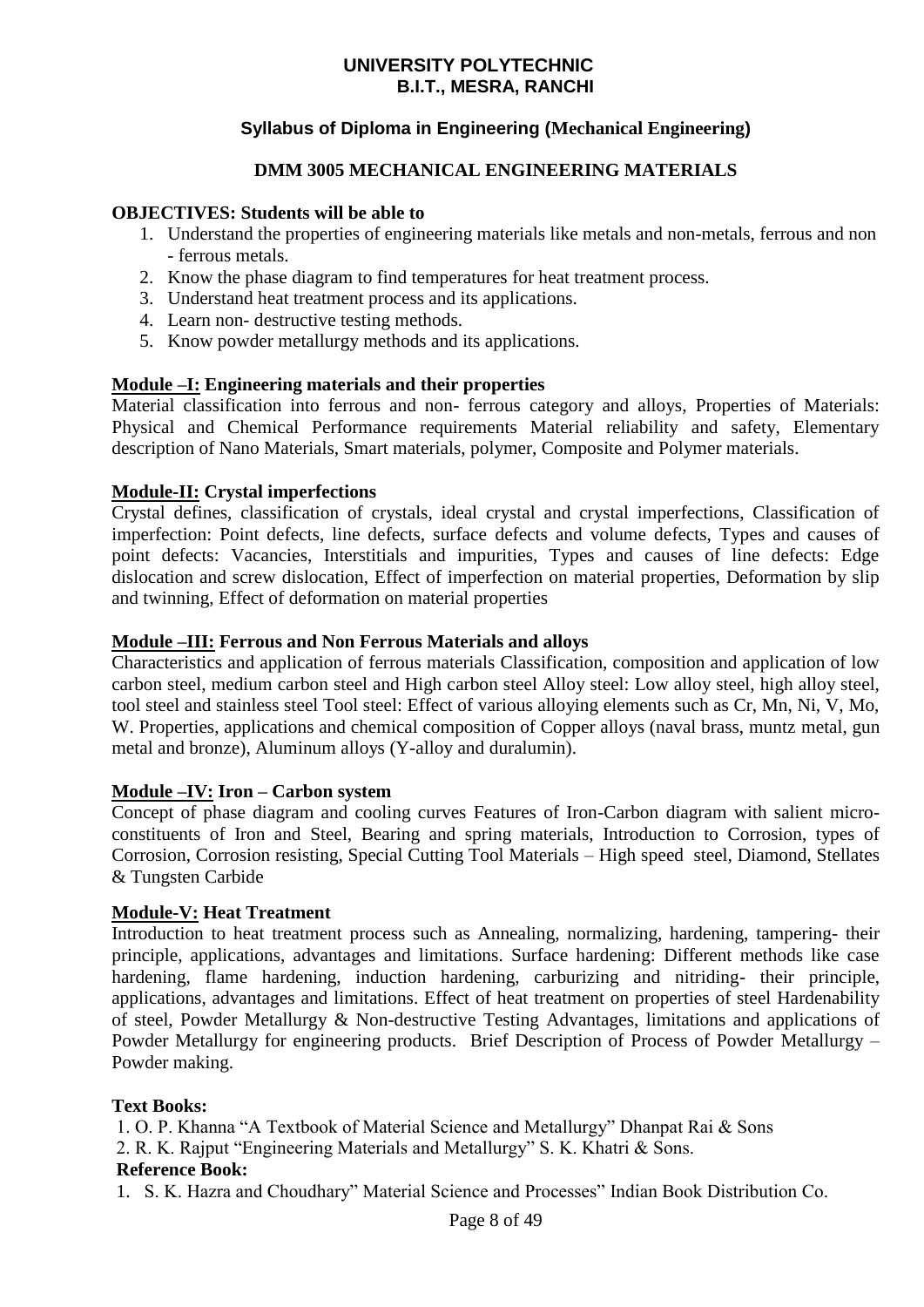#### **Syllabus of Diploma in Engineering (Mechanical Engineering)**

#### **DMM 3003 APPLIED MECHANICS**

#### **OBJECTIVE:** Students will be able to

- 1. Know basic concepts about force system.
- **2.** Learn to find the resultant of given force system.
- 3. Find the reactions of beam.
- 4. Find the centre of gravity of composite solids Find M.A., V.R.
- 5. Efficiency and establish law of machine.
- 6. To know about different laws and processes.

**Module-I: Force System Fundamentals: -** Definitions of mechanics, statics and dynamics, scalar and vector, Engineering Mechanics law, principle of transmissibility, Triangle and parallelogram and polygon law, Resolution of forces, Resultant of a forces system, Moment of a force, Definition, geometrical meaning of moment of a force, classification of moments according to direction of rotation, sign convention, law of moments Varignon's theorem of moment, Couple.

#### **Module-II: Equilibrium:**

Definition, conditions of equilibrium, analytical and graphical conditions of equilibrium for concurrent, non-concurrent and parallel force system, free body and free body diagram, General condition of equilibrium, Action & reactions, Equilibrium of a particle under Three Forces,

#### **Module-III: Centroid and Moment of inertia:**

Centroid**:** Definition of centroid. Moment of an area about an axis, Centroid of basic geometrical figures such as square, rectangle, triangle, circle, semicircle and quarter circle. Centroid of composite figure, Center of gravity such as cylinder, sphere, hemisphere, cone, cube, and rectangular block , Radius of Gyration, parallel and perpendicular axis of Theorem, moment of inertia of standard forms and moment of inertia of composite Materials.

#### **Module-IV: Friction:**

Definition of friction, force of friction, limiting frictional force, coefficient of friction, angle of friction, angle of repose, relation between angle of friction angle of repose and coefficient of friction. Cone of friction, types of friction, and laws of friction, advantages and disadvantages of friction, Equilibrium of bodies on level plane external force applied horizontal and inclined up and down. Equilibrium of bodies on inclined plane

#### **Module-V: Simple Machines:**

Definitions of simple machine, compound machine, load, effort, mechanical advantage, velocity ratio. Input on a machine, output of a machine, and efficiency of a machine, expression for mechanical advantage, velocity ratio and efficiency of a machine. Ideal machine, ideal effort and ideal load, friction in machines, effort lost in friction and frictional load. Law of machine, maximum mechanical advantage and maximum efficiency of a machine, reversibility of a machine, condition for reversibility of a machine, self-locking machine.

#### **Text Books:**

- 1. Engineering Mechanics Beer Johnson
- 2. Engineering Mechanics Basu

#### **Reference Books**:

1. Engineering Mechanics – R K Bansal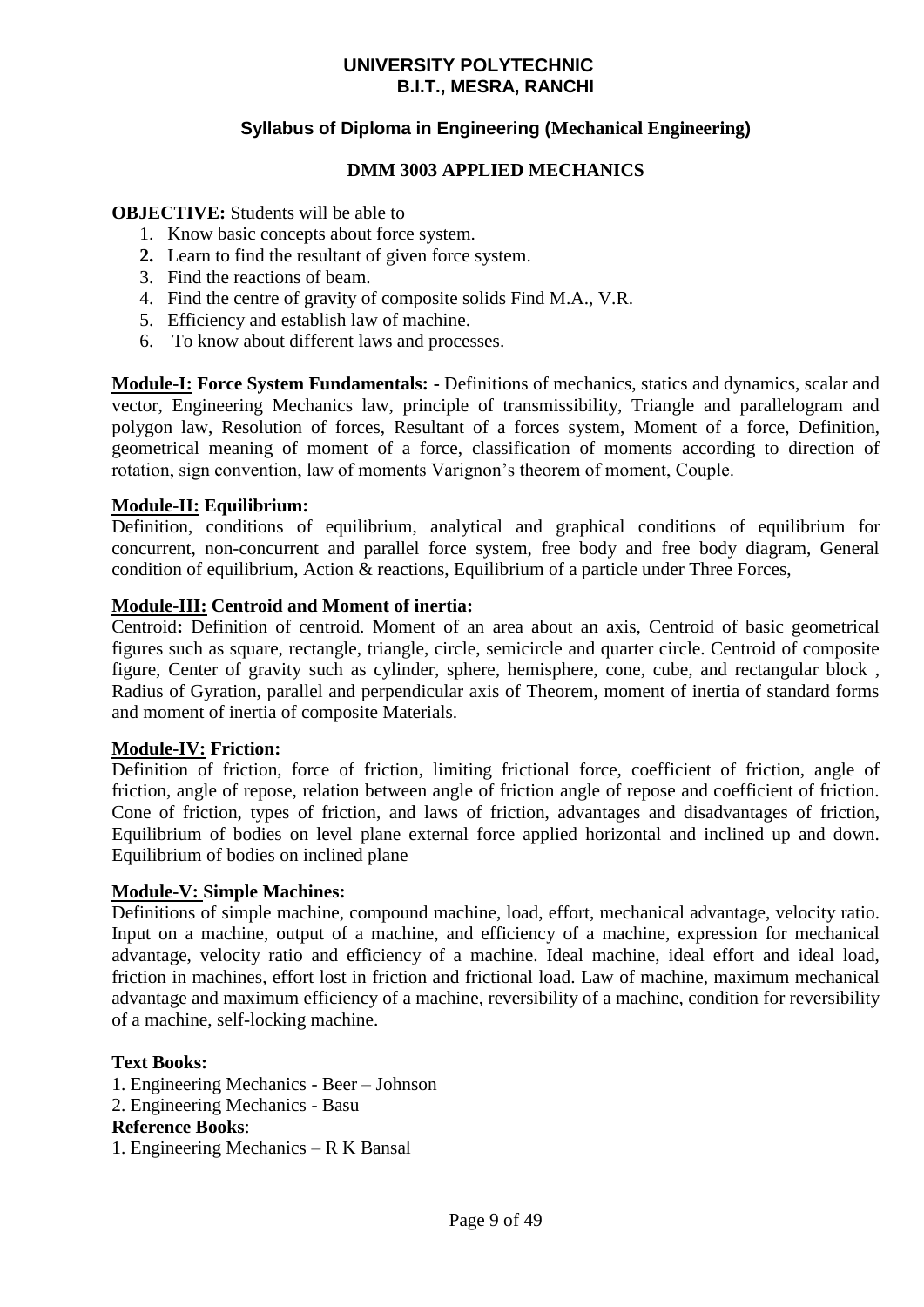#### **Syllabus of Diploma in Engineering (Mechanical Engineering)**

#### **DMM 3006 MACHINE DRAWING**

**OBJECTIVE:** Students will be able to

- 1. Develop ability towards recognizing significance of standardized representations
- **2.** Understand various fastening elements and offer engineering drawing thereof in manual mode.
- 3. Learn geometrical constraints and function of components in assemblies such as bearings and screw jack.
- 4. Know functional requirement of major components and offer engineering drawing in manual mode thereof.
- 5. Know about different joints.

#### **Module-I: Conventional-presentations**

(a) Materials C.I., M.S, Brass, Bronze, Aluminum, wood, Glass, Concrete, and Rubber, (b) Long and short break in pipe, rod and shaft. (c) Ball and Roller bearing, pipe joints, cocks, valves, internal / external, threads. (d) Various sections- Half, removed, revolved, offset, partial and aligned sections. (e) Knurling, serrated shafts, splined shafts, and chain wheels. (f) Springs with square and flat ends, Gears, sprocket wheel (g) Countersunk & counter bore. (h) Tapers.

#### **Module-II: Limits, Fits and Tolerances**

Characteristics of surface roughness- Indication o machining symbol showing direction of lay, roughness grades, machining allowances, manufacturing methods. 2. Introduction to ISO system of tolerencing, dimensional tolerances, and elements of interchangeable system, hole & shaft based system, limits, fits & allowances. 3. Geometrical tolerances, tolerances of form and position and its geometric representation.

#### **Module-III: Details to Assembly**

1. Introduction. 2. Couplings – Universal couplings & Oldham's Coupling 3. Bearing – Foot Step Bearing & Pedestal Bearing, 4. Lathe tool Post, 5. Machine vice, 6. Screw Jack.

#### **Module-IV: Assembly to Details**

1. Introduction – 2. Pedestal Bearing, 3. Lathe Tail Stock, 4. Drilling Jig, 5. Piston & connecting rod,6. Gland and Stuffing box Assembly, 7. Fast & loose pulley, Bolt, nut and threads, Screws and rivet.

#### **Module-V: Pipe joint**

Conventional symbols, Union joint, Nipple joint, Cotter and spigot joint, Knuckle joints and Universal joints. Pipe Vice, Valve – Not more than eight parts.

#### **Text Books:**

Practice

Name of Authors Titles of the Book Edition N.D.Bhatt Machine Drawing IS Code SP 46 (1988) Code of practice for general engineering Drawing.

**Reference Books:**

L.K.Narayanan P.Kannaich, Production Drawing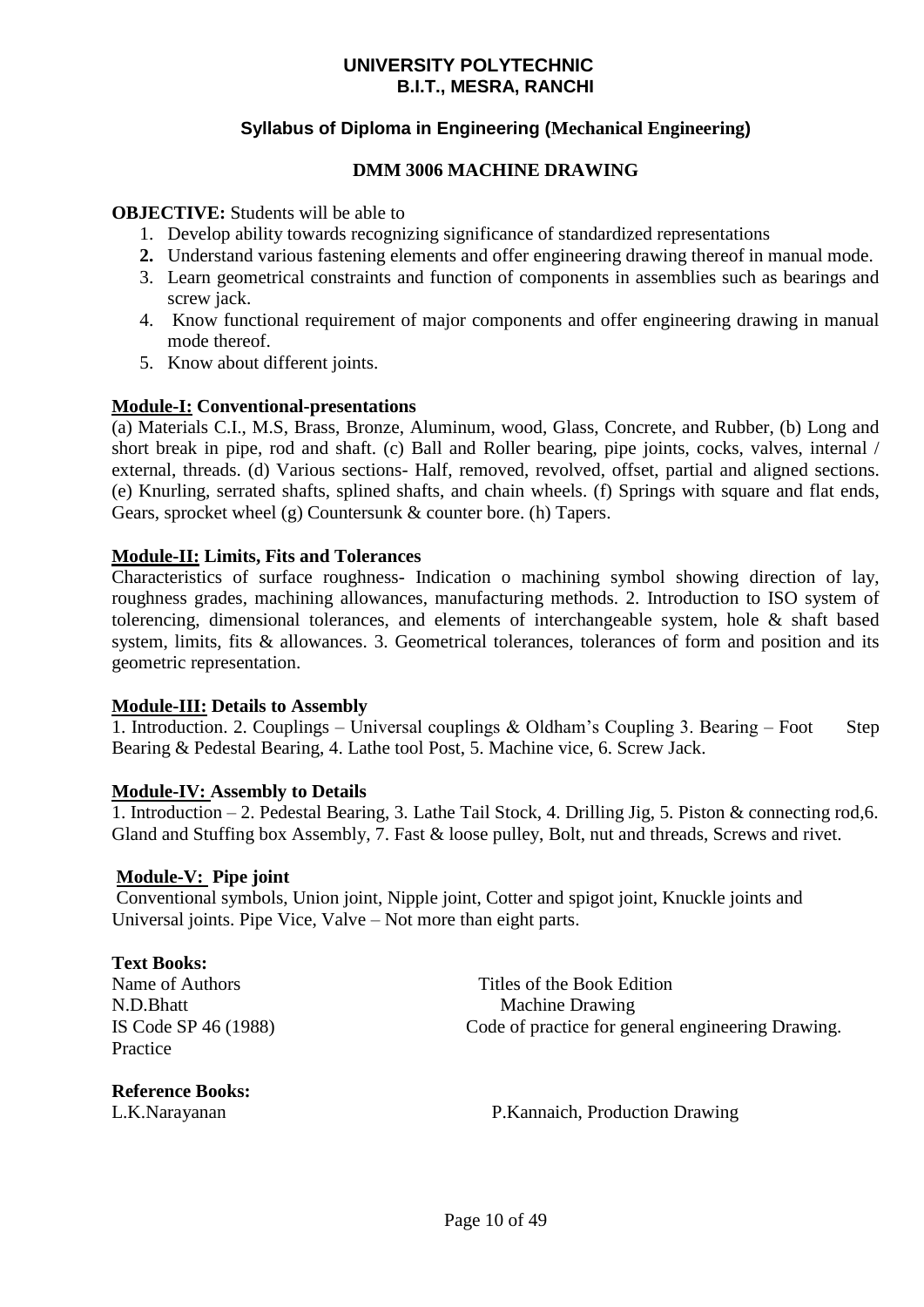#### **Syllabus of Diploma in Engineering (Mechanical Engineering)**

#### **DME 3106 MANUFACTURING PROCESS LAB.**

- 1. Identification and Specification of Lathe machine.
- 2. Do some lathe operations on the given job.
- 3. Identification and Specification of Drilling machine.
- 4. Do some drilling operations on the given job.
- 5. Identification and Specification of Shaper machine.
- 6. Do some shaping operations on the given job.
- 7. Identification and Specification of Milling machine.
- 8. Do some milling operations on the given job.
- 9. To make a job like (nut & bolt) using all the above four machines.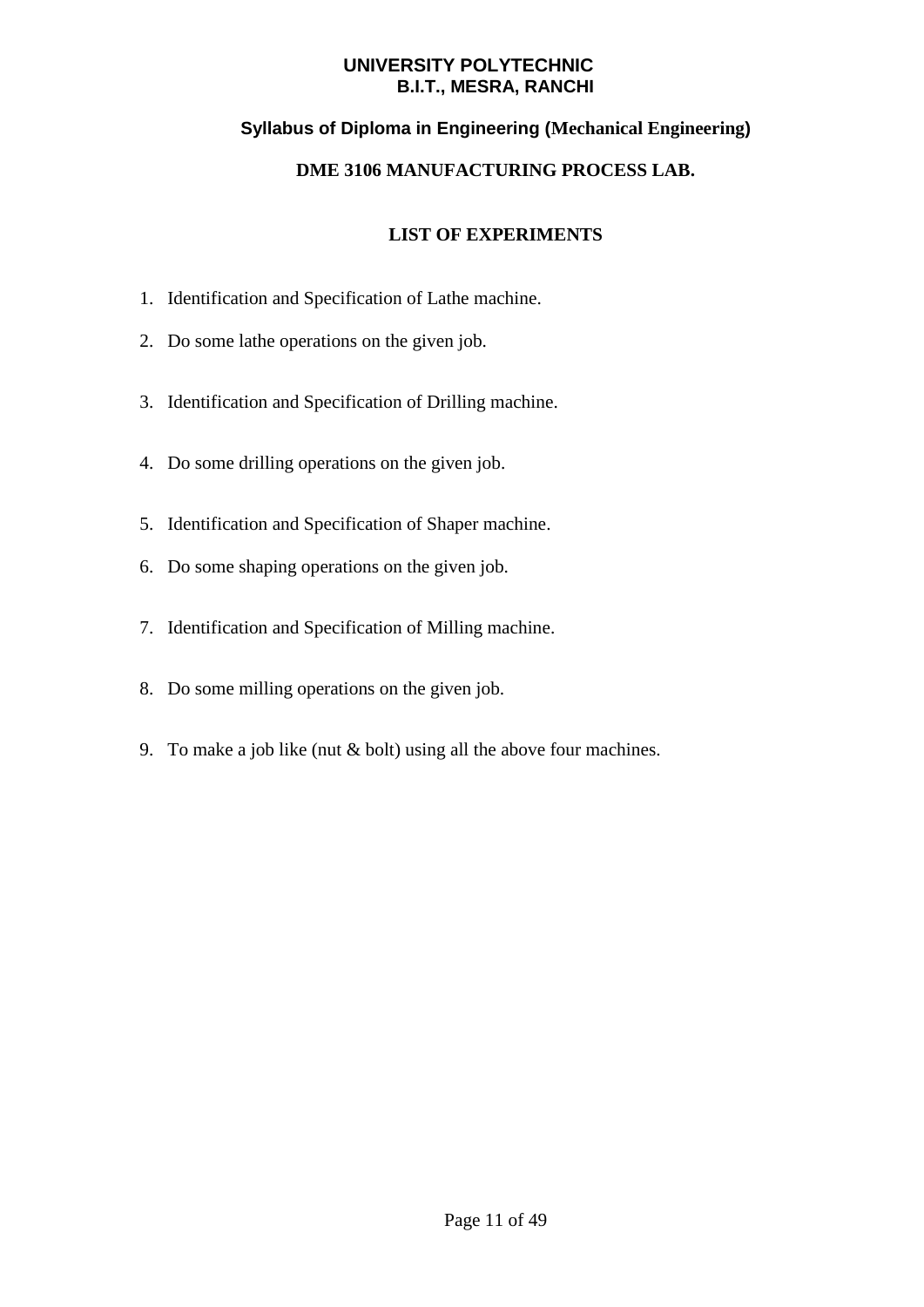#### **Syllabus of Diploma in Engineering (Mechanical Engineering)**

#### **DMM 3004 APPLIED MECHANICS LAB.**

- a. To verify the Polygon Law of Forces, with the help of force polygon apparatus.
- b. To verify the parallelogram law of forces.
- c. To study Lami's theorem using universal force table apparatus.
- d. To verify the forces in the different members of a jib crane.
- e. To find out centre of gravity of regular laminas.
- f. To find out centre of gravity of irregular laminas.
- g. To find moment of inertia of flywheel.
- h. Comparison of coefficient of friction of various pairs of surfaces & determination of angle of repose.
- i. To find the mechanical advantage, velocity ratio and efficiency in the case of Screw Jack.
- j. Deflections of a truss-horizontal deflections & vertical deflections of various joints of a pinjointed truss.
- k. To find the mechanical advantage, velocity ratio and efficiency in the case of Winch Crab Single Graphical Representation.
- l. To study the performance of differential axle and wheel and find its velocity ratio, efficiency and law of machine.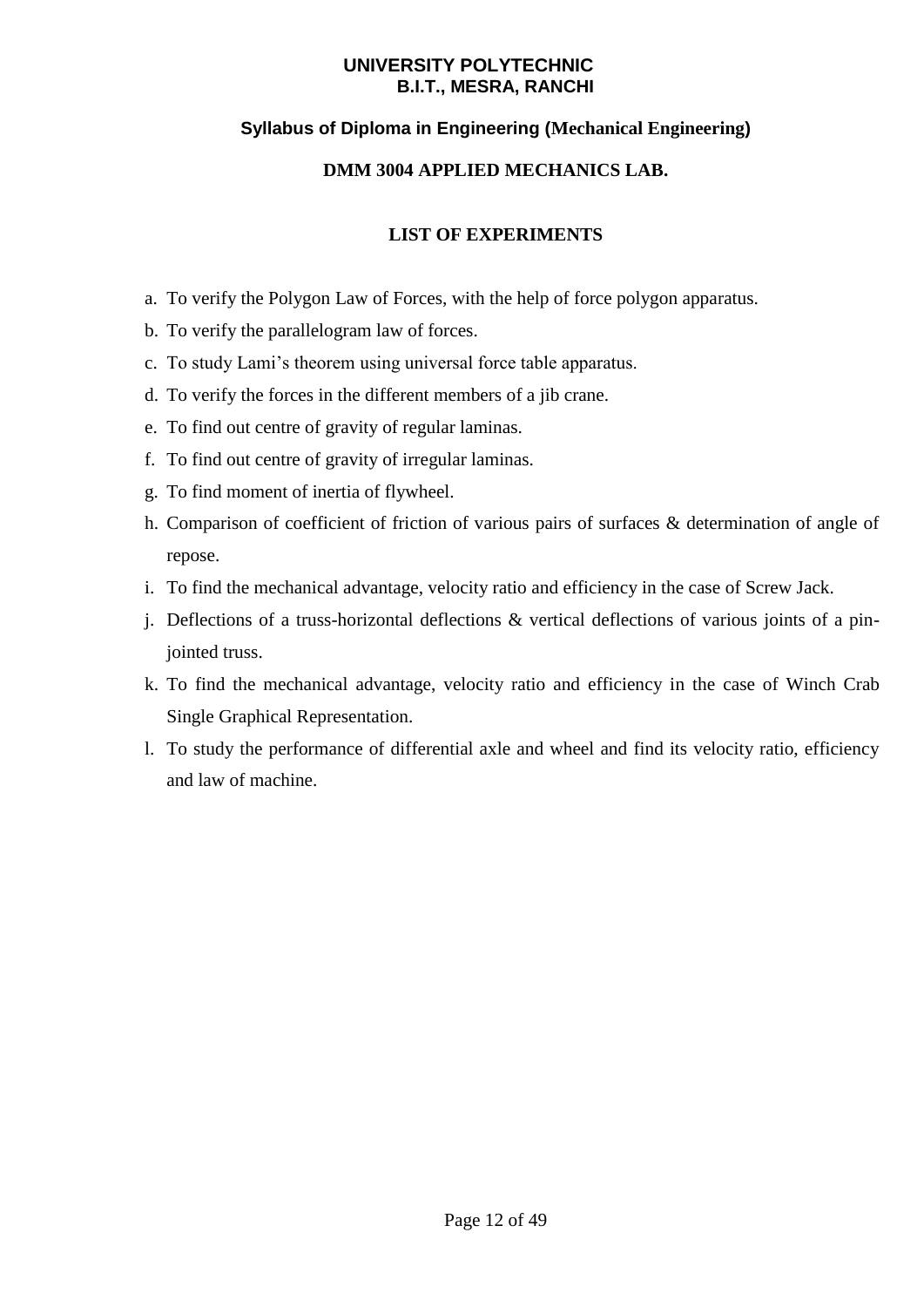#### **Syllabus of Diploma in Engineering (Mechanical Engineering)**

#### **DMM 3102 THERMAL ENGINEERING LAB.**

- 1. Study of Lancashire boiler.
- 2. Study of Babcock and Wilcox boiler.
- 3. Study of Reverse flue gas oil fired packaged boiler.
- 4. Study of Rover gas turbine, its components and instrumentation provided over it.
- 5. Study of Steam turbine.
- 6. Study of Steam Power Plant.
- 7. Study of Single stage and multistage compressor.
- 8. Study of Refrigeration and Air conditioning.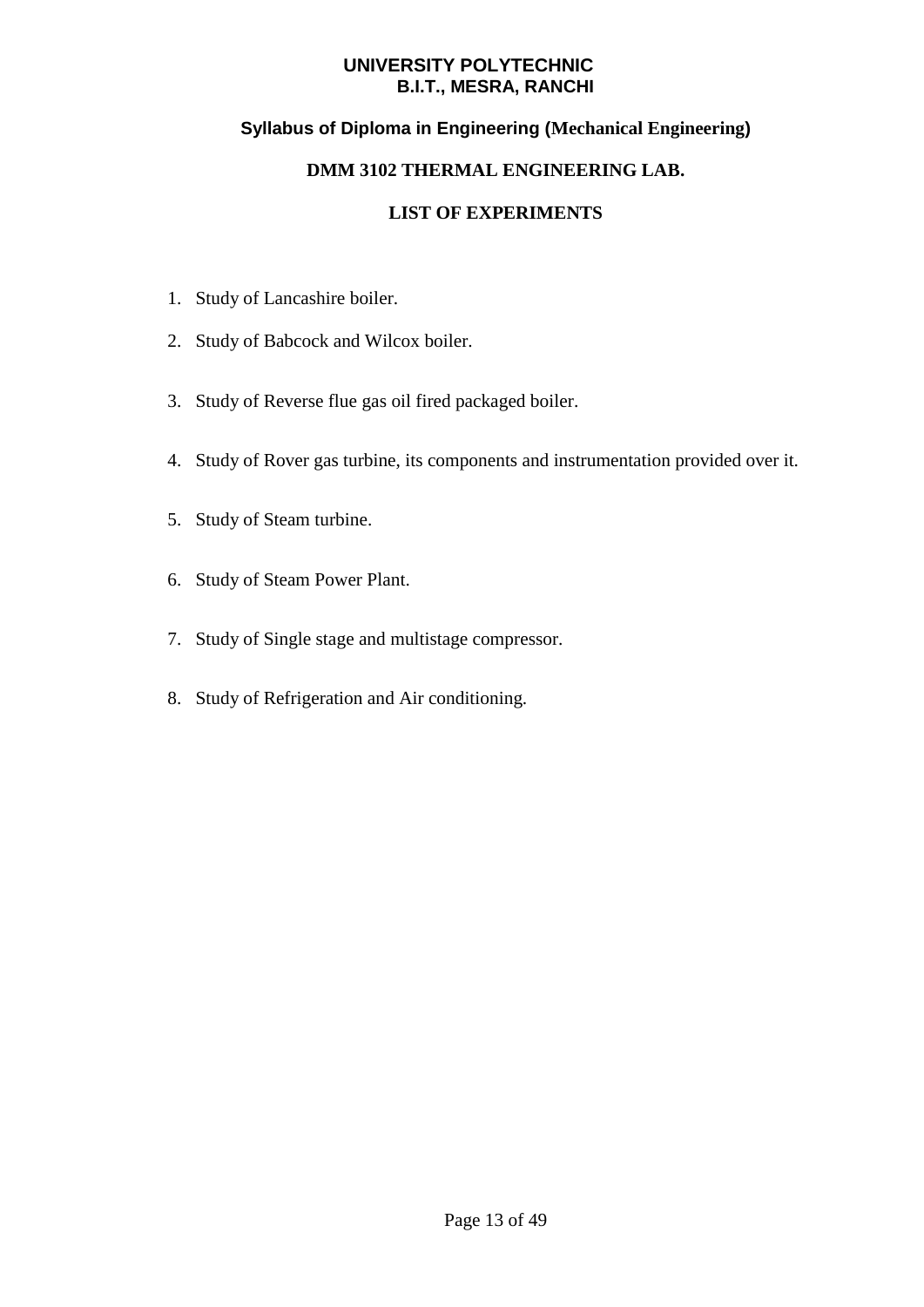#### **Syllabus of Diploma in Engineering (Mechanical Engineering)**

#### **DHU 3002 PROFESSIONAL PRACTICES-II**

#### **Module-I:**

**Industrial visit:** Industrial visit be arrange and report of the same should be submitted by the individual student, to form a part of team work. TWO industrial visits be arranged.

#### **Module-II:**

#### **Lectures by professional /Industrial expert be organised from any one of the following areas:**

- i. Use of plastics in automobiles
- ii. Non-ferrous metals and alloys for engineering applications
- iii. Industrial hygiene
- iv. Composite materials
- v. Heat treatment processes
- vi. Ceramics
- vii. Safety engineering and waste elimination

#### **Module-III:**

#### **Individual assignments:**

Any two from the following lists;

- i. Process sequence of any two machine operations
- ii. Write material specification of any two composite jobs
- iii. Collections of different plastic material or cutting tools with properties, applications and specifications
- iv. List the various properties and applications of following materials
	- **a)** Ceramics, b) Thermoplastic plastics, c) thermo setting plastics and d) rubbers.

#### **Module-IV:**

#### **Conduct any one of the following activities through active participation of the students and write report:**

- i. Survey for local social problems such as malnutrition, unemployment, cleanliness, illiteracy
- ii. Conduct aptitude, general knowledge test, IQ test.

#### **Module-V:**

#### **Seminar:**

Seminar on any advanced technical topic to be presented by individual student in a batch of 5.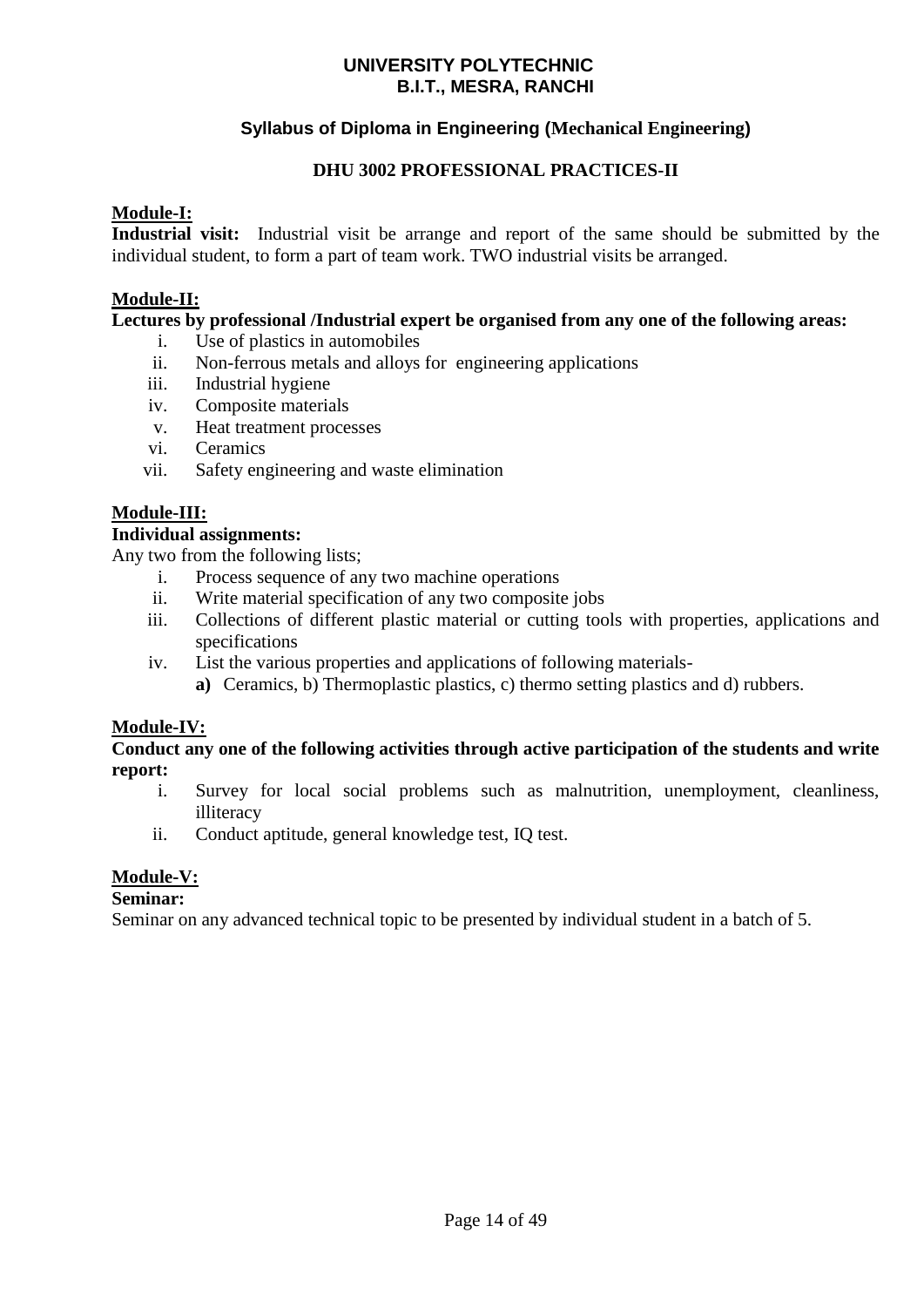**Syllabus of Diploma in Engineering (Mechanical Engineering)**

## **SYLLABUS**

### **SEMESTER-IV**

### **Diploma in Mechanical Engineering (wef 2018 batch)**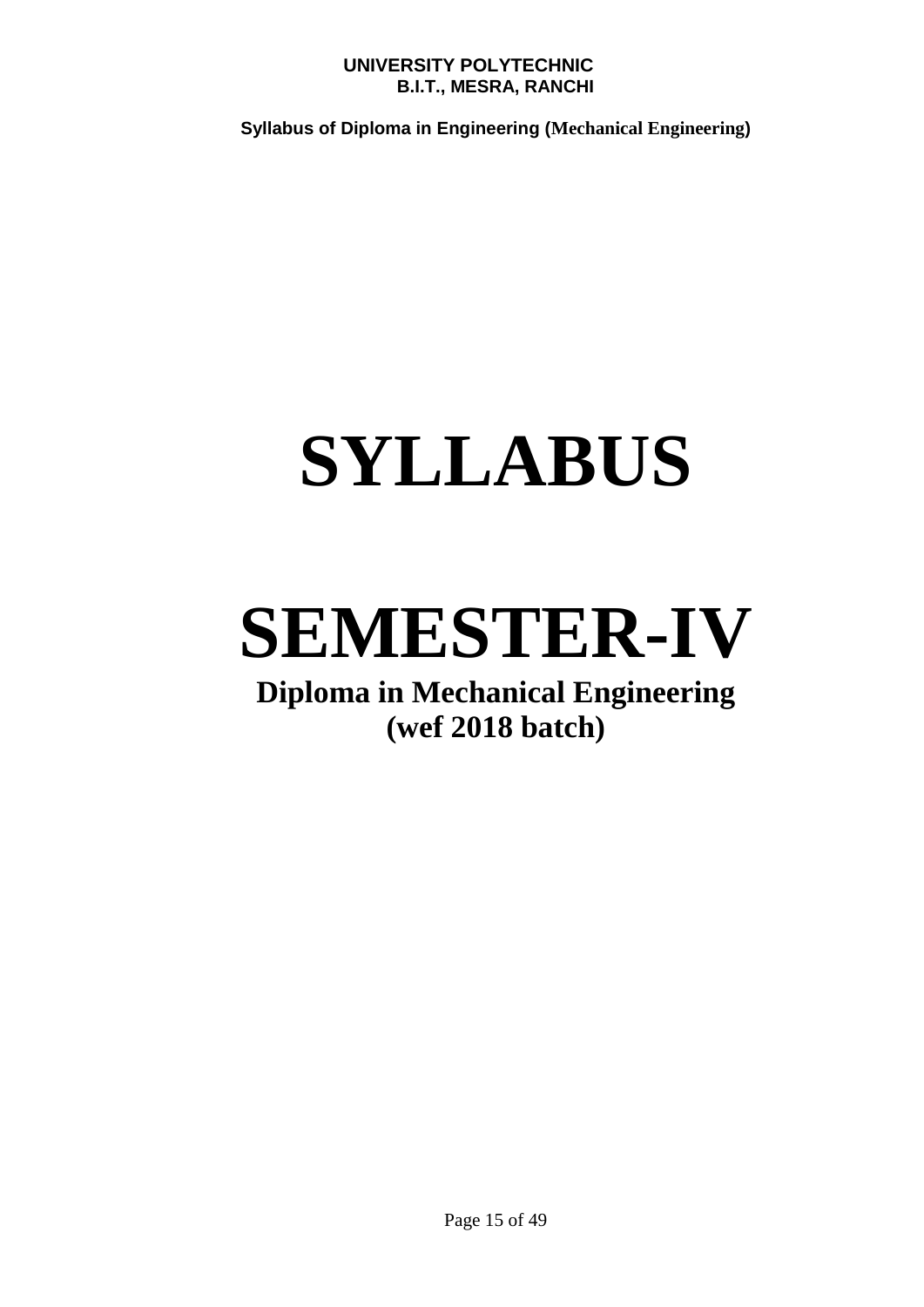#### **Syllabus of Diploma in Engineering (Mechanical Engineering)**

#### **COURSE STRUCTURE (W.E.F. 2018 Batch Students) (Total Credits 24.0)**

| <b>Subject Code</b> | <b>Subject</b>                    | <b>Theory</b>  | <b>Tutorial</b> | Lab.           | <b>Credit</b>               |
|---------------------|-----------------------------------|----------------|-----------------|----------------|-----------------------------|
| <b>DMM 4007</b>     | <b>Strength of Materials</b>      | 3              |                 | $\Omega$       | 4                           |
| <b>DMM 4009</b>     | <b>Engineering Measurement</b>    | 3              | 0               | $\Omega$       | 3                           |
| <b>DCS 4011</b>     | <b>Computer Programming</b>       | 3              | 0               | $\Omega$       | 3                           |
| <b>DMM 4011</b>     | Heat and Power Engineering        | 3              | $\theta$        | $\Omega$       | 3                           |
| <b>DMM 4013</b>     | <b>Fluid Mechanics</b>            | 3              | 0               | $\Omega$       | 3                           |
| <b>DAC 4001</b>     | <b>Environmental Science</b>      | $\overline{2}$ | 0               | $\Omega$       | $\mathcal{D}_{\mathcal{L}}$ |
| <b>DMM 4008</b>     | Strength of Materials Lab.        | $\Omega$       | 0               | $\overline{2}$ |                             |
| <b>DMM 4010</b>     | Engineering Measurement Lab.      | $\Omega$       | $\Omega$        | $\overline{2}$ |                             |
| <b>DCS 4012</b>     | Computer Programming Lab.         | $\Omega$       | 0               | 2              |                             |
| <b>DMM 4104</b>     | Fluid Mechanics Lab.              | $\Omega$       | 0               | $\overline{2}$ |                             |
| <b>DHU 4002</b>     | <b>Professional Practices-III</b> | $\Omega$       | 0               | $\overline{2}$ |                             |
|                     | Periods per week                  | 17             |                 | 10             |                             |
|                     | <b>Total credits</b>              |                |                 |                | 23                          |
|                     | <b>Total periods per week</b>     |                |                 |                | 30                          |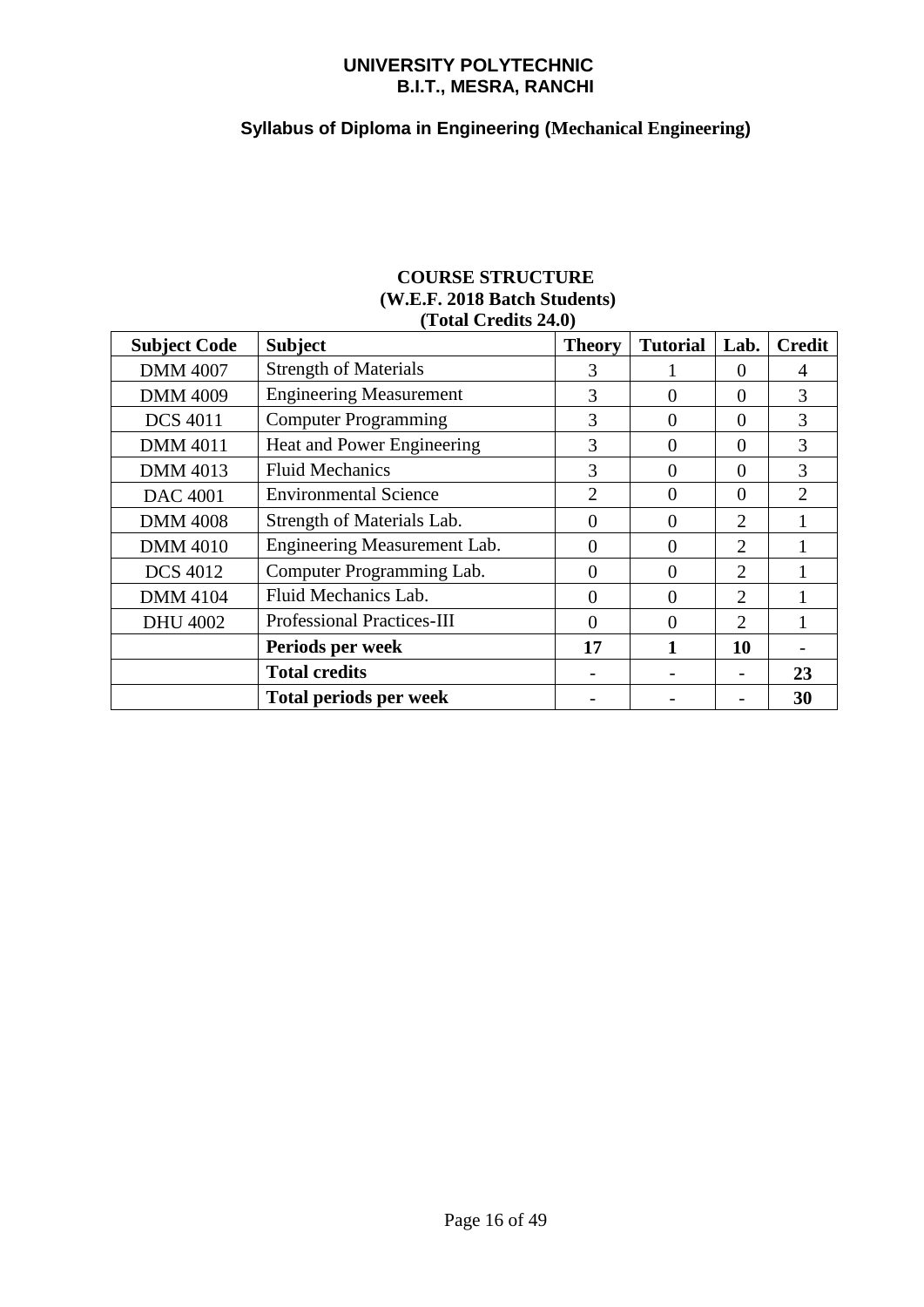#### **Syllabus of Diploma in Engineering (Mechanical Engineering)**

#### **DMM 4007 STRENGTH OF MATERIALS**

#### **OBJECTIVE:** The Student should be able to

- 1. Understand the fundamentals of solid mechanics.
- 2. Acquire elementary knowledge of stresses, strains & material properties.
- 3. Understand & analyse the basic principles involved in the behaviour of machine parts under load in the context of designing it.
- 4. Understand & analyse the mechanical properties of the various materials.

#### **Module –I:**

**Basic Concepts:** Definition, elastic & plastic properties of material, stress & strain diagram for ductile & brittle materials, introductory remarks on fatigue, creep & fracture .Simple stresses and strains: Stress & strain, Simple stress and strain in composite sections, Thermal stresses, relation between elastic constants.

#### **Module –II:**

**Principal Planes and Stresses:** Principal stresses and principal planes, Mohr's circle for biaxial stresses.

#### **Module –III:**

**Bending Moment and shearing forces :** Types of beams, types of support, shear force and bending moment diagram for simply supported, and cantilever subjected to point and uniformly distributed loads, relation between intensity of loading shear force and bending moment.

#### **Module-IV:**

**Bending, slope and deflection of beams:** Definitions, theory of simple bending, relation between slope and deflection calculations for cantilever  $\&$  simply supported beams.

#### **Module –V:**

**Torsion & Vibration:** Concept of Pure Torsion, Torsion equation for solid and hollow circular shaft**s**, power Transmitted and stiffness of shaft. Assumptions in theory of pure Torsion, Comparison between Solid and Hollow Shafts, Theory of Failure for Brittle and Ductile material. Types of vibrations, free vibrations.

#### **Text Books :**

- 1. Strength of materials Ryder
- 2. Strength of materials Sadhu Singh
- 3. Strength of materials Rajput

#### **Reference Books:**

4. Strength of materials – Bansal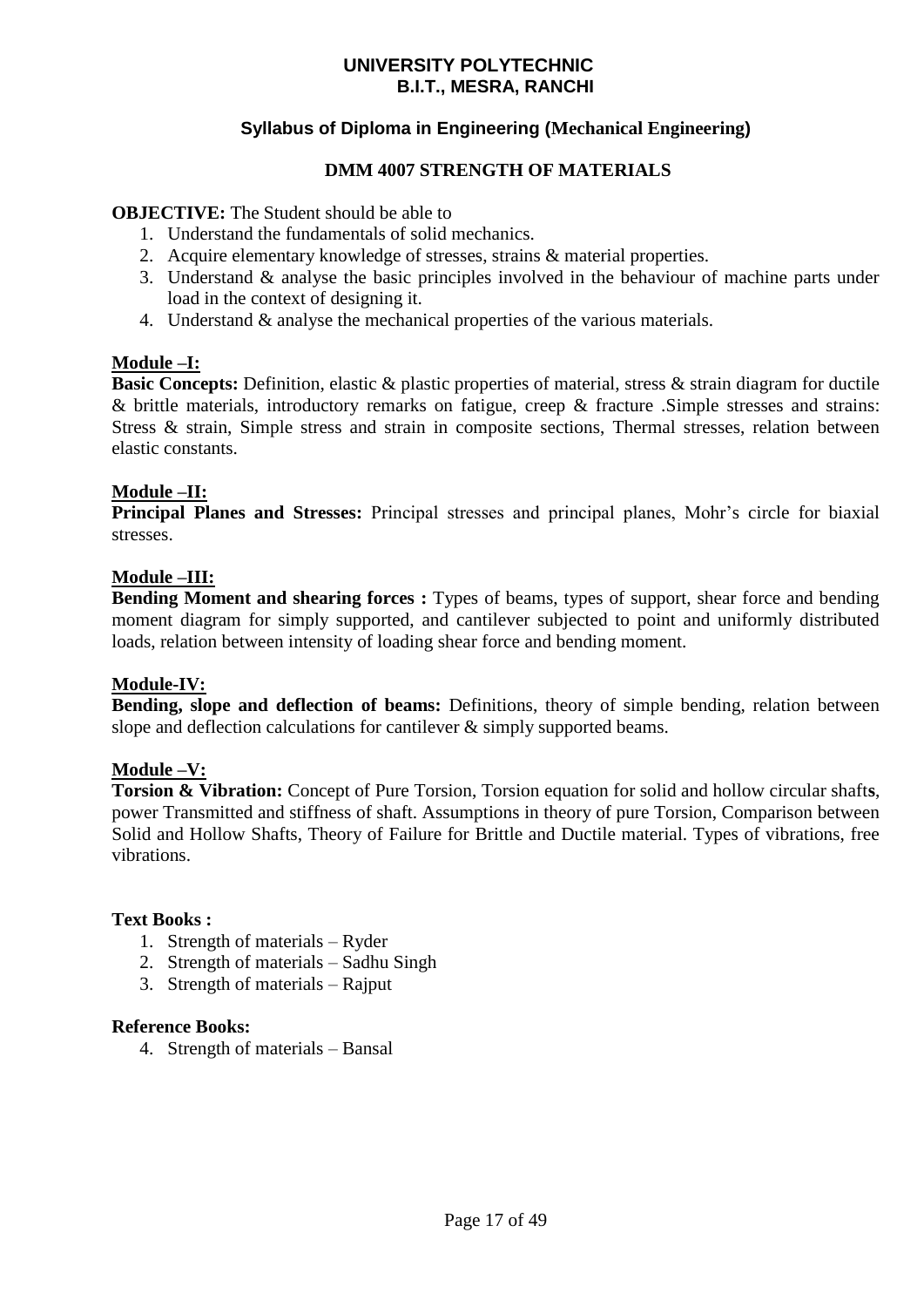#### **Syllabus of Diploma in Engineering (Mechanical Engineering)**

#### **DMM 4009 ENGINEERING MEASUREMENT**

#### **OBJECTIVE**

Student will be able to:

- 1. Understand the principle of operation of an instrument.
- 2. Appreciate the concept of calibration of an instrument.
- 3. Select Suitable measuring device for a particular application.
- 4. Distinguish between various types of errors.

**Module-I: Significance of measurement** classification of instruments, static terms and characteristics- range and span, accuracy and precision, reliability, calibration, hysteresis and dead zone, drift, sensitivity, threshold and Resolution, repeatability and reproducibility, linearity. Dynamic characteristics- speed of response, fidelity and dynamic errors, overshoot. Measurement of errorclassification of errors, environmental errors, signal Transmission errors, observation errors, operational errors, Transducers: Classification of transducers- active and passive, resistive, inductive, capacitive, piezo, resistive, thermo resistive

#### **Module-II Control systems:**

Block diagram of automatic control system, closed loop system, open loop, system, feedback control system, feed forward control system, servomotor, mechanism, comparison of hydraulic, pneumatic, electronic control, Systems, proportional control action. Applications of measurements and control for setup for boilers, air conditioners, motor speed control.

**Module-III Mechanical Measurement:** Displacement measurement**:** Potentiometer, LVDT, Eddy current generation type, tachometer, incremental and absolute type, Speed measurement: Mechanical Tachometers, Revolution counter &timer Inductive Pick Up, Capacitive Pick Up, Stroboscope, Flow measurements: Variable head flow meters, variable area meter-Rota meter, turbine meter, anemometer- hot wire, electromagnetic flow meter, Strain Measurement: resistance strain gaugebonded and unbounded, types (foil, semiconductor, wire wound gauges)

#### **Module-IV Temperature measurements:**

Non-electrical methods- bimetal and liquid in glass thermometer, pressure thermometer Electrical methods- RTD, platinum resistance thermometer, thermistor Thermoelectric methods- elements of thermocouple, law of intermediate temperature, law of intermediate metals, thermo mf measurement. Quartz thermometer, Pyrometers- radiation and optical

#### **Module-V Miscellaneous Measurement:**

Acoustics measurement- sound characteristics, intensity, frequency, pressure, power, sound level meter, piezoelectric crystal type, Humidity measurement –hair hygrometer, Humistor hygrometer, Liquid level, measurement – direct and indirect methods Force measurement -Tool Dynamometer (Mechanical Type),Shaft Power Measurement - Eddy Current Dynamometer, Transmission Dynamometer, surface Roughness measurement, CMM

**Text Books**

Name of Author Titles of the Book Edition A.K.Sawhney Mechanical Measurements & Instrumentation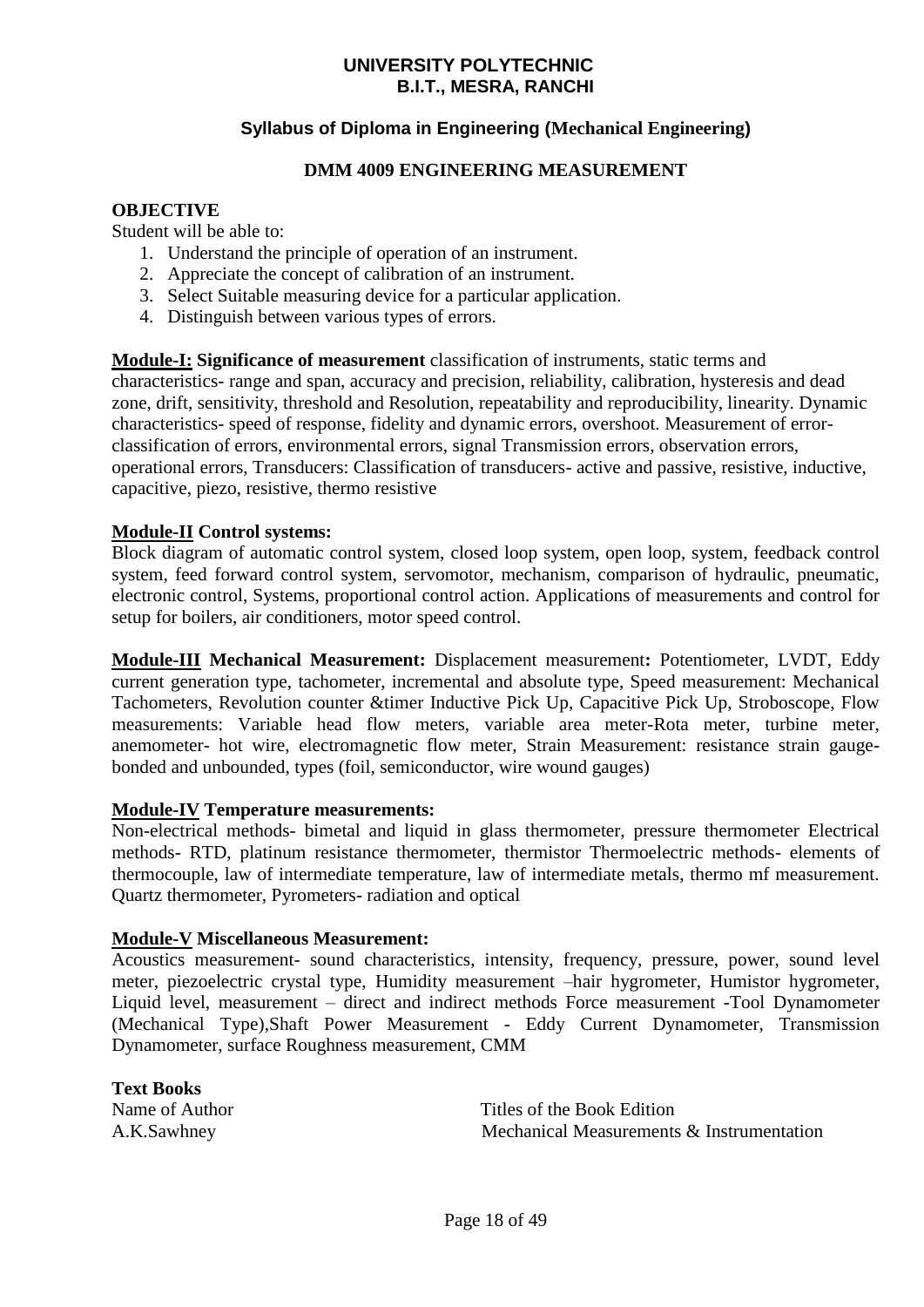#### **Syllabus of Diploma in Engineering (Mechanical Engineering)**

#### **DCS 4011 COMPUTER PROGRAMMING**

#### **OBJECTIVE:**

- 1. To understand basic programming concepts and write simple programs.
- 2. To use operators and library functions for writing arithmetic expressions.
- 3. To apply programming logic and develop problem solving approach.
- 4. To use arrays for developing more efficient logic.
- 5. To apply function oriented approach in program design.

#### **Module-I:**

#### **Programming techniques and overview of c language:**

Algorithm and Programming Development, Steps in development of a program. Flow charts, Algorithm development, Program Debugging, Program Structure. Formatted input, formatted output., assignment statements, Constants, variables and data types.

#### **Module-II:**

#### **Operators and Expressions:**

Arithmetic, Relational, Increment, increment, Assignment, logical and Conditional Operators, Operator precedence and associativity, type casting, size of () operator, Math functions sqrt ()), pow().  $sin($ ,  $cos($ ) and  $tan($ ).

#### **Module-III:**

#### **Decision making and branching:**

if statement (if, if-else, else-if ladder, nested if-else), Switch case statement, break statement, goto.

#### **Decision making and looping:**

while, do, do-while statements for loop, continue statement

#### **Module-IV:**

#### **Arrays and Strings:**

Declaration and initialization of one dimensional, two dimensional and character arrays, accessing array elements. Declaration and initialization of string variables, string handling functions from standard library (strlen (), strcpy (), strcat (), strcmp ()).

#### **Module-V:**

#### **Functions:**

Need of functions, scope and lifetime of variables, defining functions, function call (call by value, call by reference), return values, storage classes. Category of function (No argument No return value, No argument with return value, argument with return value), recursion. Pointers:

Understanding pointers, declaring and accessing pointers, Pointers arithmetic, pointers and arrays.

#### **Text Books:-**

1. E Balagurusamy, "Programming in ANSI C" Tata McGraw-Hill, New Delhi.

#### **Reference Books:**

1. Ashok N. Kamthane, "Programming in C" Pearson Education India, New Delhi.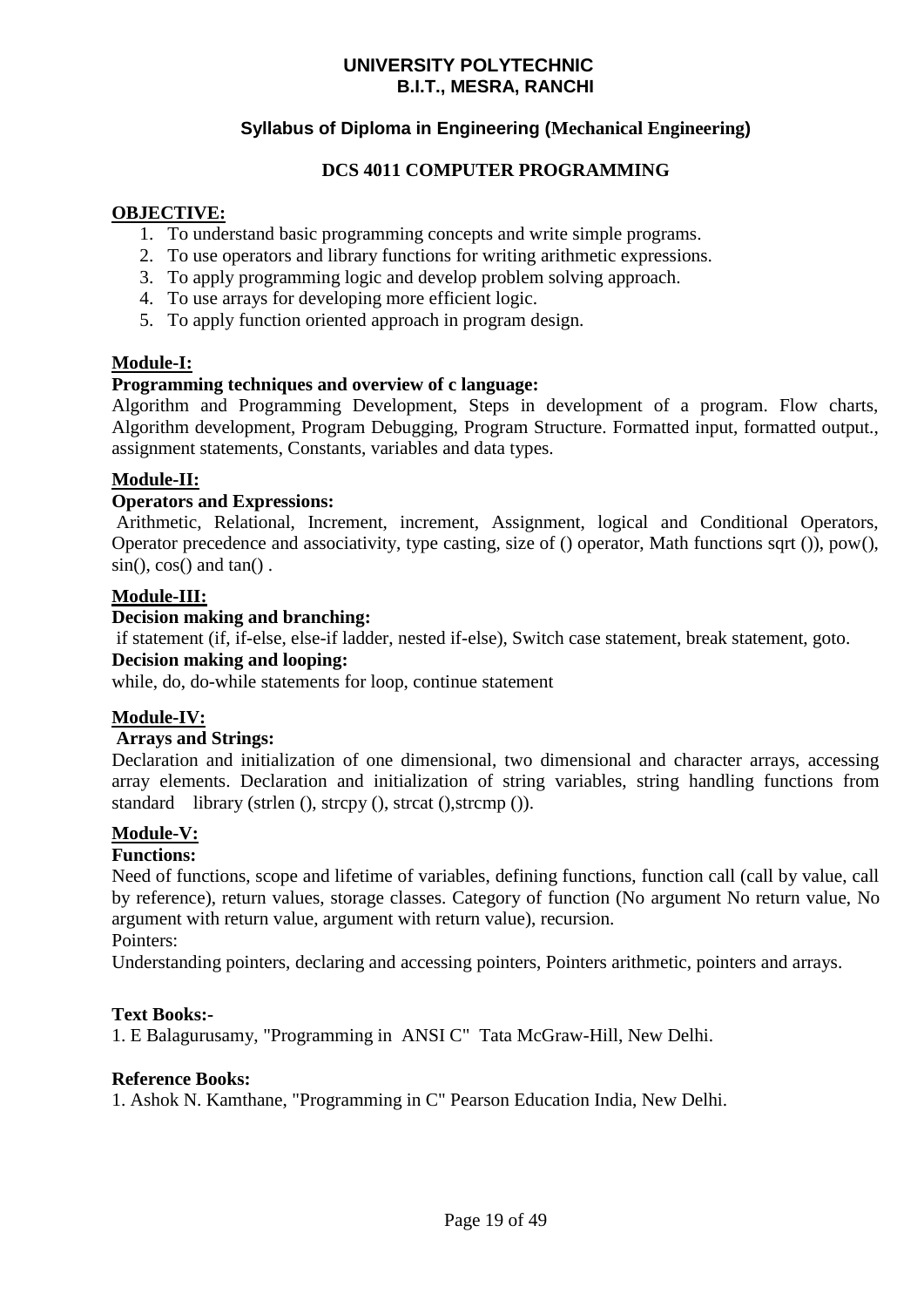#### **Syllabus of Diploma in Engineering (Mechanical Engineering)**

#### **DMM 4011 HEAT AND POWER ENGINEERING**

#### **OBJECTIVE**:

- 1. Acquire, Demonstrate and apply advanced knowledge in the field of Heat and power Engineering.
- 2. Indentify problems in the field of Heat power Engineering formulate them.
- 3. Apply various numerical technique, Methods, Tools to Model analyze and Solve Thermal Engineering problem.
- 4. Apply Engineering and scientific principles for Effective management of thermal system.
- 5. Solving real life problems and optimal solution of thermal Engineering Devices.

#### **Module-I:**

#### **Air –Standard Cycles and their Analysis**

Introduction, Carnot, Rankine, Reheat and Superheated, Regeneration, Ericsson cycle, Otto, Diesel and Dual cycle, Brayton Cycle, refrigeration cycle, Thermal Efficiency, compression ratio, Work output, mean Effective pressure P-V and T-S Diagram, comparison of the Otto, Diesel and Dual Cycles.

#### **Module-II:**

#### **Fuels and Alternate fuels**

Different types of fuels, Petroleum refining process, important qualities of engine fuels and Rating of Fuels ( S.I and CI Engine fuels), Alternate aspects of Fuels ( Alcohol, Methanol, Natural Gas, Biogas), Dual Fuel operation ,Electrical and solar vehicle Engine Emission and control and pollution norms and standard.

#### **Module-III:**

#### **Steam Generator Devices**

Classification of Boilers/Steam Generators, Boiler Accessories, Boiler Draught and performance of Boiler. Steam Power Plants: Major components of power plant, storage, preparation, handling and burning, Ash handling and dust collection, Feed water treatment plants, cooling towers. Nuclear Power Plants: Principle of power generation by nuclear fission and Fusion fuels for nuclear power plants, preparation and care, fertile materials and breeding.

#### **Module-IV:**

#### **Hydro Power and Tariff**

Hydraulic Power Plants: Different types of hydraulic power plants, rain fall and run-off measurements and plotting of various curves for estimating power available with or without storage. Energy Storage Methods: Compressed air, Energy Storage flywheel, electrochemical energy storage, thermal energy storage, Site selection and Economics of Power Plants: Criterion for site selection of different types of power plants, cost consideration of different types of power plants, Different tariff of power

#### **Module-V:**

#### **Pneumatic power**

Introduction and classification- Concept of Lift and Drag and Air Foil, Description of Reciprocating and Rotary Air-compressor, Fan, Blowers and Supercharger, working principles of Reciprocating single and two stage Compressor, Centrifugal compressor, Air Compressibility, Mach Number, sonic, subsonic, and supersonic condition, Valves and their characteristics. Fans, Blowers and Motors

#### **Reference Books:**

- 1. Power Hydraulics Michael J. Pinches & John G. Aohby
- 2. Hydraulic & Pneumatic Andrew Parr
- 3. Power Plant Engineering- By Arora & Domkundwar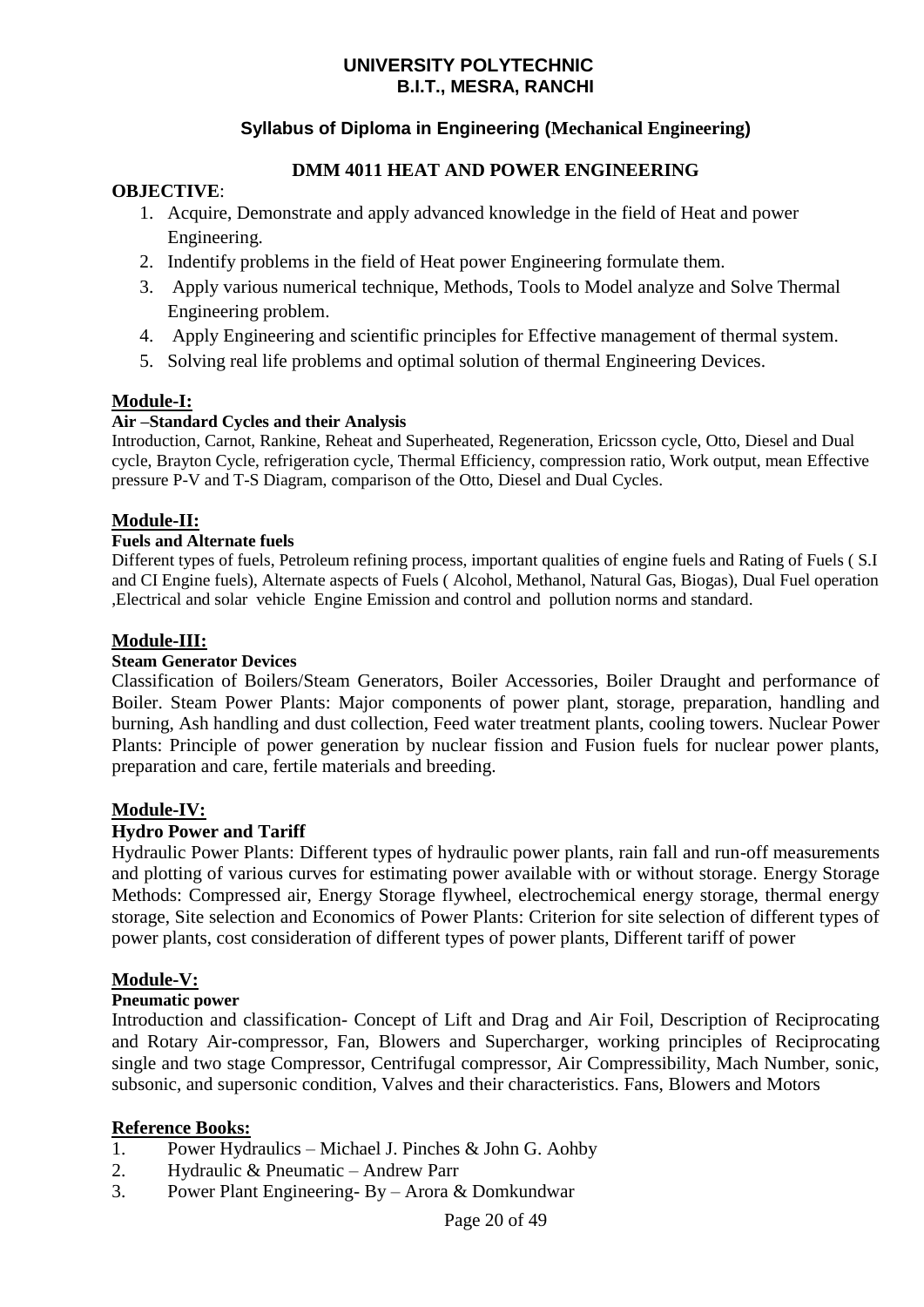#### **Syllabus of Diploma in Engineering (Mechanical Engineering)**

#### **DMM 4013 FLUID MECHANICS**

#### **OBJECTIVE:** -The student will be able to

- 1. Measure various properties such as pressure, velocity, flow rate using various instruments.
- 2. Calculate different parameters such as co-efficient of friction, power, efficiency etc. of various Systems.
- 3. Describe the construction and working of turbines and pumps.
- 4. Test the performance of turbines and pumps.
- 5. Plot characteristics curves of turbines and pumps.

#### **Module-I:**

#### **Properties of fluid**

Density, Specific gravity, Specific Weight, Specific Volume, Dynamic Viscosity, Kinematic Viscosity, Surface tension, Capillarity, Vapour Pressure, Compressibility,, laws of viscosity, Hydrostatic and Pascal's law

#### **Module-II:**

#### **Fluid Pressure & Pressure Measurement**

Introduction ,Fluid pressure, Pressure head, Pressure intensity, Concept of absolute vacuum, gauge pressure, atmospheric Pressure, absolute pressure, Simple and differential manometers, Bourdon pressure, gauge. Concept of total pressure on immersed bodies, center of pressure, Buoyancy, center of Buoyancy, Metacenter and metacentric Height, conditions of Equilibrium of a Floating and submerged Bodies.

#### **Module-III:**

#### **Fluid Flow and Measurement**

Types of fluid flows, Continuity equation, Bernoulli's theorem, Venturimeter – Construction, principle of working, Coefficient of discharge, Derivation for discharge through venturimeter, Orifice meter – Construction, Principle of working, hydraulic coefficients, Derivation for discharge through Orifice meter Pitot tube – Construction, Principle of Working.

#### **Module-IV:**

#### **Flow through Pipes**

Laws of fluid friction (Laminar and turbulent), Darcy's equation and Chezy's equation for frictional losses.

Minor losses in pipes, Hydraulic gradient and total gradient line, Hydraulic power transmission through pipe. Series and parallel pipes connection, siphon and Water Hammer in pipes.

#### **Module-V:**

#### **Dimensional and Model Analysis**

Introduction, Dimensional homogeneity, methods of dimensional Analysis: Rayleigh Method, Buckingham's Π Theorem, model analysis, similitude- types of similarities, dimensional Numbers: Reynolds's Number, Froude's Number, Euler's Number, Weber's Number, and Mach's Number, Models testing of partial submerged Bodies, Classification of models

#### **Text Books**

Modi P. N. and Seth Fluid mechanics and Machinery Dr.R.K Bansal Fluid Mechanics and hydraulic machine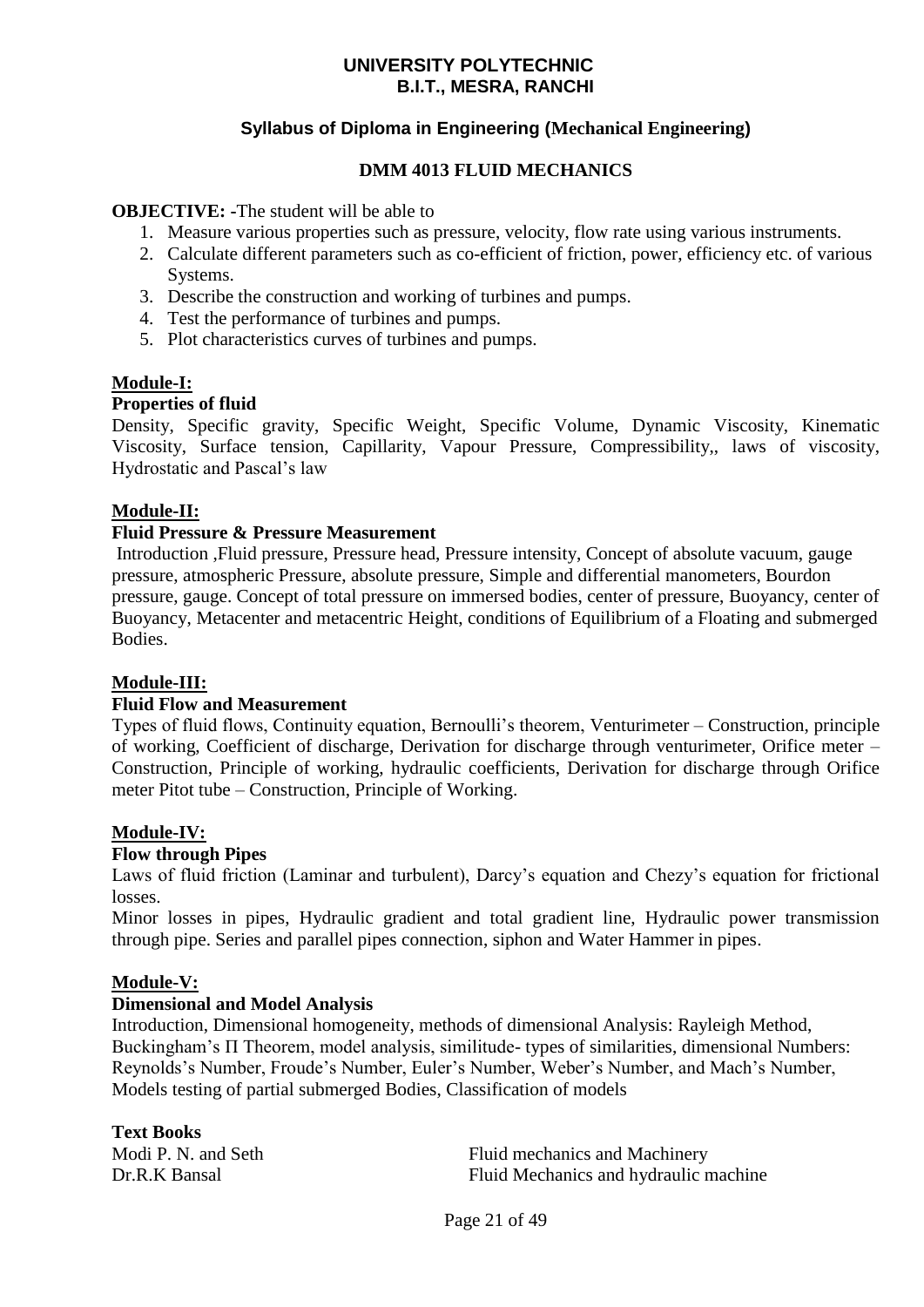#### **Syllabus of Diploma in Engineering (Mechanical Engineering)**

#### **DAC 4001 ENVIRONMENTAL SCIENCE**

#### **OBJECTIVE**

The main aim of Environmental Science is to make the students acquainted with various types of pollution hazards, which are becoming more critical every day and also acquire the knowledge to participate in solving environmental problems for green earth.

Students will be able to understand:

- 1. Importance of Environmental Science as well as biogeochemical cycles and food chain
- 2. Composition and function of various segments of environment
- 3. Water pollution, various pollutants, their toxic effects and water treatment process
- 4. Classification, toxic effects and sources of air pollutants and their control measures
- 5. Brief introduction to Noise Pollution, Soil Pollution and radiation pollution

#### **Module-I:**

#### **Multidisciplinary nature of Environmental Science & Ecology:**

Definition & importance of Environmental Science. Ecosystem, basic structure of an ecosystem (abiotic and biotic components), nutrient and biogeochemical cycles (carbon cycle, nitrogen cycle, and hydrological cycle), food chain, food web.

#### **Module-II:**

#### **Segments of environment:**

Atmosphere, hydrosphere, lithosphere, soil profile and composition of soil, biosphere.

#### **Module-III:**

#### **Water Pollution & Waste water treatment:**

Water resources, sources of water pollution, various pollutants, their toxic effect, potability of water, rain water harvesting, primary and secondary waste water treatment (Trickling filter & Activated sludge process.

#### **Module-IV:**

#### **Air Pollution:**

Classification of air pollutants, toxic effects, sources and their control measures like ESP, catalytic converter and bag house filter.

#### **Module-V:**

A brief introduction to Noise Pollution, Soil Pollution and radiation pollution.

#### **Text books:**

- 1. Environmental Chemistry A. K. Dey
- 2. A basic course in Environmental studies Deswal & Deswal

#### **Reference books:**

- 1. Environmental pollution B. K. Sharma
- 2. Environmental pollution and control C. S. Rao
- 3. Essentials of ecology & environmental Sciences S.V.S. Rana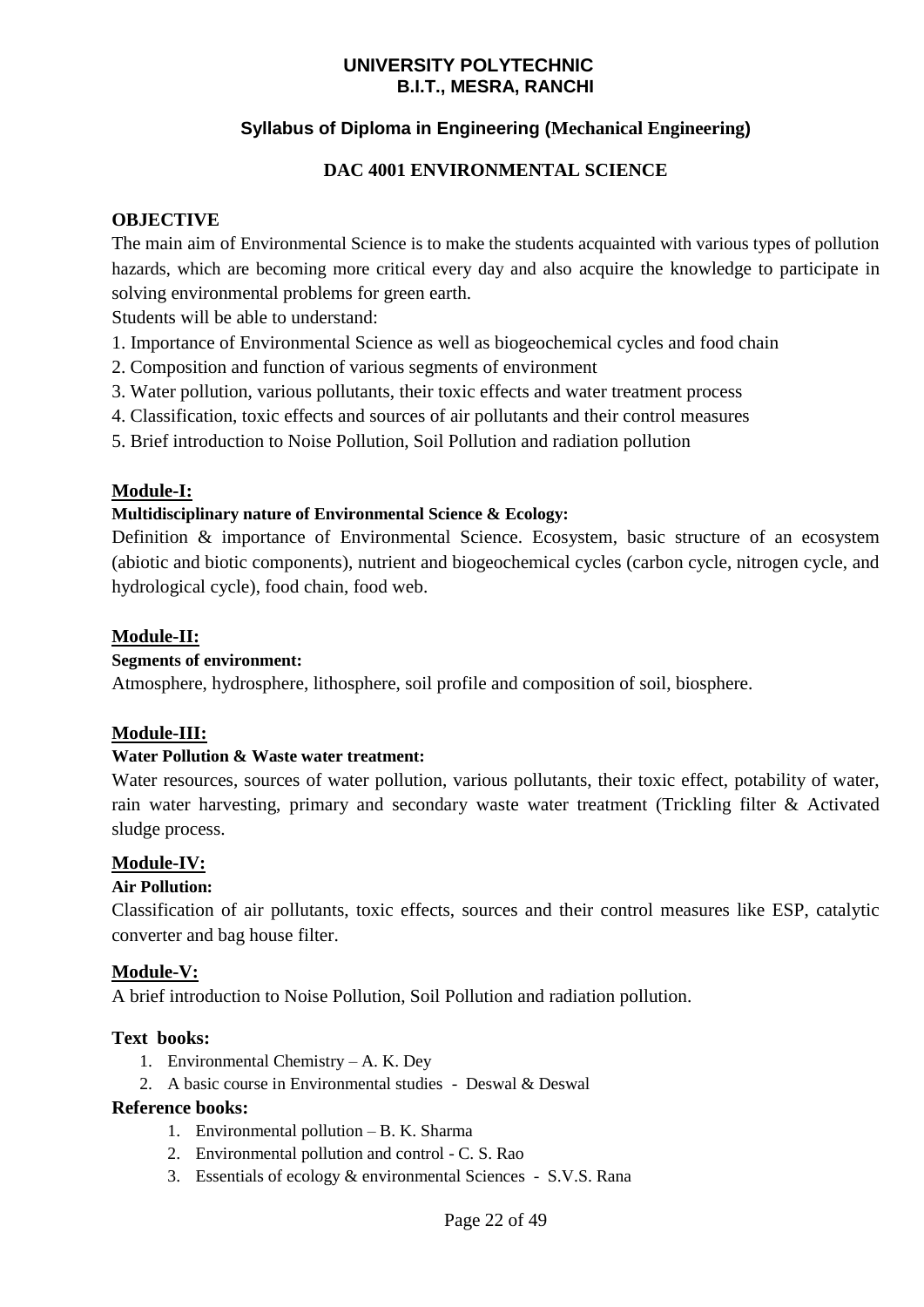#### **Syllabus of Diploma in Engineering (Mechanical Engineering)**

#### **DMM 4008 STRENGTH OF MATERIALS LAB.**

- 1. Study of Rockwell Hardness Machine.
- 2. Study of Brinell Hardness Machine.
- 3. Study of Tensile Strength of mild steel
- 4. Study of Young Modulus of bending.
- 5. Study of torsion test.
- 6. Study of Universal Testing Machine.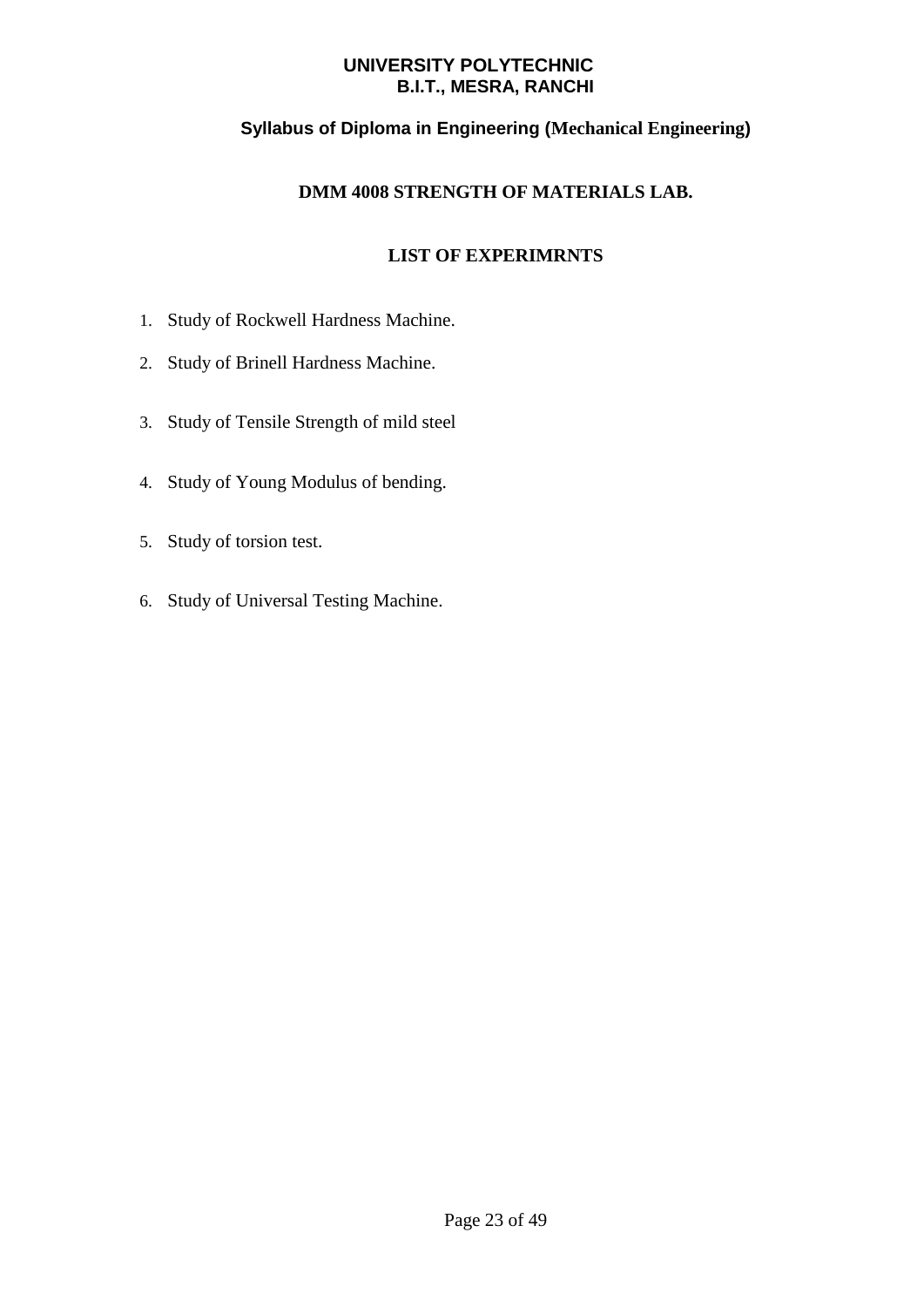#### **Syllabus of Diploma in Engineering (Mechanical Engineering)**

#### **DMM 4010 ENGINEERING MEASUREMENT LAB.**

- 1. To study the measurement of dimensions of given work-piece using Vernier Calliper
- 2. To study the measurement of dimensions of given work-piece using Outside Micrometer.
- 3. To study the measurement of dimensions of given work-piece using Vernier Height Gauge.
- 4. To study the measurement of dimensions of given work-piece using inside Micrometer.
- 5. To study Slip Gauges and Angle Gauges to construct different given dimensions and angles.
- 6. To determine the included angle of a given angle plate using sine bar and slip gauges.
- 7. To measure the different angle of a single point cutting tool("V" tool) by Profile Projector.
- 8. To study the working of auto-collimator.
- 9. To study the working of optical flat and monochromatic light source.
- 10. To study the working of workshop microscope.
- 11. To study the working of Floating Carriage Diameter Measuring Machine to measure the external threads of a given work piece.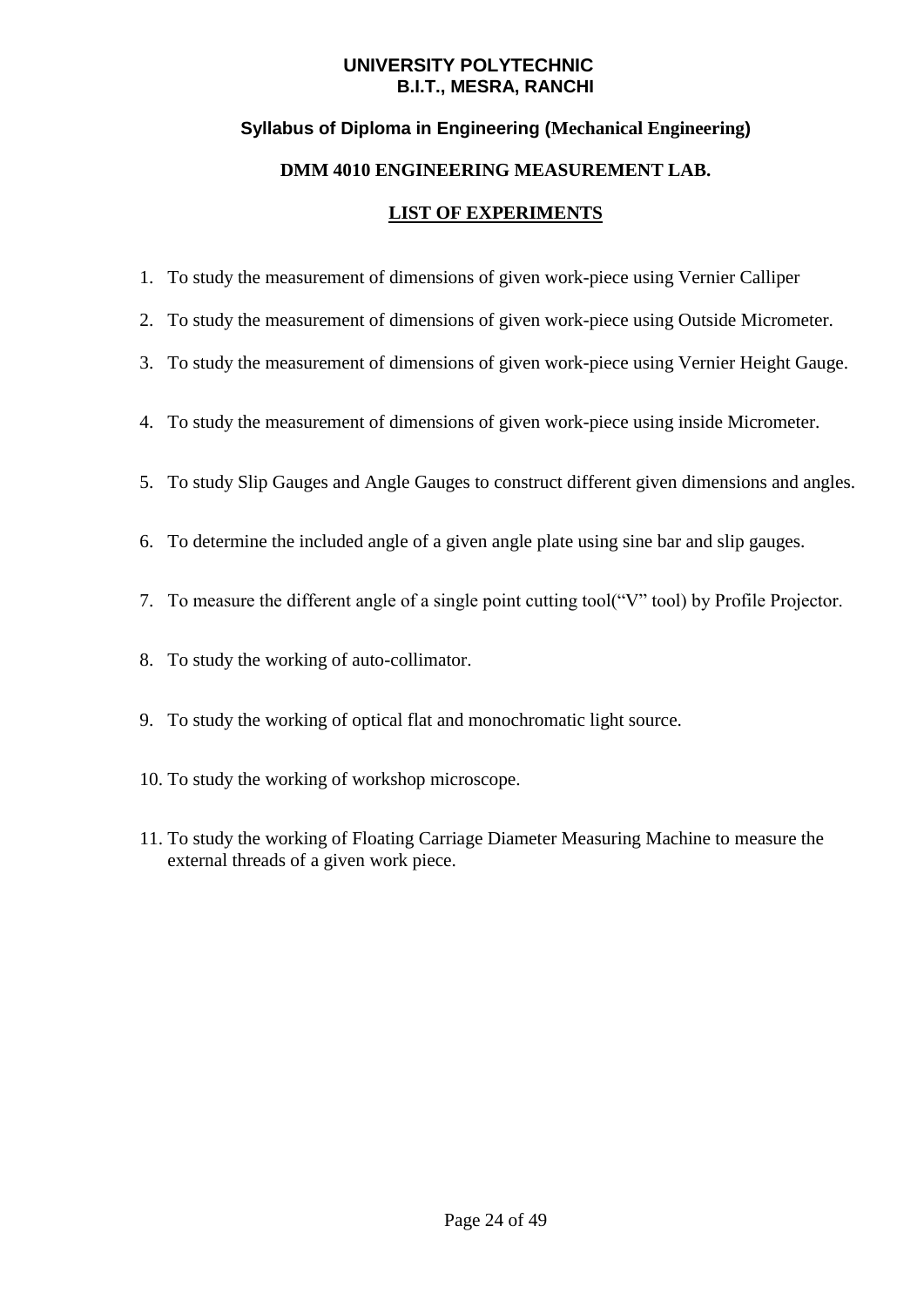#### **Syllabus of Diploma in Engineering (Mechanical Engineering)**

#### **DCS 4012 COMPUTER PROGRAMMING LAB.**

- 1. Write Programs in C to implement
- 2. Programming Exercise on Executing and Editing a C Program.
- 3. Programming Exercise on defining Variable and assigning values to variables.
- 4. Programming Exercise on arithmetic's and relational operators.
- 5. Programming Exercise on arithmetic expression and their evaluation.
- 6. Programming Exercise on formatting input/output using printf and scanf
- 7. Programming Exercise using if-statement.
- 8. Programming Exercise using if-else statement.
- 9. Programming Exercise on switch statement
- 10. Programming Exercise on do-while statement.
- 11. Programming Exercise on for statement.
- 12. Programming exercise on one-dimensional array and two-dimensional array.
- 13. (i) Programs for putting two strings together (ii) Programs for comparing two strings.
- 14. Simple programs using structures and Union.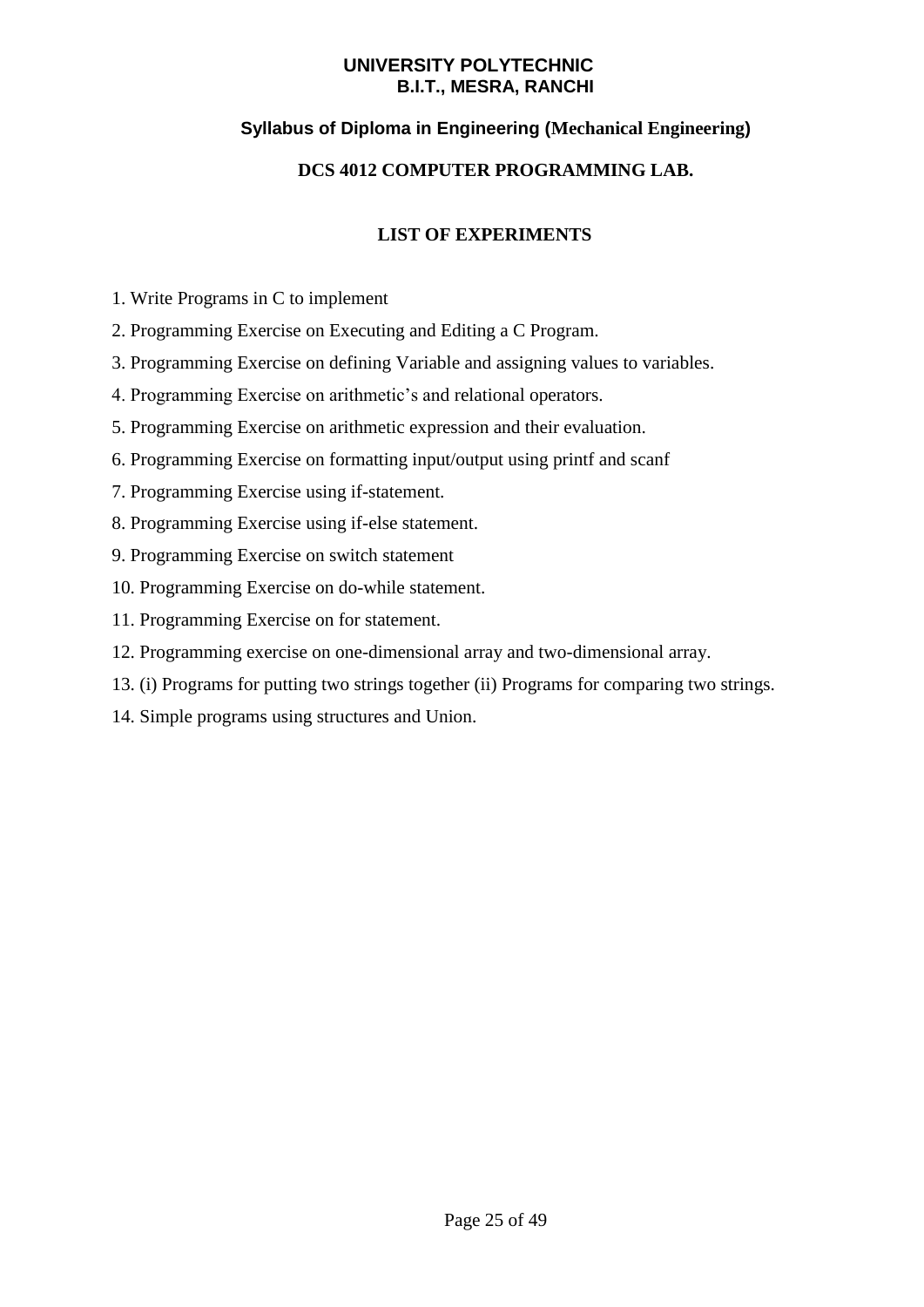#### **Syllabus of Diploma in Engineering (Mechanical Engineering)**

#### **DMM 4104 FLUID MECHANICS LAB.**

- 1. Study of Bernoulli's theorem.
- 2. Study of Impulse Turbine.
- 3. To determine the Co-efficient of discharge of Rotameter.
- 4. Study of Reciprocating Pump.
- 5. Study of Radial flow Reaction Turbine.
- 6. To find the characteristics of Centrifugal Pump at different speed.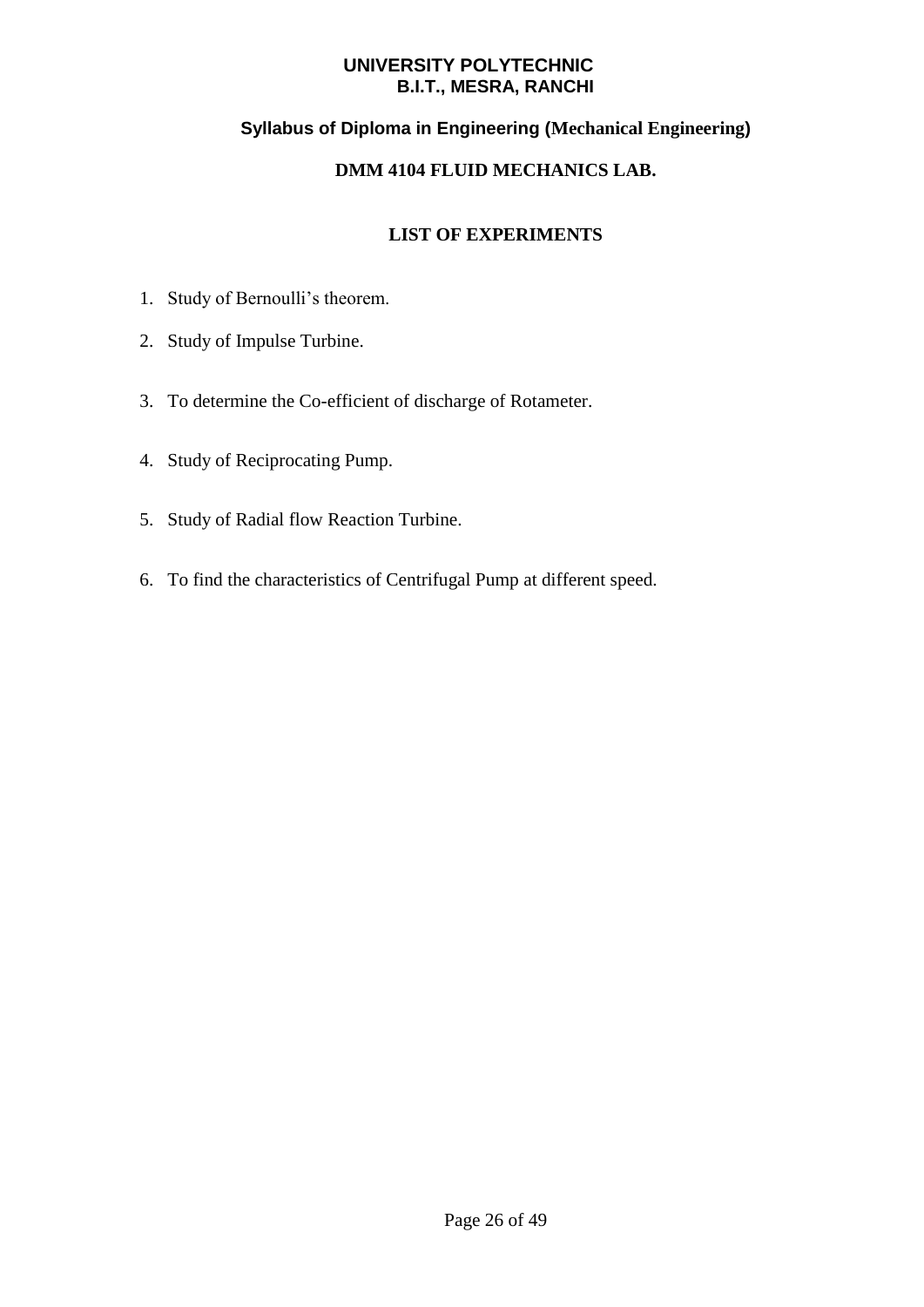#### **Syllabus of Diploma in Engineering (Mechanical Engineering)**

#### **DHU 4002 PROFESSIONAL PRACTICES-III**

#### **Module-I:**

#### **Industrial visit:**

Industrial visit be arranged and report of the same be submitted by the individual student, to form a part of term work. One industrial visit may be arranged in the following areas to observe material handling system, Quality control chart/ production records/ layout system/ hydraulic and pneumatic system/working of boilers and steam engineering applications.

#### **Module –II:**

**Lectures by professionals/ industrial expert be organised from any one of the following areas.**

- Use of plastics in automobiles
- Non-ferrous metals and alloys for engineering applications
- Industrial hygiene
- Composite materials
- Heat treatment processes
- Ceramics
- Safety engineering and waste elimination

#### **Module –III:**

#### **Group-Discussion:**

The students shall discuss in group of six to eight students and write a brief report on the same as a part of term work.

#### **Module –IV:**

#### **Student Activities:**

The students in a group of 3 or 4 will perform any two of the following activities and write a report as a part of term work.

#### Activity:

- i. Study any one type of CNC machine centre and prepare on tooling and tool holding devices.
- ii. For a given job write a sequence of operations performed by automated manufacturing system. Draw a block diagram of control system to perform above operations.
- iii. For a drilling or milling operations on a simple machine component, draw a jig or fixtures showing various features like locating clamping tool.
- iv. For a given job involving 3 to 4 operations suggest to prepare a report.

#### **Module –V:**

#### **Seminar:**

Seminar on any advanced technical topic to be presented by individual student.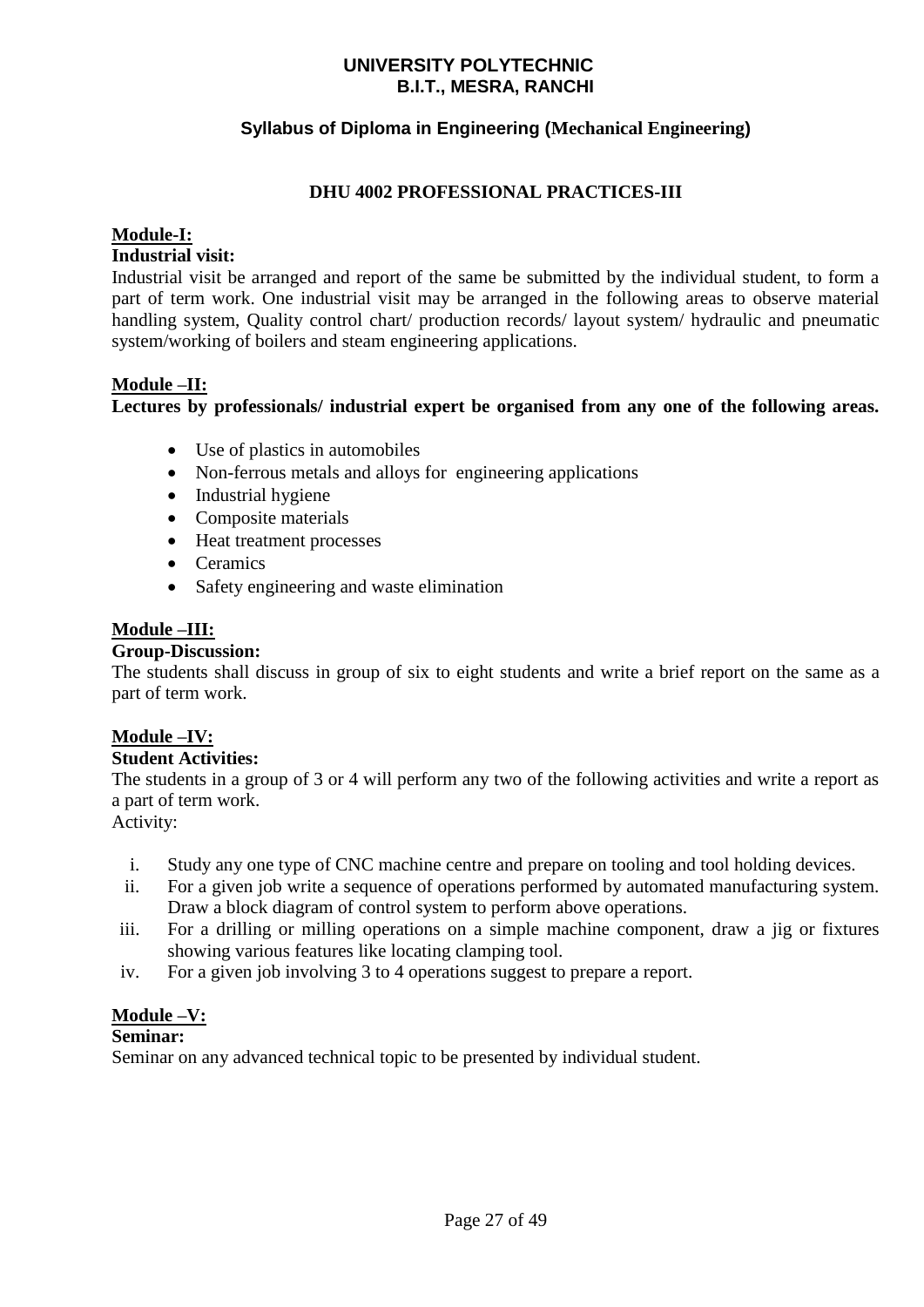**Syllabus of Diploma in Engineering (Mechanical Engineering)**

# **SYLLABUS**

## **SEMESTER-V**

### **Diploma in Mechanical Engineering** (wef 2018 batch)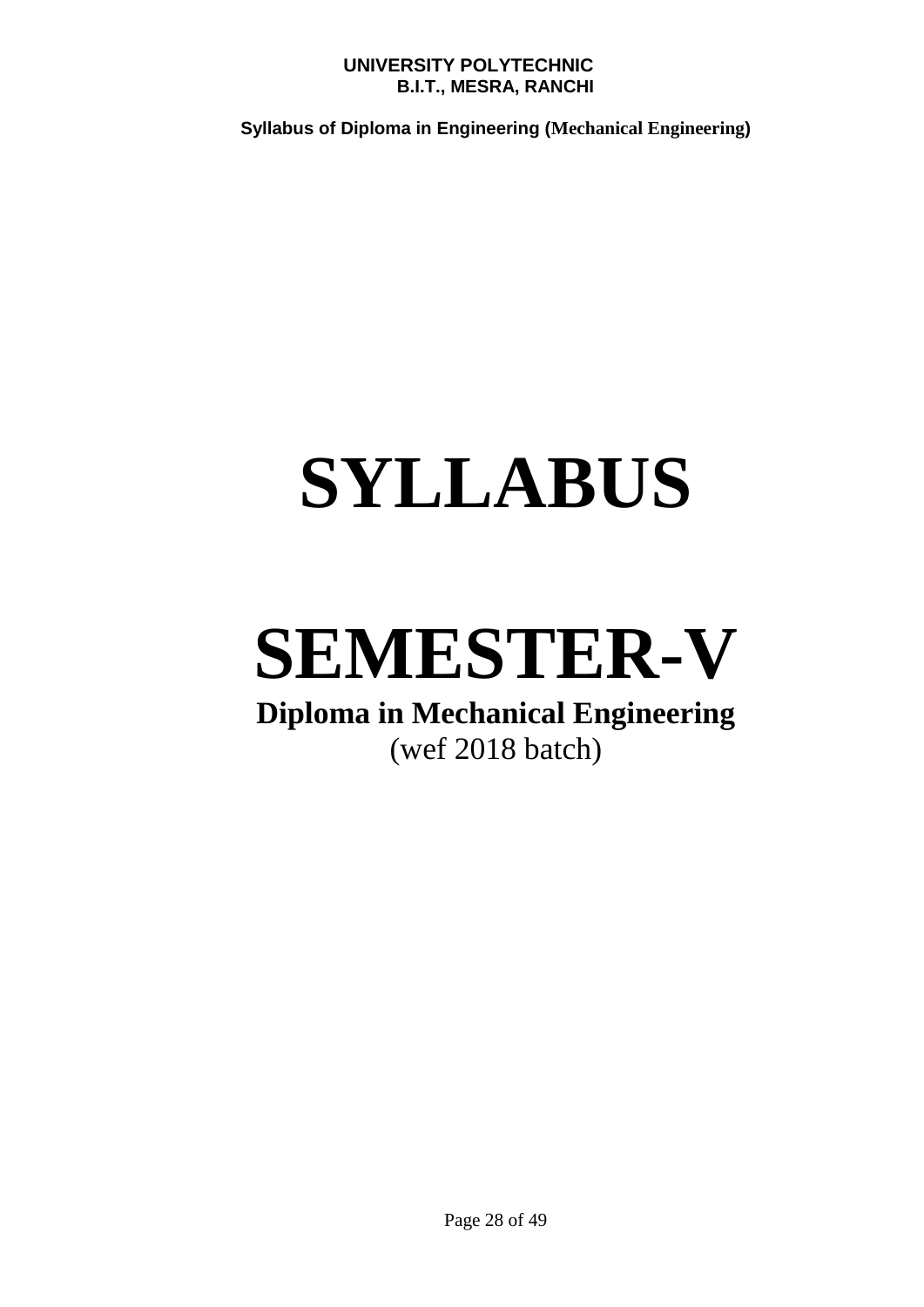### **Syllabus of Diploma in Engineering (Mechanical Engineering)**

#### **Course Structure Diploma in Mechanical Engineering**

| Fifth Semester      |                                  |               |                 |                       |               |  |
|---------------------|----------------------------------|---------------|-----------------|-----------------------|---------------|--|
| <b>Subject Code</b> | <b>Subject</b>                   | <b>Theory</b> | <b>Tutorial</b> | Lab.                  | <b>Credit</b> |  |
| <b>DMM 5107</b>     | <b>Heat Transfer</b>             | 3             | $\theta$        | $\theta$              | 3             |  |
| <b>DMM 5103</b>     | CAD/CAM                          | 3             | $\theta$        | $\theta$              | 3             |  |
| <b>DMM 5105</b>     | IC Engines and Gas Turbine       | 3             | $\Omega$        | $\Omega$              | 3             |  |
| <b>DMM 5011</b>     | <b>Hydraulic Machine</b>         | 3             | $\Omega$        | $\Omega$              | 3             |  |
| <b>DMM 5013</b>     | Theory of Machine                | 3             | $\Omega$        | $\Omega$              | 3             |  |
| <b>DAE 5019</b>     | Basics of Automobile Engineering | 3             | $\Omega$        | $\Omega$              | 3             |  |
| <b>DMM 5108</b>     | Heat Transfer Lab.               | $\theta$      | $\Omega$        | 2                     |               |  |
| <b>DMM 5104</b>     | CAD Lab.                         | 0             | $\Omega$        | 2                     |               |  |
| <b>DMM 5106</b>     | IC Engines and Gas Turbine Lab.  | $\Omega$      | $\Omega$        | 2                     |               |  |
| <b>DMM 5016</b>     | Hydraulic Machineries Lab.       | $\Omega$      | $\Omega$        | 2                     |               |  |
| <b>DMM 5014</b>     | Theory of Machine Lab            | 0             | $\Omega$        | $\mathcal{D}_{\cdot}$ |               |  |
| <b>DMM 5012</b>     | Project-I                        | 0             | $\Omega$        | 4                     | 2             |  |
|                     | Periods per week                 | 18            | $\bf{0}$        | 14                    |               |  |
|                     | <b>Total credits</b>             |               |                 |                       | 25            |  |
|                     | <b>Total periods per week</b>    |               |                 |                       | 32            |  |

### **Fifth Semester**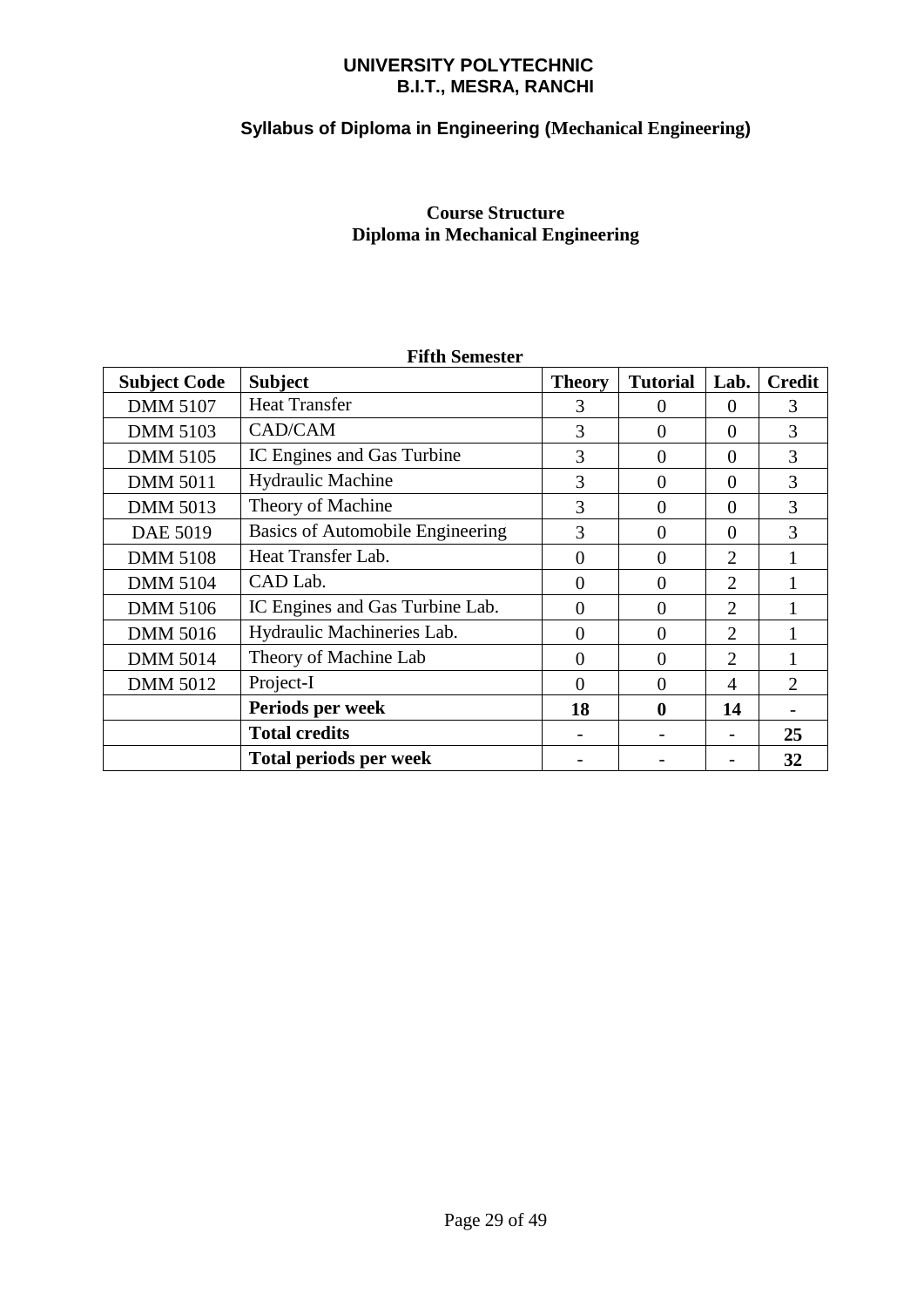#### **Syllabus of Diploma in Engineering (Mechanical Engineering)**

#### **DMM 5107 HEAT TRANSFER**

#### **OBJECTIVE:**

- Understand the concept and Mode of the Heat Transfer and their Mechanism.
- Understand the concepts1 Exchanges of Heat with in the body or outside.
- Generation and utilization of Heat within the system
- Design the Heat Equipment devices and their performance analysis and correlation Number.
- To understand basics concepts of convection and radiation and their combined process.

#### **Module-I:**

**Introduction to Heat transfer:** Introductory concepts, modes of heat transfer – conduction, convection and radiation, Basic equations and applications,

#### **Module-II:**

**Conduction:** one dimensional heat conduction without heat generation, composite walls, cylinders and spheres, electrical analogy of thermal systems and critical thickness of insulation.

Heat transfer through extended flat and circular surfaces (Fins) : General equation, , heat flow, fin efficiency, fin effectiveness.

#### **Module-III:**

**Convection:** Concept of Natural and forced convection, concept of viscous and thermal boundary layers, Natural convection: Grashoff number, constant heat flux, horizontal flat surfaces, simplified correlation for air, combined free and forced convection.

Forced Convection: Dimensional analysis, Nusselt number, force convection for internal laminar flow.

#### **Module-IV:**

**Radiation:** Definition and laws of thermal radiation, black body, real surfaces, gray surfaces, radiation properties, radiation shield, gas radiation basics only.

#### **Module-V:**

**Heat Exchanger:** Types of heat exchanger, LMTD method of analysis counter and parallel flow, storage type exchangers.

#### **Text Book:**

1. A course in Heat Transfer by Arora and Domkundwar

#### **Reference Books:**

- 1. Heat and Mass Transfer by F. Kids
- 2. Heat and Mass Transfer by J.P. Holman
- 3. Heat and Mass Transfer by C.P. Kothandraman
- 4. Heat and Mass Transfer by D.S.Kumar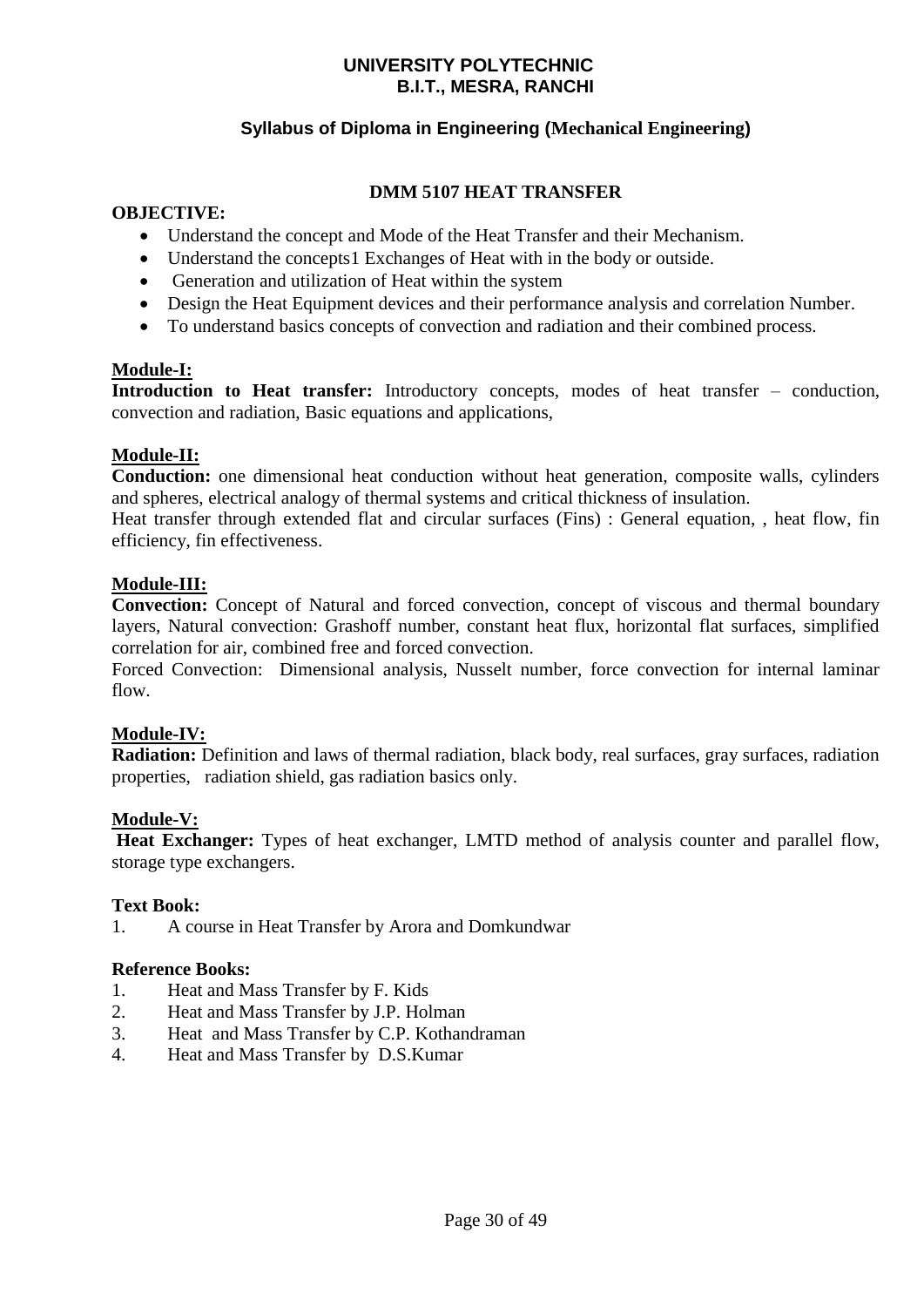#### **Syllabus of Diploma in Engineering (Mechanical Engineering)**

#### **DMM 5103 CAD/CAM**

#### **Module-I**: **Basic Concepts of CAD and CAM**

Introduction of Computer Aided Design, The Design Process, Product Cycle, CAD/CAM Developments, Definition of CAD&CAM Tools, Hardware and Software requirement of CAD, Engineering Application of CAD.

#### **Module-II: Computer Graphics**:

Graphic System: CRT, Raster Scan system and Display process, Random Scan System and display, direct view storage tubes, Graphics Software configuration. Line draw algorithm – DDA  $\&$ Bresenhems, Circle Midpoint circle Algorithm, Bezier & B-Spline curves. Bezier & B-Spline surfaces. The various surface representation scheme & techniques.

#### **Module-III: Geometric Transformations and Modelling System**

2D & 3D Transformations. Translation, Rotation, Scaling, Reflection, Homogeneous co-ordinates, windowing & clipping, Orthographic projection, Isometric projection.

**Geometric modelling**: Wire frame, surface & solid modelling. Techniques, Boundary Representation and constructive Solid Geometry method.

#### **Module-IV: Introduction to CAM, ROBOTICS & FMS**

Concept of numerical control machine, CNC machine and DNC machine Working principle of NC, Features of CNC machine, Construction and working principle of . Concept & Introduction of Robotics, Configuration of Robots, Industrial application of ROBOT. Introduction to FMS, components of FMS, Layout of FMS, Types of FMS.

#### **Module-V: CAM & Part Programming**

NC coordinate system, various programming technique, manual programming, conventional programming and APT, Word address format, NC coordinate system, types of motor control, preparatory function and G code, simple program for lathe and milling: linear & circular interpolation.

#### **Text Book:**

1. Groover. M.P., CAD/CAM

#### **Reference Books:**

- 1. CAD/CAM by Ibrahim Zeid ,Tata McGraw Hill Publishing Comp. Ltd., New Delhi
- 2. CAD/CAM by P. N. Rao
- 3. .CAD/CAM by Chirs McMohan, Publication: Pearson Education Asia.
- 4. Computer Aided Design by R.K. Srivastava, Umesh Publication.
- 5. Computer Graphics by Hearn & Baker, Publication Prentice Hall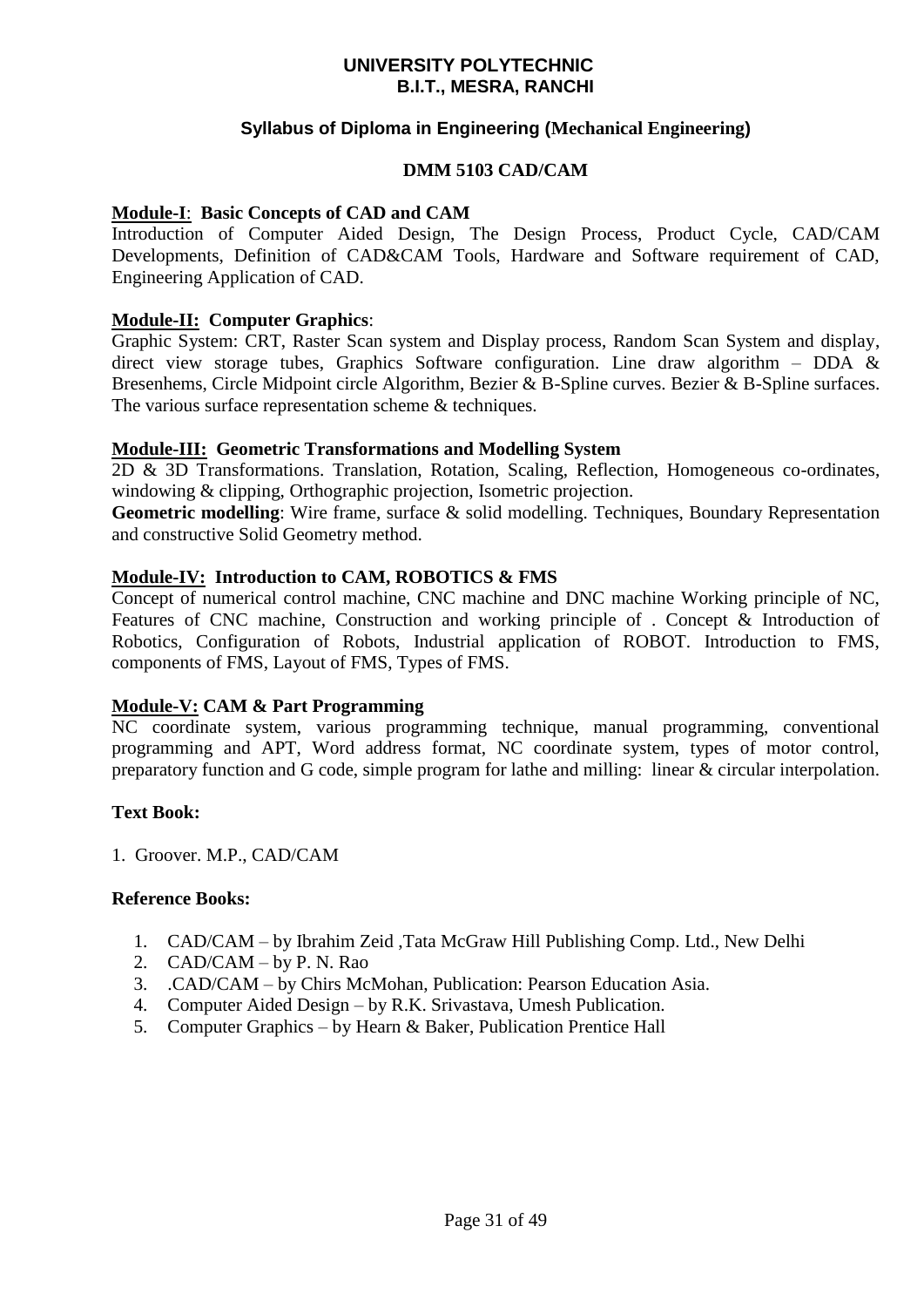#### **Syllabus of Diploma in Engineering (Mechanical Engineering)**

#### **DMM 5105 IC ENGINES & GAS TURBINE**

#### **OBJECTIVE**

- Understand the concept and working principles of various types of the engine
- Understand the various parameter and modern technological concepts of Petrol, Diesel and Dual fuel and alternative fuels which are commonly used.
- Knowledge of various parts of the Engine and their modernisation.
- To understand basics concepts of Gas Turbine, fuel analysis and performance parameters.

#### **Module-I:**

**Introduction:** Classification of I.C. Engine, difference between S.I. and C.I. engine, comparison between two strokes and four stroke engines, Air standard cycle: Otto cycle, Diesel cycle, Fuel air cycle and their analysis. Types of fuel and their properties, and their properties, chemical composition, additives.

#### **Module-II:**

**Carburetion, injection, and supercharging:** Introduction MPFI system. Injection system of C.I. Engine, Introduction of supercharging and turbo charging, and its purpose.

#### **Module-III:**

**Engine cooling and Lubrication:** Introduction, necessity of engine cooling, types of cooling system and their applications, different types of water cooling systems Introduction of radiator. Function and properties of lubricating oil. Role of additives, and different types of lubricating systems.

#### **Module-IV:**

**Testing and performance:** Introduction, Study the different types of performance parameters, measurements of air, Fuel consumption, Morse test, Measurement of brake power, and indicated power, performance of S.I. and C.I. engine.

#### **Module-V:**

**Gas turbine and Jet propulsion:** Introduction, Types of gas turbines, Theory of gas turbine, thermodynamic analysis of Brayton cycle, and with regeneration, reheat, inter-cooling, compressor, and turbine isentropic efficiency, jet propulsion cycle elementary idea of turbojet.

#### **Text Book:**

#### **Reference Books:**

1. Obert. E.F. Internal Combustion Engines. 2. Roger Cohen. Gas turbine Theory

1. Mathur. M.L and. Sharma R.P <br>A course in Internal Combustion Engines. 2. Mathur M.L. and Sharma R.P. Gas Turbine Jet and Rocket Propulsion.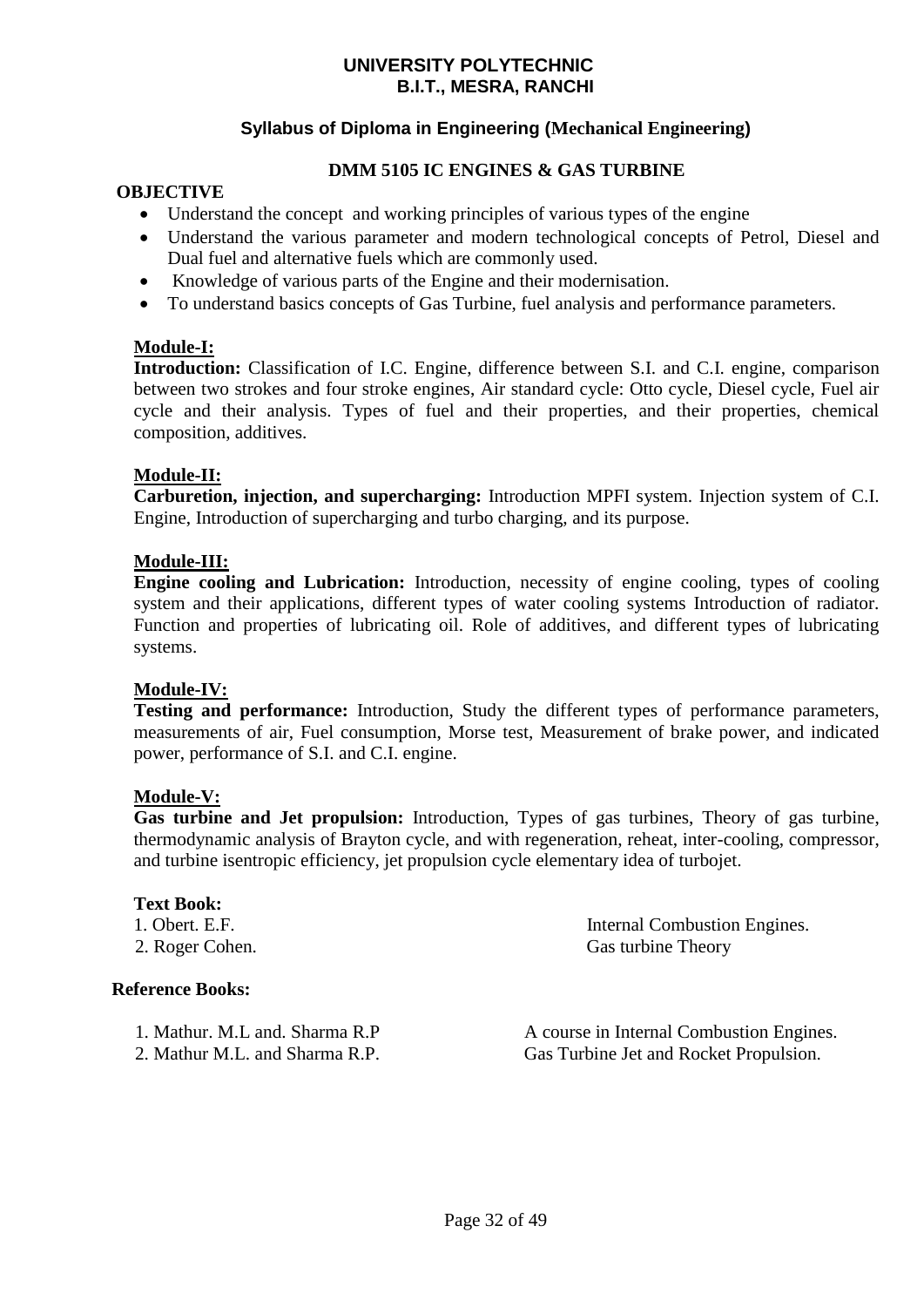#### **Syllabus of Diploma in Engineering (Mechanical Engineering)**

#### **DMM 5011 HYDRAULIC MACHINE**

#### **OBJECTIVE**

- 1. The student will be familiarized with the different types of hydraulic turbine and pump working.
- 2. It will help to understand how a fluidic power is converted to other forms of the energy, for future prospective knowledge of these devices will help them in making of reliability and sustainable products**.**

#### **Module-I:**

#### **Impact of jet**

Impact of jet on fixed vertical, moving vertical flat plates, Impact of jet on curved vanes with special reference to turbines & pumps

#### **Module-II:**

#### **Hydraulic Turbines**

Classification of hydraulic turbines, Selection of turbine on the basis of head and discharge available Construction and working principle of Pelton wheel, Francis and Kaplan turbine. Draft tubes-types and construction, Concept of cavitations in turbines, Calculation of Work done, Power, efficiency of turbine.

#### **Module-III:**

#### **Reciprocating Pump**

Construction, working principle and applications of single and double acting reciprocating pumps. Concept of Slip, Negative slip, Cavitations and separation, Use of air Vessel, Indicator diagram with effect of acceleration head & frictional head.

#### **Module-IV:**

#### **Centrifugal Pumps**

Construction, principle of working and applications, Types of casings and impellers. Concept of multistage Priming and its methods, Cavitations, Manometric head, Work done, Monometric efficiency, overall, efficiency, NPSH, Performance Characteristics of Centrifugal pumps

#### **Module-V:**

#### **Hydraulic Devices**

Construction, working and applications of submersible, jet pump, Hydraulic Ram, Hydraulic press, Hydraulic Accumulator, Fluid coupling and Torque converter, Accumulators, Accessories – Pipes, Hoses, fittings, Oil filters, Seals and gaskets, Filters. Process and control valve.

| Name of Authors        | Titles of the Book Edition               |
|------------------------|------------------------------------------|
| <b>Text Books</b>      |                                          |
| Ramamrutham S.         | Hydraulic, fluid mechanics $\&$ machines |
| Ramamurtham.S          | Fluid and Hydraulics Devices             |
| <b>Reference Book:</b> |                                          |
| Bansal. R.K            | Hydraulic machines and Pump              |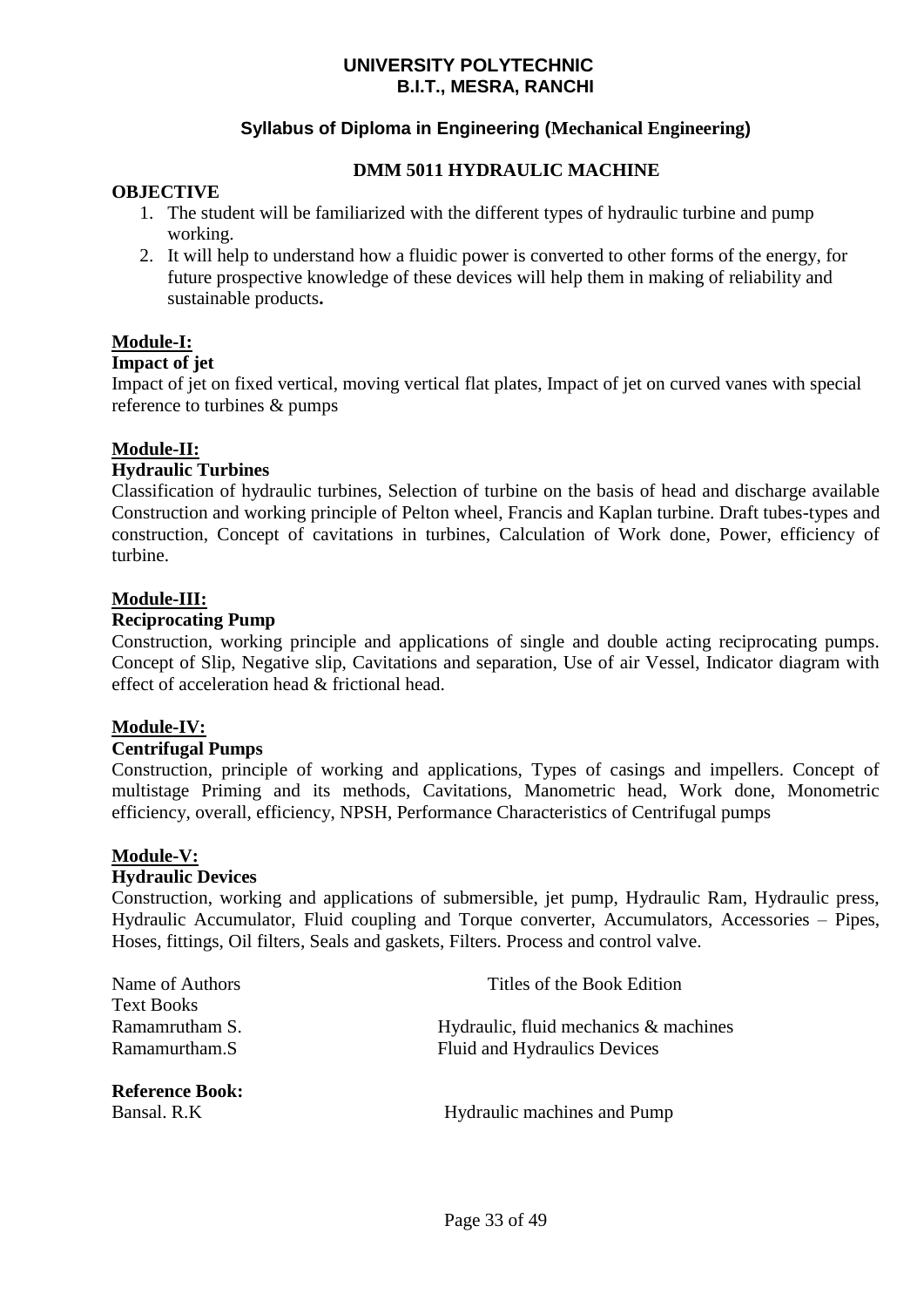#### **Syllabus of Diploma in Engineering (Mechanical Engineering)**

#### **DMM 5013 THEORY OF MACHINE**

#### **OBJECTIVE:** The Student should be able to

- 1. To focus on understanding the concept of machines, mechanisms and their elements. Also study kinematics aspects of various links in mechanisms. To form foundation for kinematics synthesis, analysis and design of mechanism.
- 2. To know different machine elements and mechanisms.
- 3. Understand Kinematics and dynamics of different machines and mechanisms.
- 4. Select Suitable drives and mechanisms for a particular application,
- 5. Appreciate concept of balancing.
- 6. Develop ability to come up with innovative ideas.

#### **Module-I**:

**Mechanisms**: Kinematic concept of Link, Kinematic chain, Mechanism, degree of freedom, Inversions of four bar mechanism, single slider crank mechanism and double slider crank mechanisms.

#### **Module-II**:

**Motion Analysis**: Types of motion: Kinematic and Dynamic quantities; Vector diagrams, Velocity and acceleration diagram of plane mechanism.

#### **Module-III**:

**Flywheel & Belt:** Concept, function and application of flywheel with the help of Turning Moment diagram; Fluctuation of energy and speed. Types of belt, ration of tension in belt, Centrifugal tension in belt & Power transmission

#### **Module-IV:**

**Gears:** Fundamental laws of gearing: classification and basic terminology, involute tooth profile and its kinematic consideration, spur gears, other types of gears, standards in tooth forms. Gear trains: Simple and, compound gear trains.

#### **Module-V:**

**CAM & Balancing**: Balancing of Rotating masses by a single mass in same plane, Balancing of a single rotating mass by two masses rotating in different planes, Balancing of several masses rotating in same plane. Various types of cams, Displacement, velocity and acceleration of followers, Graphical determination of CAM profiles with simple followers.

#### **Text Book:**

1. Khurmi.R.S Theory of Machine

#### **Reference Books:**

1. Singh. Sadhu Theory of Machine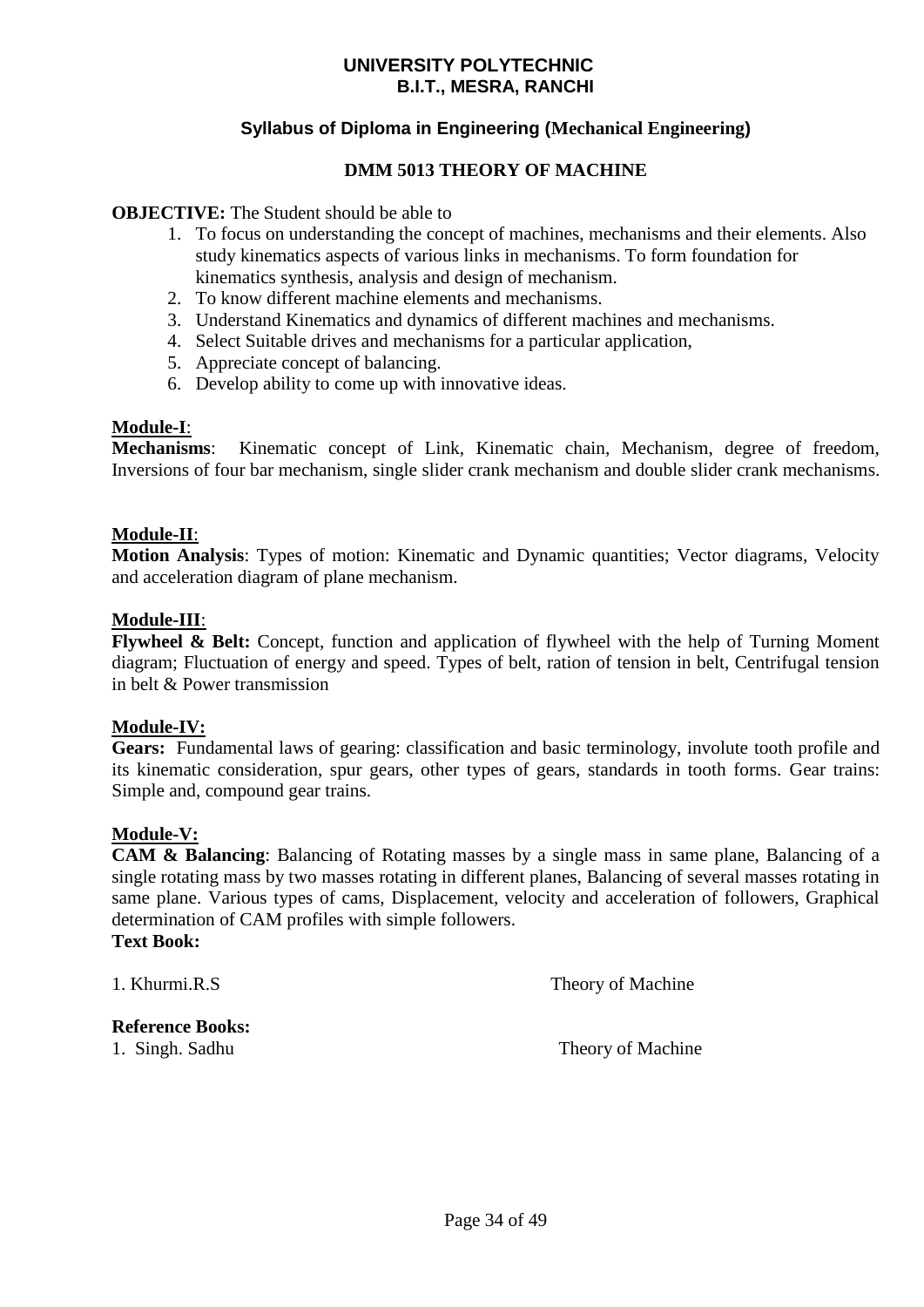#### **Syllabus of Diploma in Engineering (Mechanical Engineering)**

#### **DAE 5019 BASIC OF AUTOMOBILE ENGINEERING**

#### **OBJECTIVE:** The Student should be able to

- 1. To focus on understanding the concept of Engines parameters and performance.
- 2. Understand constructional details of automotive engine
- 3. Concept of combustion phenomenon of SI and CI Engine
- 4. Appreciate concept of Ignition, Transmission and Distribution system.

5. Concepts and familiarisation of the Control, emission and Norms and regulation of Automobile Systems.

#### **Module-I:**

#### **INTRODUCTION**

Basic units, major components of engine, mechanism of operation, Four- stroke and Two-stroke petrol and diesel engine, their application.

#### **Module-II:**

#### **CONSTRUCTIONAL DETAILS OF AUTOMOTIVE ENGINE**

Introduction, multi-valve overhead cam system, crank case, cylinder liner, piston rings, connecting rod, crank shaft, main bearing cam shaft, valve seats, valve mechanism, valve timing gears, balancing, flywheel, vibration damper, timing order.

#### **Module-III:**

#### **COMBUTION PHENOMENON**

Characteristics of petrol and diesel engine fuel, additives, combustion in S.I. and C.I. engine, flam propagation, detonation, pre- ignition and diesel knock, HUCR, Octane and Cetane number.

#### **Module-IV:**

#### **AUTOMOBILE, ELECTRICAL AND IGNITION SYSTEM**

Charging system, various automobile lighting circuits, indicator lights & warning devices, Electrical accessories, Ignition system: - Requirements, types, components, automotive ignition timing, Distribution system, spark plug, electronic ignition system, distribution less system.

#### **Module-V:**

#### **DIFFERENTIAL &TRANSMISSION SYSTEM**

Differential, Necessity &function of final drive, Types of axle, drive line operation, axle less transmission, transfer case, two wheels & four wheel drives and all-wheel drive, wheel alignment- toe in and toe out, camber, caster, and kingpin inclination.

Text Books References Books

Singh. Kirpal Automobile Engineering Khurmi, R.S Automobile Engineering

De, Amitosh Automobile Engineering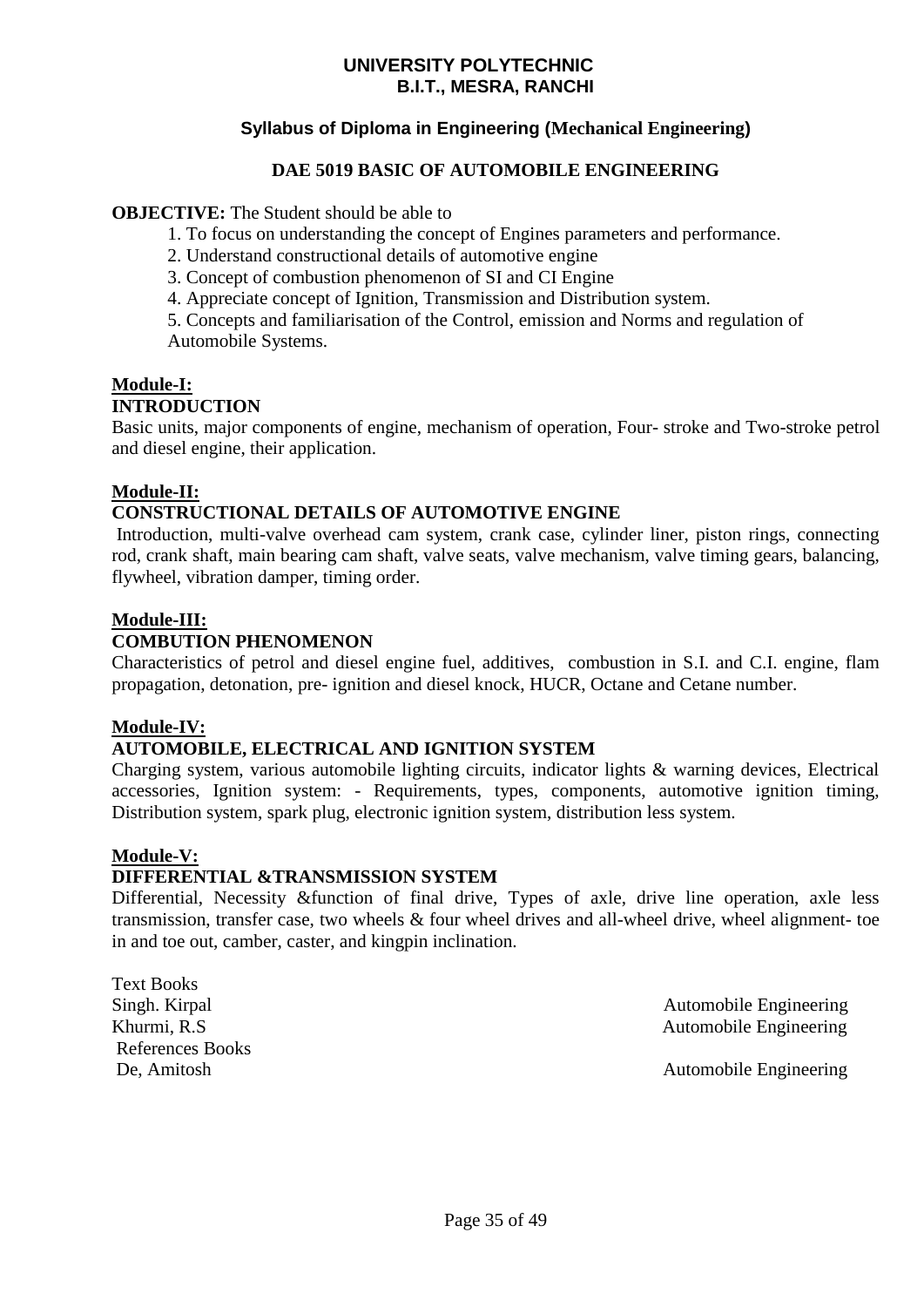#### **Syllabus of Diploma in Engineering (Mechanical Engineering)**

#### **DMM 5108 HEAT TRANSFER LAB.**

- 1. To determine the overall heat transfer coefficient of shell and Tube type heat Exchanger.
- 2. To determine the heat transfer coefficient of the inner surface of pipe for different heat or voltage.
- 3. To determine the Emissivity of Gray body.
- 4. To determine the Thermal conductivity of Insulating powder
- 5. To study the temperature distribution along the length of pin under natural convection Heat transfer.
- 6. To find the heat transfer coefficient of vertical cylinder under Natural convection.
- 7. To determine the thermal conductivity of Liquid.
- 8. To find the heat transfer coefficient of vertical cylinder ion natural convection and find the percentage deviation from the theoretical value.
- 9. To determine the Efficiency and Effectiveness of a pin-fin under a natural convection of Heat Transfer.
- 10. To determine the Efficiency and Effectiveness of a pin-fin under a forcedl convection of Heat Transfer.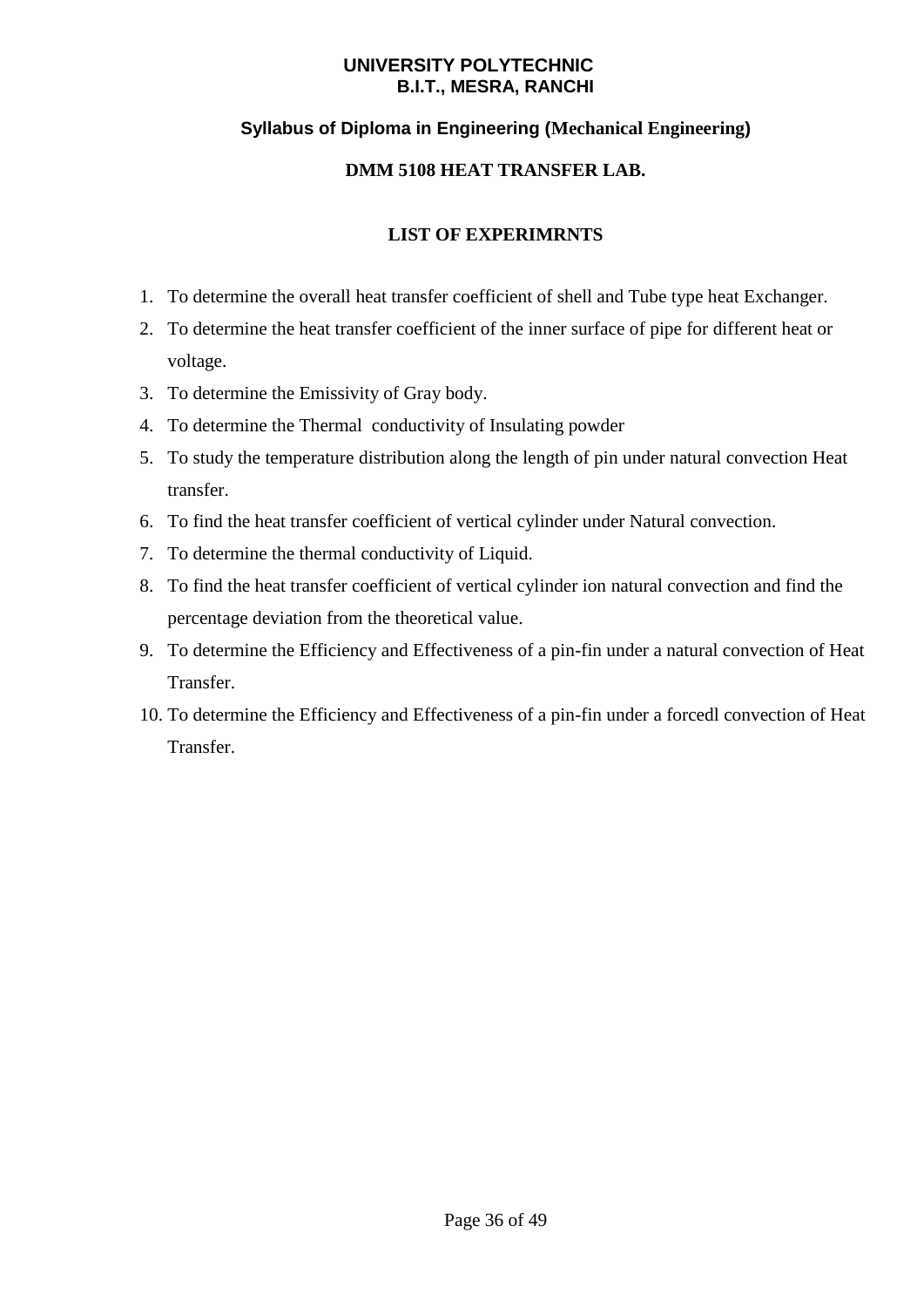#### **Syllabus of Diploma in Engineering (Mechanical Engineering)**

#### **DMM 5104 CAD LAB.**

#### **1. Practice on the following commands**

Units , limits , grid , line , poly-line , donut , polygon , chamfer , fillet , offset , text , de-text.

#### **2. Practice on the following commands:**

O snap , Extension , undo , redo , oops , color , line-type , layer , save , quit , end. Hints: use layers, color, line-types)

#### **3. Practice on the following commands:**

Erase , Copy , move , array , break , trim , mirror , pedit , pan , divide , zoom

4. **Practice on the following commands:** Hatch, batch, Hatchedit, boundary and dimensioning.

**5.** Draw the details of the footstep bearing and also draw plan and elevation (full sectional).

6. Draw the details of connecting Rod, Crank pin, cylinder block and also draw plan and Elevation.

**7**. Draw all the Automobile components by using the CAD Tools.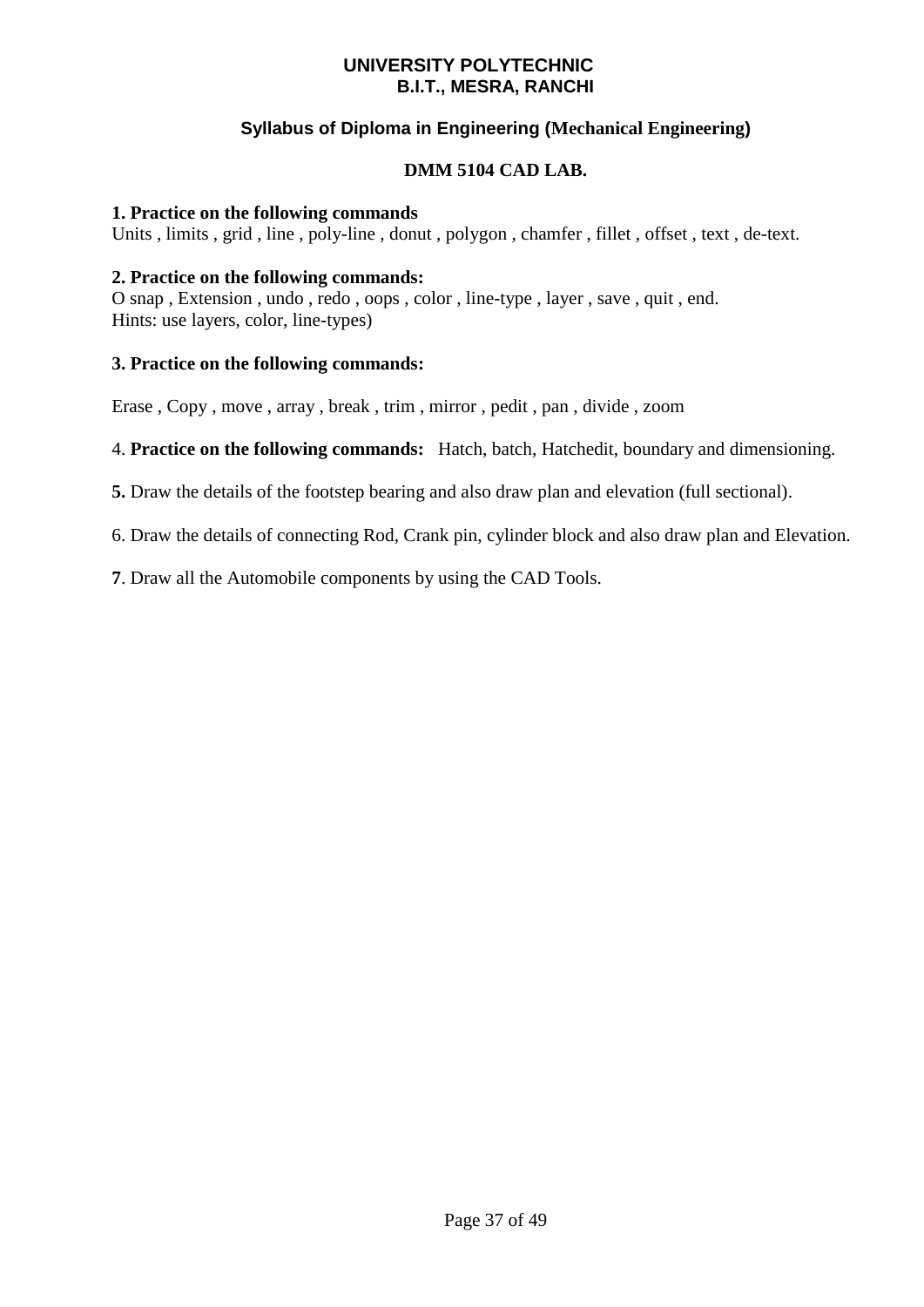#### **Syllabus of Diploma in Engineering (Mechanical Engineering)**

#### **DMM 5106 I.C ENGINE AND GAS TURBINE LAB.**

- 1. Performance study of Morse test on MPFI Petrol Engine.
- 2. Heat Blance test on a Diesel Engine.
- 3. Energy Auditing of a Maruti ZEN Petrol Engine.
- 4. Study of different types of carburetors.
- 5. Study of MPFI/SPFI system.
- 6. Study of blower and Compressor.
- 7. Study OF Wankel Rotary Engine.
- 8. Economic Load test on Diesel Engine.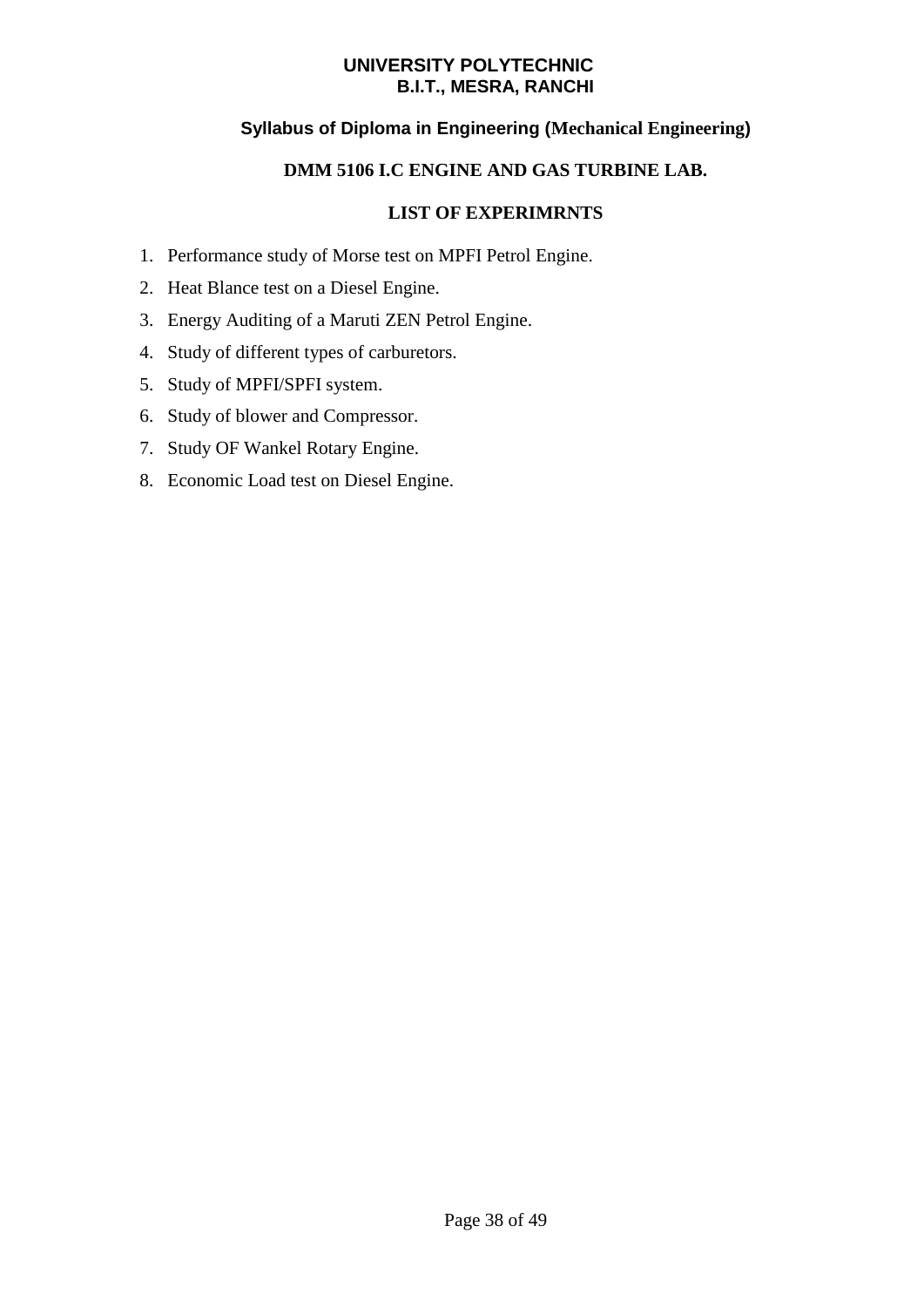#### **Syllabus of Diploma in Engineering (Mechanical Engineering)**

#### **DMM 5016 HYDRAULIC MACHINERIES LAB.**

- 1. Impact of jets on vane apparatus
- 2. Pelton wheel apparatus
- 3. Francis Turbine apparatus
- 4. Kaplan Turbine apparatus
- 5. Friction factor for given pipe line apparatus
- 6. Single stage centrifugal pump apparatus
- 7. Multi stage centrifugal pump apparatus
- 8. Reciprocating Pump apparatus
- 9. Loss of Head due to sudden contraction in pipeline apparatus.
- 10. To determine the heat transfer coefficient for drop-wise and film-wise condensation process.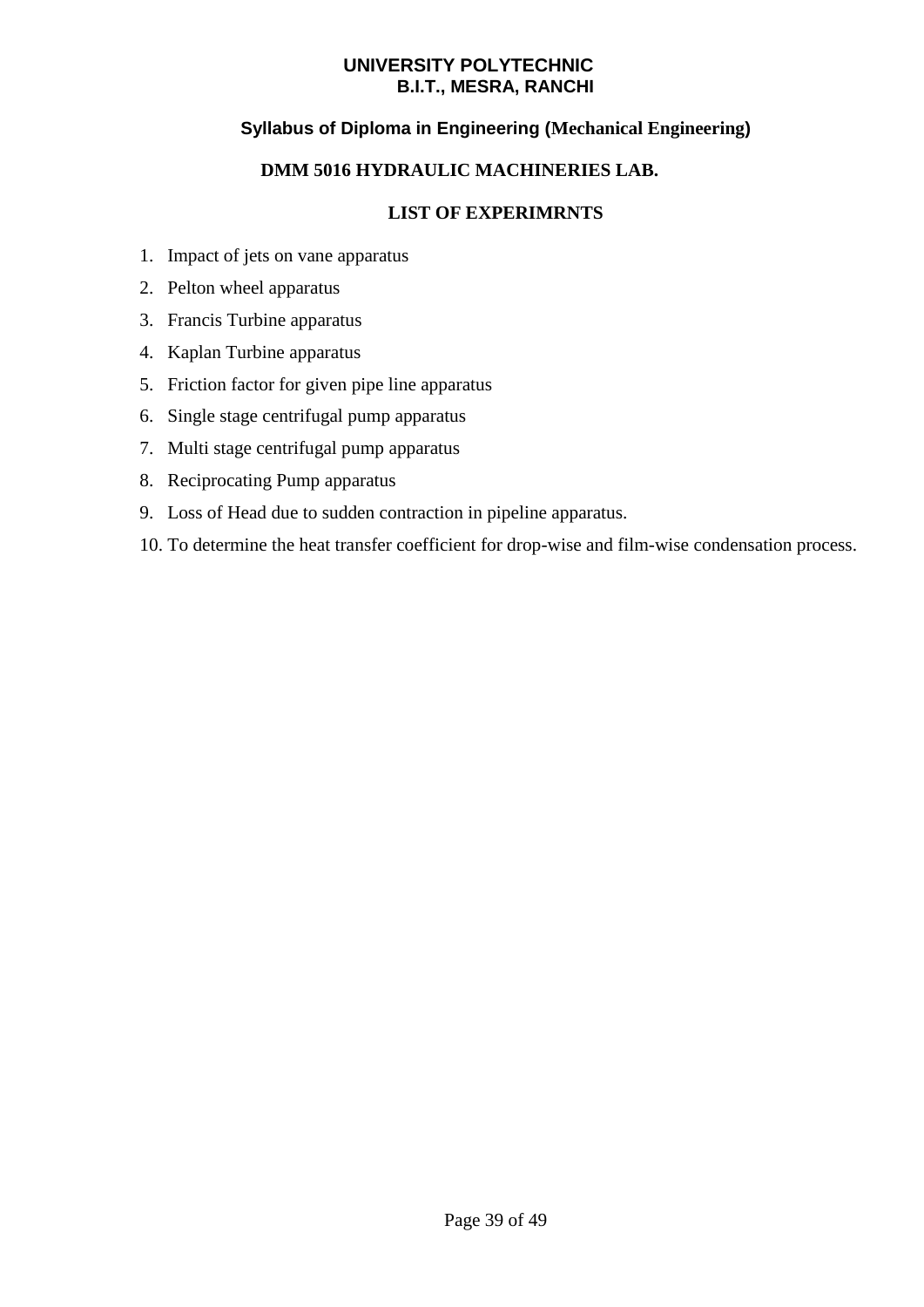#### **Syllabus of Diploma in Engineering (Mechanical Engineering)**

#### **DMM 5014 THEORY OF MACHINE LAB.**

- 1. To verify the relation of simple pendulum.
- 2. To verify the relation of compound pendulum and determine of the radius of Gyration.
- 3. To determine the radius of Gyration of given bar using bifilar suspension.
- 4. To study the torsional vibration single rotor system
- 5. To study the free vibration of two rotor system and to determine natural frequency(both theoretically and experimentally)
- 6. To study the gyroscopic effect of a rotating disc.
- 7. To study the static and dynamic balancing using rigid blocks.
- 8. To study the effect of whirling of shaft with:
	- a. both end fixed.
	- b. Both end supported
	- c. Fixed supported.
- 9. Study of cam-follower pair and to plot X-0 curve for different cam-follower pairs.
- 10. Balancing of masses in Machines fault-simulator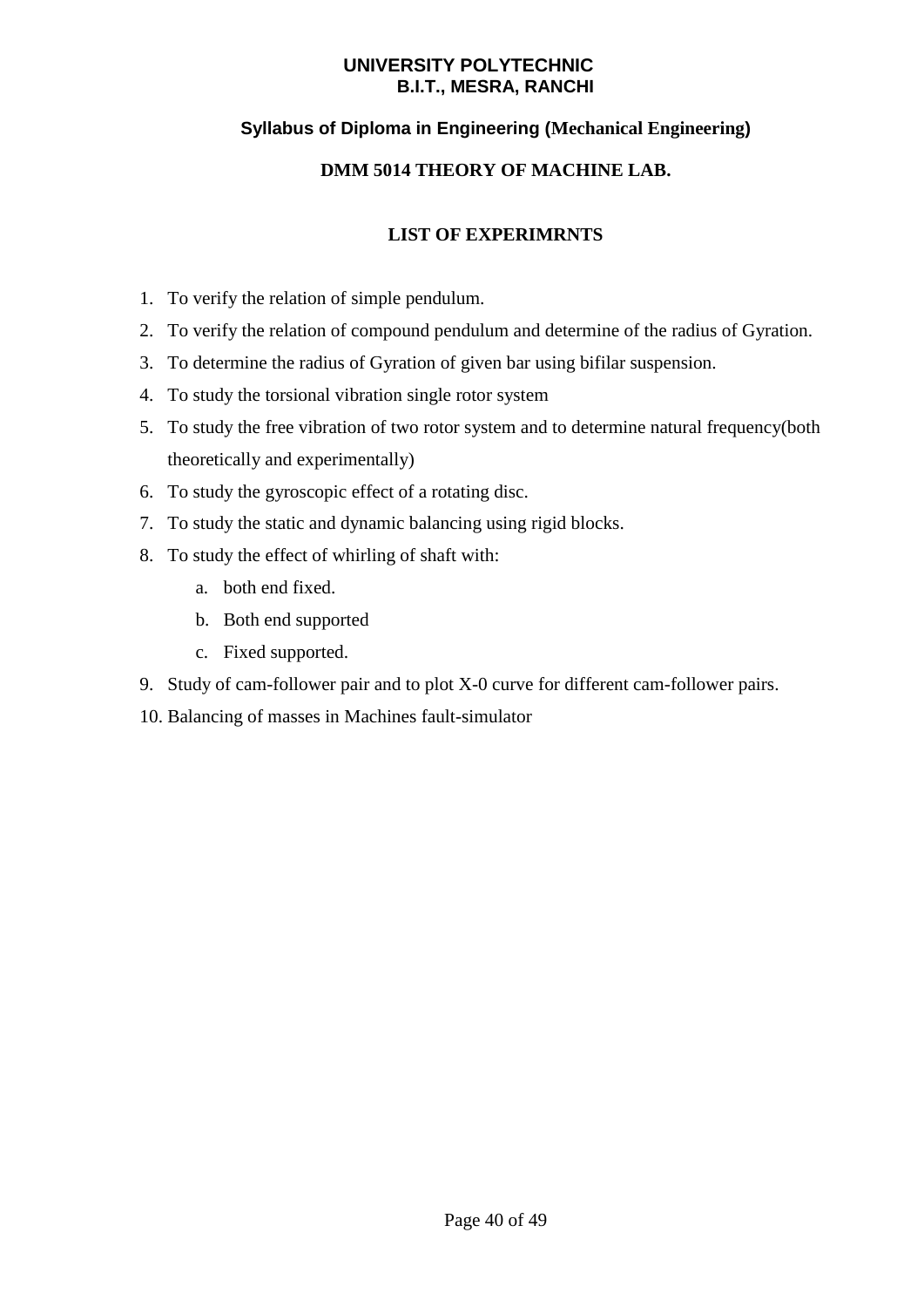**Syllabus of Diploma in Engineering (Mechanical Engineering)**

# **SYLLABUS**

## **SEMESTER-VI**

### **Diploma in Mechanical Engineering** (wef 2018 batch)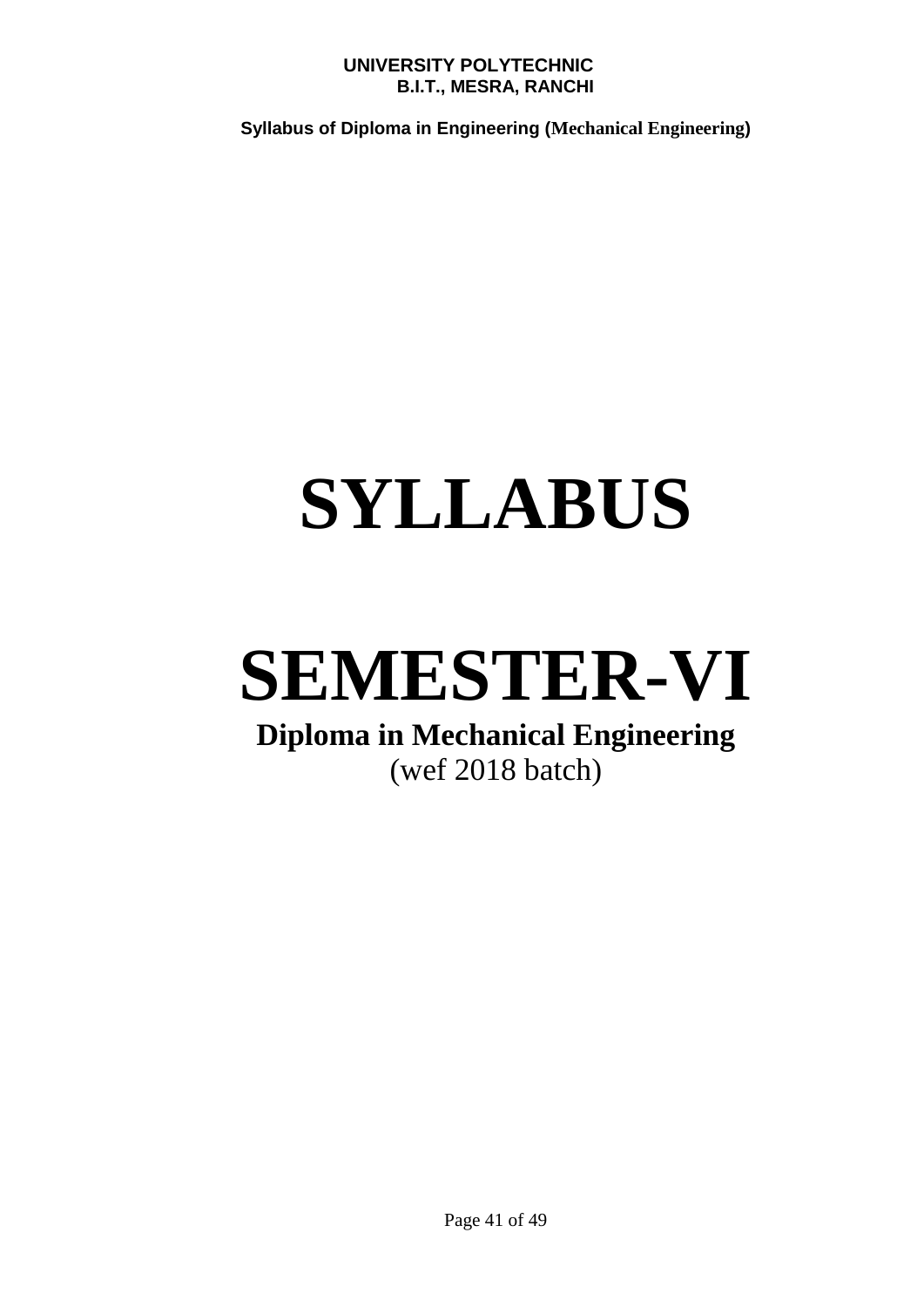#### **Syllabus of Diploma in Engineering (Mechanical Engineering)**

#### **COURSE STRUCTURE (W.E.F. 2018 Batch Students)** (Total Credits 25.0)

#### **Sixth Semester**

| <b>Subject Code</b>      | <b>Subject</b>                           | <b>Theory</b> | <b>Tutorial</b> | Lab.           | <b>Credit</b> |
|--------------------------|------------------------------------------|---------------|-----------------|----------------|---------------|
| <b>DMM 6101</b>          | Machine Design                           | 3             |                 | $\theta$       | 4             |
| <b>DMM 6107</b>          | Refrigeration and Air-conditioning       | 3             |                 | $\Omega$       | 4             |
| <b>DME 6107</b>          | <b>Operation Research</b>                | 3             |                 | $\Omega$       | 4             |
| <b>DME 6011</b>          | <b>Industrial Engineering</b>            | 3             | $\Omega$        | $\Omega$       | 3             |
| <b>DME 6023</b>          | <b>Quality Control</b>                   | 3             | $\theta$        | $\Omega$       | 3             |
|                          | Elective                                 | 3             | $\overline{0}$  | $\overline{0}$ | 3             |
|                          | Refrigeration and Air-conditioning       |               |                 |                |               |
| <b>DMM 6108</b>          | Lab.                                     | $\Omega$      | $\theta$        | 2              |               |
| <b>DMM 6012</b>          | Project-II                               | 0             | $\theta$        | 6              | 3             |
| <b>ELECTIVE(Any one)</b> |                                          |               |                 |                |               |
| <b>DMM 6017</b>          | <b>Energy Resources and Utilization</b>  | 3             | $\theta$        | $\Omega$       | 3             |
| <b>DMA 6001</b>          | <b>Numerical Technique</b>               | 3             | $\theta$        | $\Omega$       | 3             |
| <b>DMM 6110</b>          | <b>Non-Conventional Energy Resources</b> | 3             | 0               | $\Omega$       | 3             |
|                          | Periods per week                         | 18            | 3               | 8              |               |
|                          | <b>Total credits</b>                     |               |                 |                | 25            |
|                          | <b>Total periods per week</b>            |               |                 |                | 29            |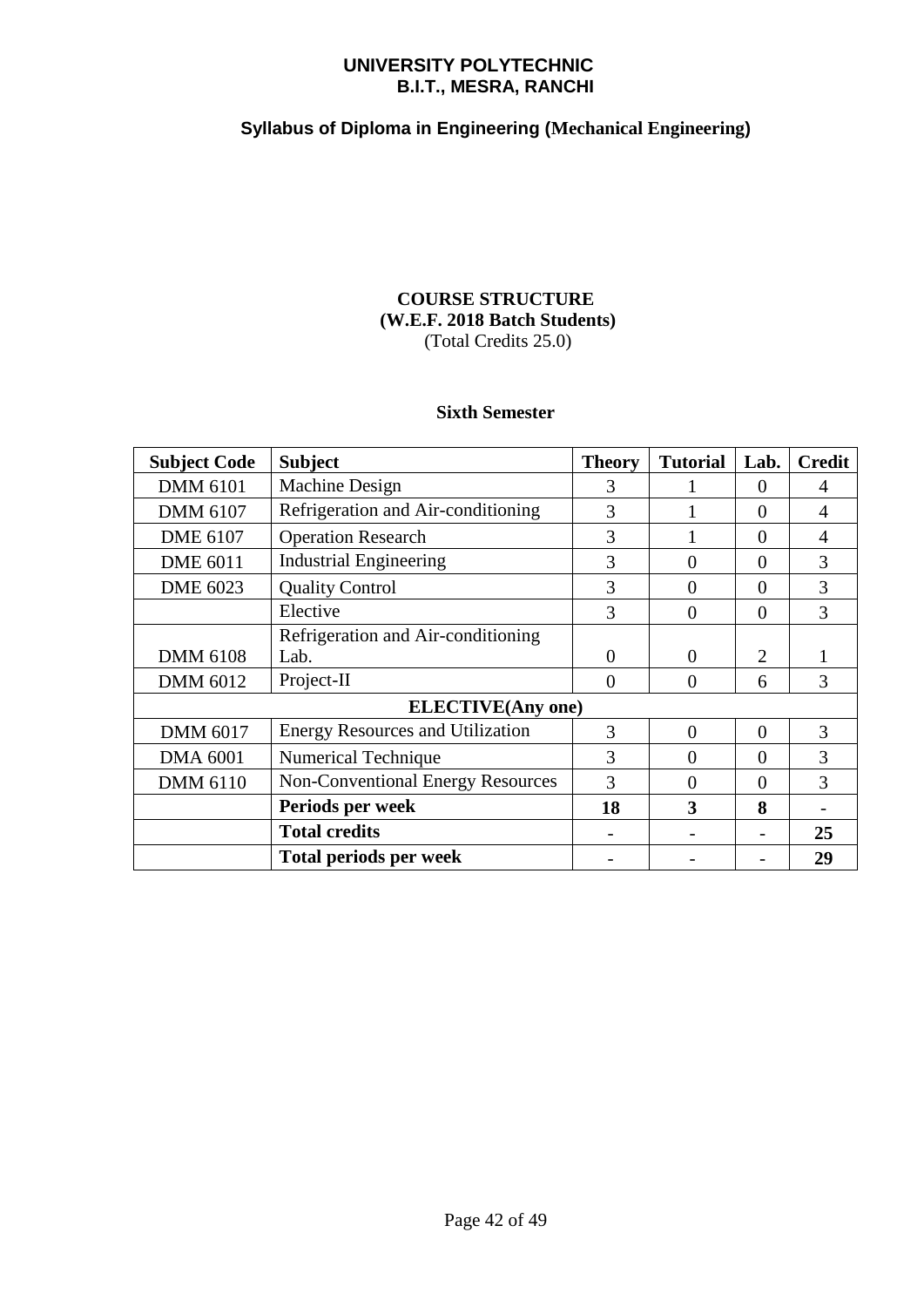#### **Syllabus of Diploma in Engineering (Mechanical Engineering)**

#### **DMM 6101 MACHINE DESIGN**

#### **OBJECTIVE:** The Student should be able to

1. To focus on understanding the concept of machines, mechanisms and their elements.

2 Understanding the various aspects of the materials selection on their characteristic properties

3. To focus on concept and preliminary phases of the design of any machine elements.

4. Design of various machine parts, wear and tear analysis, failure analysis, strength properties analysis.

5. Consideration of various design aspects on the behaviour of the material properties.

#### **Module-I:**

#### **Introduction to design**

Principles of Machine Design, standardization, types of loading, concept of different type of stresses, Fatigue, S- N curve, Endurance limit. Factor of safety and factor governing selection of factor of safety. Concept of stress concentration. Use of machine design data hand book

#### **Module-II:**

#### **Theory of elastic failure.**

Principal normal stress theory, maximum shear stress theory, Maximum distortion energy theory.

#### **Module-III:**

#### **Design of simple machine parts & Joints**

Cotter and Knuckle joints, Design of lever, Riveted and Welded Joints

#### **Module-IV:**

#### **Design of Shafts, keys, couplings, and Spur gear**

Types of Shaft, shaft material, Standard sizes, design of solid shaft using strength criteria design of line shaft supported between bearings with one or two pulleys in between them. Lewis equation for design of spur gear teeth, power transmission capacity of spur gears.

#### **Module-V:**

#### **Design of power screws and springs**

Thread Profiles used for Power screws, Torque required to overcome thread friction, self- locking Design of Screw Jack, Stresses in springs, Design of Helical (Tension and compression springs) and leaf springs.

#### **Text Books:**

| VB Bhandari | Design |
|-------------|--------|
|-------------|--------|

2. Khurmi and Gupta Design of Machine,

#### **Reference Books:**

- 1. Kataria S.K. Machine Design
- 

3. Shegley J.F. Mechanical Engineering Design

of Machine Elements,

#### **Hand Book:**

**1.** Hand book of Properties of Engineering Materials and Design Data far Machine Elements, Abdulla Shariff, Dhanpat Rai & Sons, New Delhi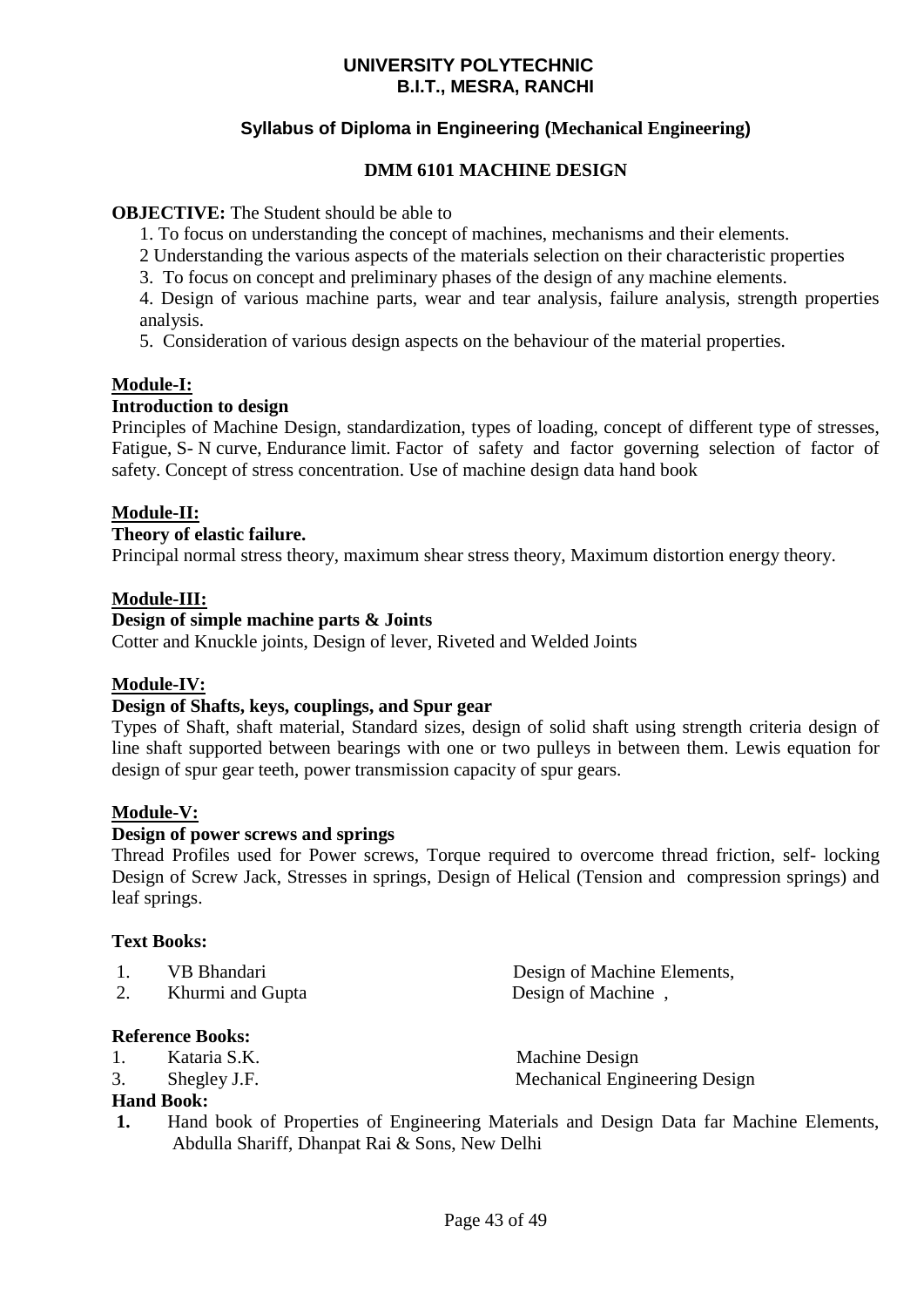#### **Syllabus of Diploma in Engineering (Mechanical Engineering)**

#### **DMM 6107 REFRIGERATION AND AIR-CONDITIONING**

#### **OBJECTIVE:** The Student should be able to

- 1. Understand vapour compression and vapour absorption system operation.
- 2. Analyse the refrigeration cycles and methods for improving performance.
- 3. Familiarize the components of refrigeration systems
- 4. Design air conditioning systems using cooling loads calculation.
- 5. Know the application of refrigeration and air-conditioning systems.

#### **Module-I:**

Definition of Refrigeration and Air-conditioning, Introduction and Basic concepts. Air-cycle Refrigeration, its application in air-craft refrigeration Evaporative cooling system, Boot strap cooling system, Regenerative cooling system, methods for improving COP-Multi stage and multiple Evaporator system- cascade system, COP comparison

#### **Module-II:**

Simple vapour compression Refrigeration systems, Compound vapour compression Refrigeration systems and its applications.

#### **Module-III:**

Vapour Absorption Refrigeration system and its applications. Thermo-electric Refrigeration systems, Steam jet Refrigeration system, comparison of absorption system with the vapour compression systems

#### **Module-IV:**

Function and classification of compressors, construction and working of reciprocating compressors, Work done and volumetric efficiency. Multi-stage compression and their advantages Centrifugal and Rotary Compressors.

#### **Module-V:**

Properties of Refrigerants and eco-friendly refrigerants. Low Temperature Refrigeration and its applications. Psychometric, Cooling load calculation and Air-conditioning, systems and accessories, Design of Air-conditioning systems, Cooling Towers & Cooling Ponds

#### **Text Books:**

- 1. A Text book of Refrigeration & Air-conditioning R.S. Khurmi & J.K. Gupta.
- 2. Refrigeration & Air-conditioning Arora & Domukndwar
- 3. Refrigeration & Air-conditioning C.P. Arora.

#### **Reference books**:

- 1. Refrigeration & Air-conditioning R.C. Jordan & G.B. Priester.
- 2. Refrigeration & Air-conditioning Manohar Prasad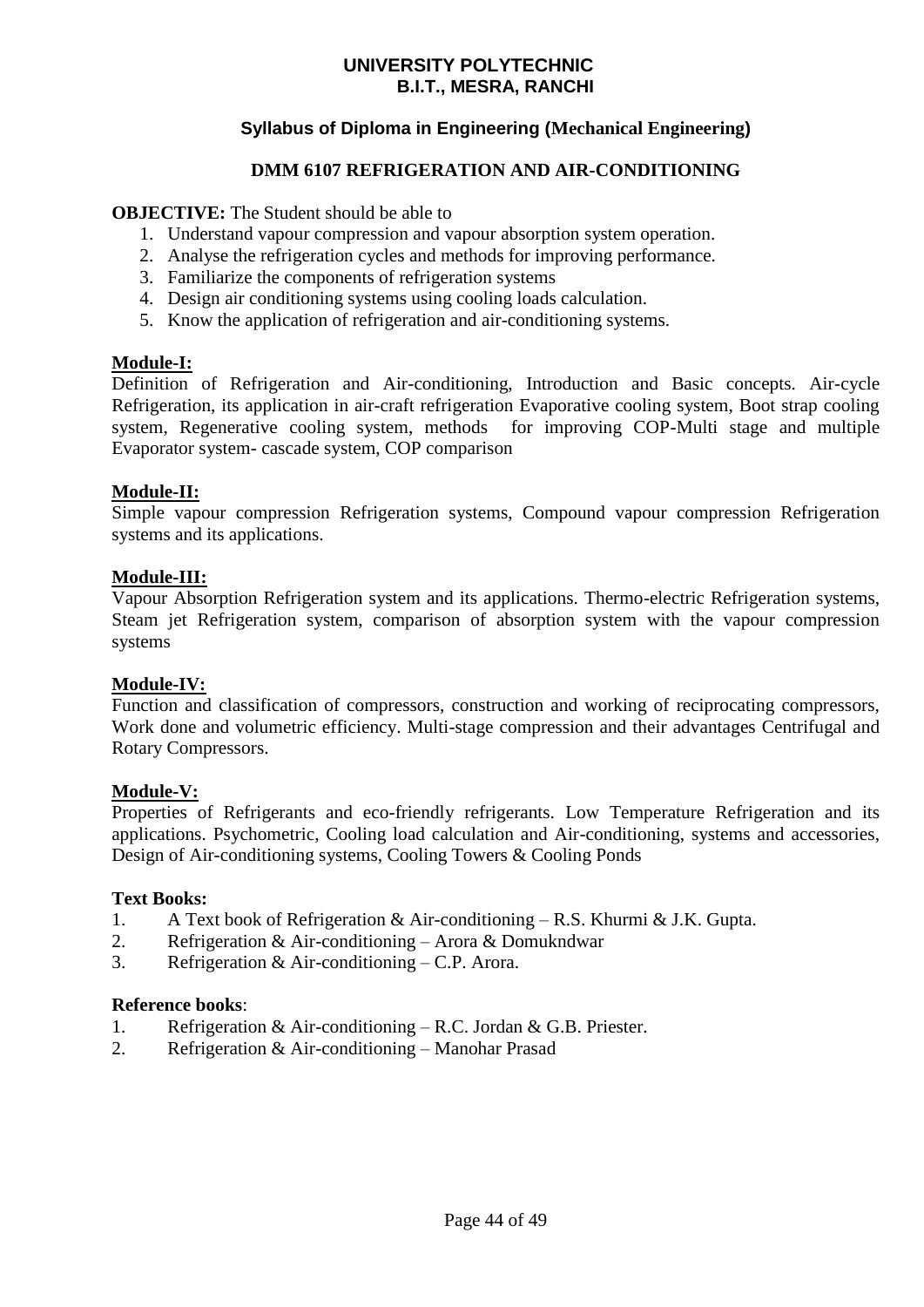#### **Syllabus of Diploma in Engineering (Mechanical Engineering)**

#### **DME 6107 OPERATIONAL RESEARCH**

#### **OBJECTIVE: -** Students will be able to

- 1. Develop the essential background in Operations Research.
- 2. Learn to use the LPP in different fields of engineering problems.
- 3. Learn to use Assignment and Transportation algorithms necessary for practical problems.
- 4. Acquire basic skills in PERT/CPM and Queuing Theory.
- 5. Learn to use Sequencing Problem and Inventory Models for managing practical engineering jobs.

#### **Module-I:**

#### **Operation Research:**

An overview, Organ and Development of OR, Nature and Features of OR, Modelling in OR, General Solution Methods for OR models, Scientific method in OR, Methodology of OR, Application, Opportunities and Shortcomings of OR.

#### **Module-II:**

#### **Linear Programming Problem**

Introduction, Mathematical Formulation of the Problem, Graphical Solution Method, Some Exceptional Cases.

General LPP, Canonical and Standard forms of LPP.

Simplex Method: Introduction, Fundamental properties of solutions, the Computational Procedure, Use of Artificial variables.

#### **Module-III:**

#### **Assignment Problem, Transportation Problem**

The transportation problem, Formulation of Transportation Problem, Initial Feasible Solution Methods, Optimality Test, Degeneracy in TP.

Assignment Problem, Balanced Assignment Problems, Hungerian Method.

#### **Module-IV:**

#### **PERT/CPM and Queuing Theory**

Network representation, Critical path (CPM) computations and PERT networks. Queuing Models: The M/M/1/FIFO queuing systems.

#### **Module-V:**

#### **Sequencing Problem and Inventory Models**

Sequencing Problem, Processing of n Jobs Through Two Machines and m Machines, Graphical Method of Two Jobs m Machines Problem. Deterministic Inventory Models: EOQ Model and EOQ Cost Model. Sensitivity Analysis

#### **Text Book**

.

Kanti Swarup, P.K. Gupta, Man Mohan, "Operations Research", Sultan Chand & Sons, 2001

#### **Reference Books**

- 1. Hillier & Lieberman, "Operations Research", TMH
- 2. Sharma, J.K., "Operations Research-Theory and Applications", 4<sup>th</sup> Ed. Macmillan India, 2009.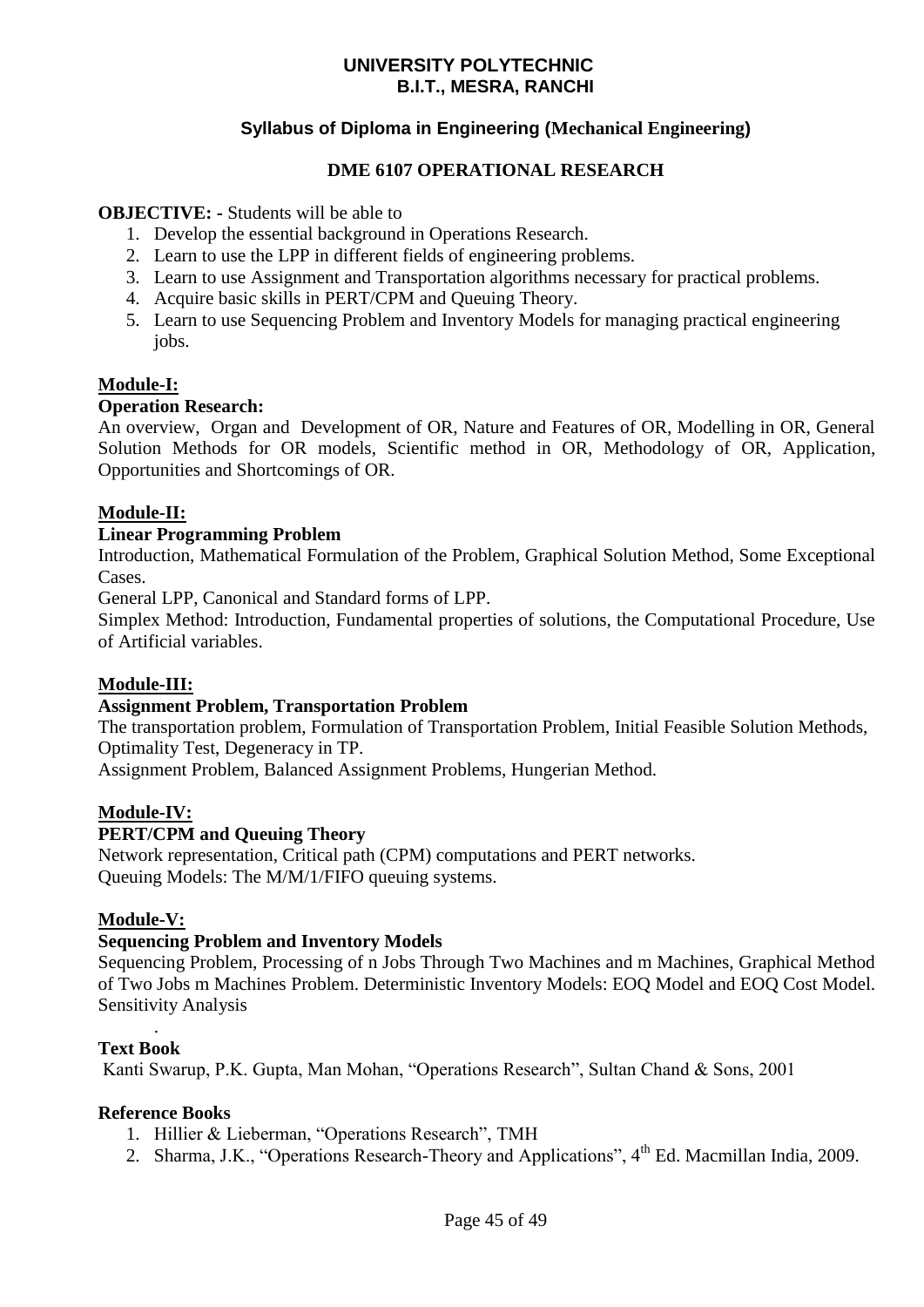#### **Syllabus of Diploma in Engineering (Mechanical Engineering)**

#### **DME 6011 INDUSTRIAL ENGINEERING**

#### **OBJECTIVE:** The student will be able to

- 1. Understand importance of productivity, factors affecting productivity and forecasting.
- 2. Find the break-even point for manufacturing a product.
- 3. Prepare or modify layout of production system.
- 4. Find the economic order quantity for given situation.

5. Using techniques of work measurement and method study should be able to improve the existing manufacturing method.

#### **Module –I:**

#### **Production Functions and Forecasting**

Concept, Types and Management of production systems, Predicting markets for products, components of demands, time series forecasting methods (moving average, exponentially weighted moving average, Delphi, market survey and historical and life cycle analysis.

#### **Module-II:**

#### **Facility Layout and Engineering Economy**

Process charts, line and product layout, functional process lay out, group layout, balancing technique, Concept of replacement and depreciation, Break even analysis, overhead, fixed and variable cost.

#### **Module –III:**

#### **Inventory Control**

System inventories, EOQ, buffer stock, reorder point, fixed reorder quantity system, periodic reorder system, ABC analysis, Material requirement planning.

#### **Module –IV:**

#### **Concept of JIT, Lean Manufacturing & Group Technology**

Production wastages and its control, Concept, classification and coding of parts, coding system, OPTIZ coding system and its application.

#### **Module –V:**

#### **Work study**

Conceptual frame work of Method Study, Micro-motion study and work measurement, Principle of Motion Economy, Work sampling.

#### **Books Recommended:**

- 1. Industrial Engg. & Management O. P. Khanna
- 2. Production & Operation Management S. N. Chary
- 3. Production & Operation Management Ronald, S. Ebert
- 4. Production & Operation Management S. K Sharma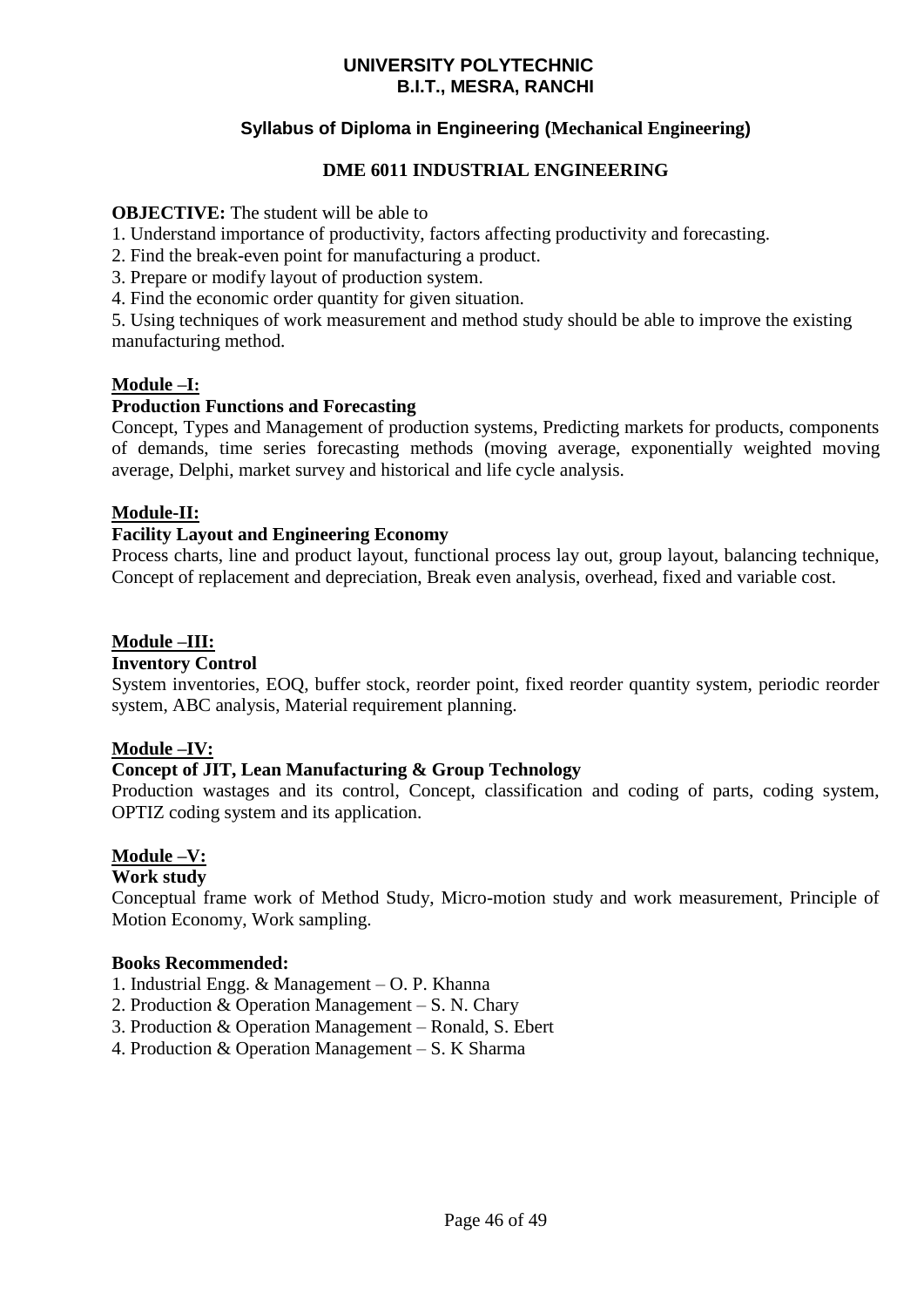#### **Syllabus of Diploma in Engineering (Mechanical Engineering)**

#### **DME 6023 QUALITY CONTROL**

#### **OBJECTIVE:** Students will be able to

- 1. Understand the terms like quality, quality control, inspection, value of quality, cost of quality.
- 2. Know about reliability and statistical quality control.
- 3. Construct and draw control charts.
- 4. Understand different sampling methods and draw OC curve.
- **5.** Understand ISO certification procedure and quality system.

#### **Module –I:**

#### **Concept of Quality**

Definition of quality cost of quality, value of quality. Quality control, objectives of quality control, quality control and inspection.

#### **Module –II:**

#### **Statistical concepts and Reliability**

Definition of probability, laws of probability. Normal and Binomial probability distributions. Statistical Quality Control, Definition of reliability, basic concept. Failure patterns for complex product, designing for reliability, System reliability.

#### **Module –III:**

#### **Control Charts for Variables and Attributes**

Introduction, objectives, theories of control charts for averages, ranges, standard deviations. Process capability study, Fraction defectives and number of defects. Interpretation of control charts.

#### **Module –IV:**

#### **Acceptance Sampling by attributes**

Concepts of acceptance sampling, advantages and limitations, sampling methods, single, double andmultiple sampling plants .operating characteristic curves.

#### **Module –V:**

#### **Total Quality Management and ISO 9000 Quality System**

Concept of Total Quality management, Principle objectives of TQM, History of ISO: 9000, ISO: 9000 series in general, benefits by becoming an ISO: 9000 company, steps to registration, India and ISO: 9000.

#### **Text Books:**

- 1. Statistical Quality Control M.Mahahian
- 
- 2. Quality Planning and Analysis J.M .Juran & Frank M Gryna

- **Reference Books:**
- 1. Statistical Quality Control by Eugune L.Grant & Richard S Leaven worth
- 2. Total Quality Management by John M Kelly
- 3. TQM by R.P. Mohanty & R.R. Lakhe.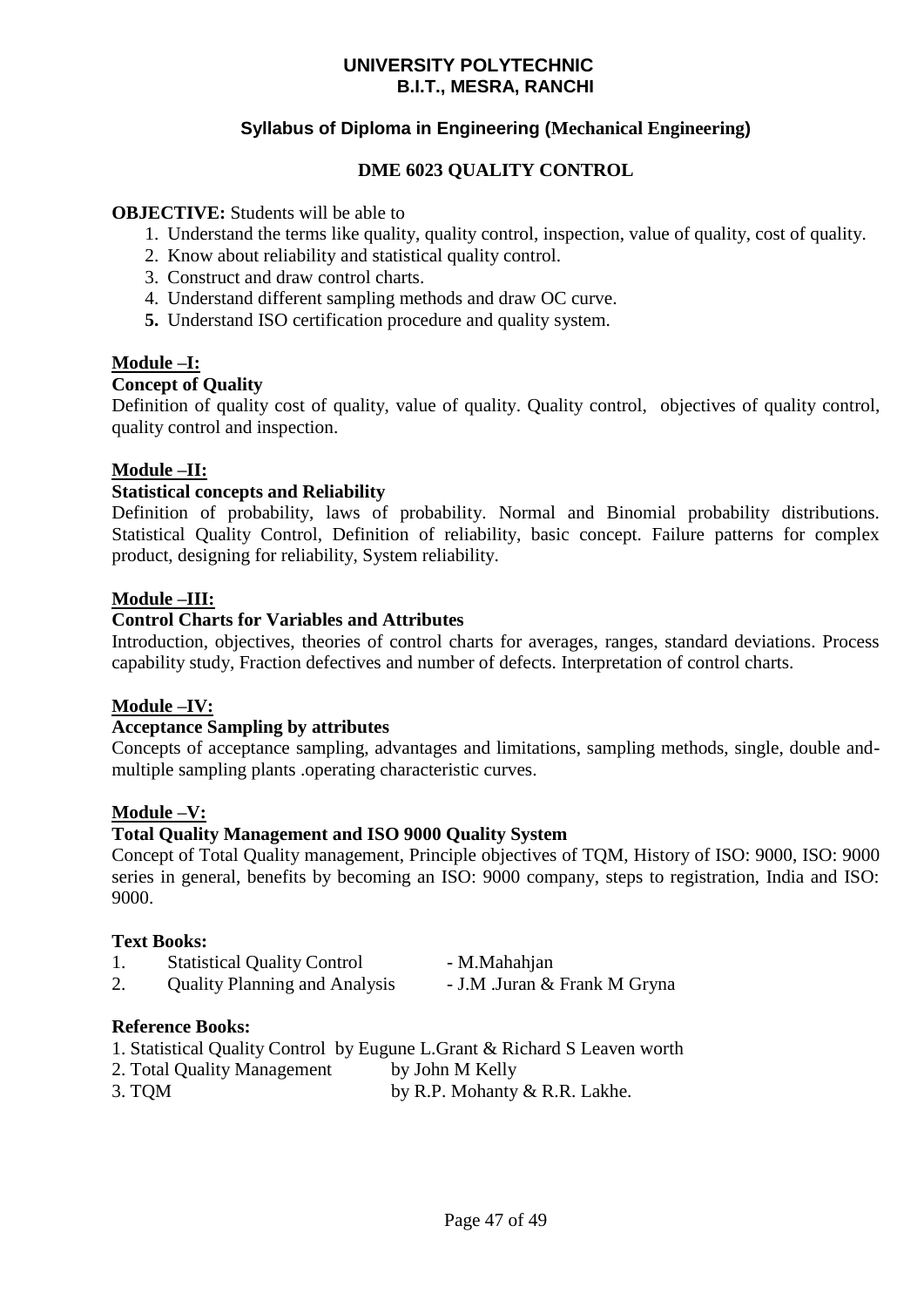#### **Syllabus of Diploma in Engineering (Mechanical Engineering)**

#### **DMM 6108 REFRIGERATION AND AIR-CONDITIONING LAB.**

#### **LIST OF EXPERIMRNTS**

- 1. To study different types of tool used in Refrigeration and air Conditioning.
- 2. Study of House hold/Domestic Refrigerator.
- 3. Study of Leak Detection and charging Procedure for refrigerant.
- 4. Study of Refrigeration controls used in refrigeration and air conditioning.
- 5. To study Heat Pump and calculate it's COP.
- 6. To study ice Manufacturing plant and calculate its COP.
- 7. To demonstrate vapour compression cycle and to calculate theoretical and actual COP.
- 8. To study Air conditioning system and calculate COP Of air conditioning system with the help of P-H Chart.
- 9. To study and calculate and capacity and COP of vapour absorption Refrigeration (VAR) system.

#### **10. To study and calculate capacity and COP of vapour compression refrigeration (VCR) systems.**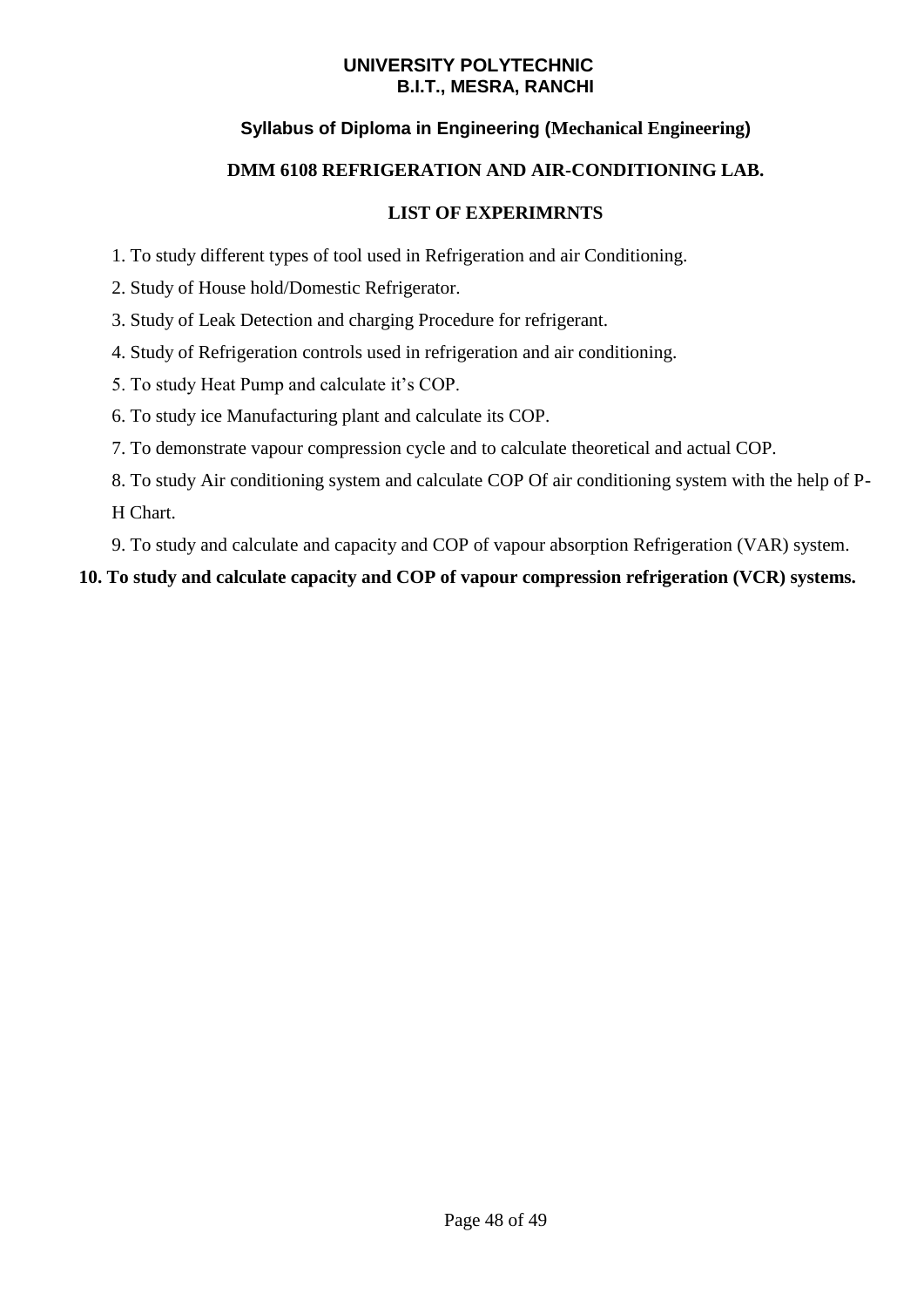#### **Syllabus of Diploma in Engineering (Mechanical Engineering)**

#### **DMM 6017 ENERGY RESOURCES AND UTILIZATION**

#### **OBJECTIVE**

Students should be able to:

- 1. Develop awareness for effective utilization of alternative energy sources.
- 2. Identify different components of solar energy and wind energy devices.
- 3. Identify and analyze biomass plant
- 4. Identify and apply energy conservation techniques for commonly used power absorbing and Generating devices
- 5. Apply principles of energy conservation and energy management techniques

#### **Module-I:**

#### **Solar and Wind Power**

Introduction to energy sources, major sources of energy: renewable and non-renewable, principle of conversion of solar energy into heat and electricity, solar radiations at earth's surface geometry declination, hour angle, altitude angle, incident angle, zenith angle, solar azimuth angle applications of solar energy: - construction and working of typical flat plate collector and solar concentrating collectors and their applications, advantages and limitations, basic principle of wind energy conversion, available wind power formulation, power coefficient, maximum power, main considerations in selecting a site for wind mills, limitations of wind energy conversion, classification of wind mills, construction and working of horizontal and vertical axis wind mills.

#### **Module-II:**

#### **Energy from Biomass**

Common species recommended for biomass. Methods for obtaining energy from biomass, Thermal classification of biomass, Gasified, Fixed bed and fluidized, Application of gasifier, Biodiesel production and application. Agriculture waste as a biomass, Biomass digester, Comparison of Biomass with conventional fuels, Fuel cell list of fuel cells

#### **Module-III:**

#### **Energy Conservation & Management**

Global and Indian energy market, energy scenario in various sectors and Indian economy, need and importance of energy conservation and management, concept of payback period, return on investment (roi), life cycle cost, sankey diagrams, specific energy consumption.

#### **Module-IV:**

#### **Energy Conservation Techniques**

Distribution of energy consumption, Principles of energy conservation, Energy audit, Types of audit, Methods of energy conservation, Cogeneration and its application, Combined cycle system, Concept of energy management. Study of different energy management techniques like - Analysis of input, Reuse and recycling of waste

#### **Module-V: Economic approach of Energy Conservation**

Costing of utilities like steam, compressed air, electricity and water, Ways of improving boiler efficiency, Thermal insulation, Critical thickness of insulation, Waste heat recovery systems, their applications, criteria for installing. An introductory approach of energy conservation in compressed air.

#### **Text & Reference BookS:**

Khan B.H., Non- conventional energy Rai G. D., Non- conventional energy Ray D. A., Industrial energy conservation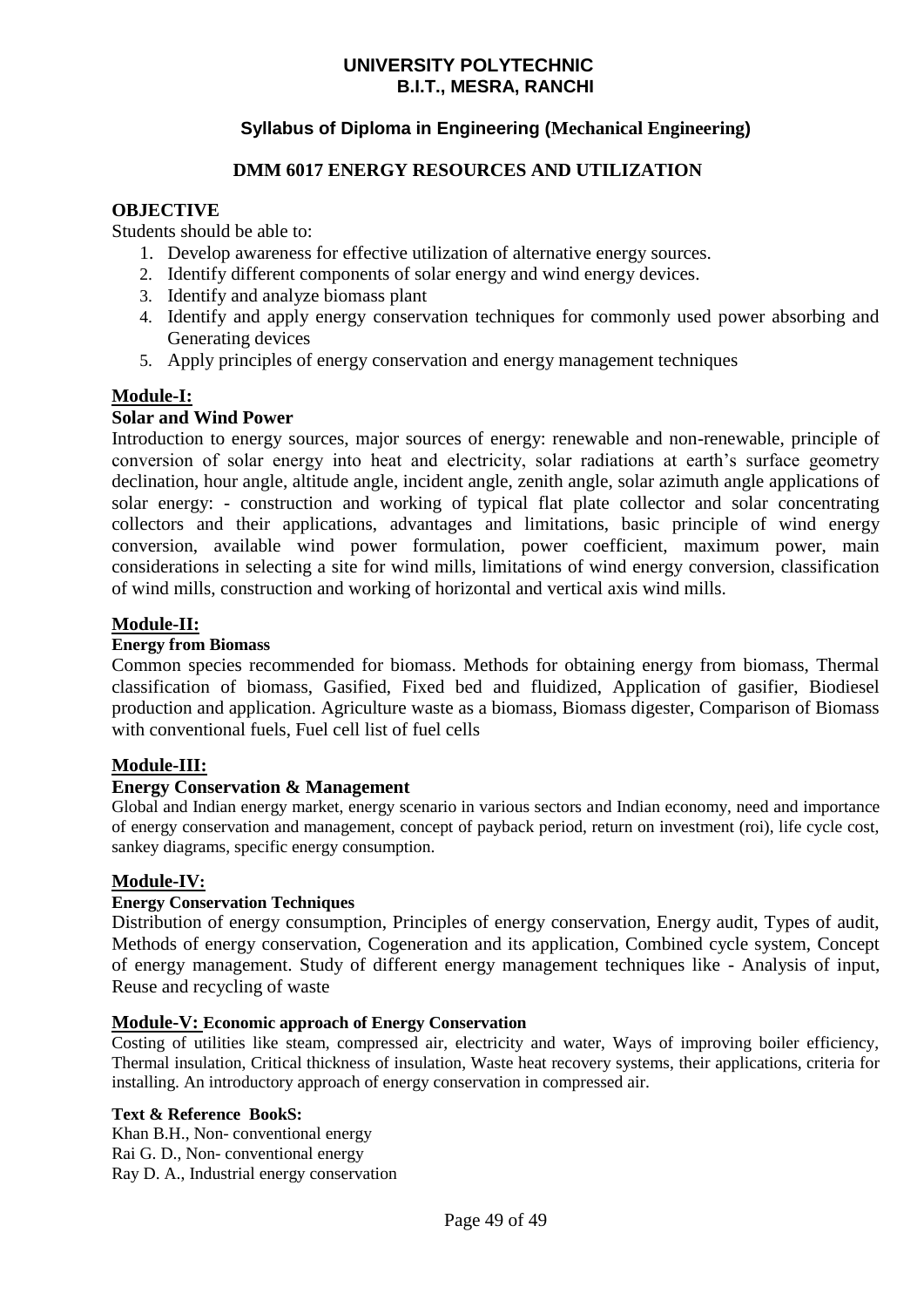#### **Syllabus of Diploma in Engineering (Mechanical Engineering)**

#### **DMA 6001 NUMERICAL TECHNIQUE**

#### **OBJECTIVE:** Students will be able to

- 1. Understand the importance of Error Analysis in Numerical Analysis.
- 2. Realize the applications of numerical methods in solving Algebraic and Transcendental Equations.
- 3. Learn to use Interpolation Techniques and apply it to solve Numerical Differentiation and Integration problems.
- 4. Solve systems of linear equations numerically.
- 5. Use and learn basic numerical techniques necessary for solving ODEs

#### **Module-I:**

#### **Error and Solution of Algebraic and Transcendental Equations**

Errors and Their Computations, A General Error Formula, Errors in Series Approximations. The Bisection Method, Method of False Position, The Iteration Method, Newton-Raphson Method.

#### **Module-II:**

**Finite Differences**- Forward Differences, Backward Differences, Central Differences, Symbolic Relations and Separation of Symbols, Newton's Formula for Interpolation. Interpolation with Unevenly Spaced Points- Lagrange's Interpolation Formula, Divided Differences and Their Properties.

#### **Module-III:**

#### **Numerical differentiation and Integration**

 Numerical Differentiation. Numerical Integration- Trapezoidal Rule, Simpson's 1/3- Rule, Simpson's 3/8- Rules, Romberg Integration, Weddle's rule.

#### **Module-IV:**

#### **Numerical solution of linear system of equations**

 Direct method- Gauss elimination, Gauss-Jordan, LU decomposition methods. Iterative methods- Gauss- Jacobi & Gauss Seidel methods.

#### **Module-V:**

#### **Numerical solution ordinary differential equations**

 Solution by Taylor's Series, Picard's Method, Euler's Method, Modified Euler's Method, Runge- Kutta Methods of  $2^{nd}$  &  $4^{th}$  order.

#### **Text Book**

1. Grewal and Grewal, "Numerical Methods", Khanna Publishers, 2005.

#### **Reference Books**

- 1. Sastry, S.S., "Introductory Methods of Numerical Analysis", PHI, 2005.
- 2. Vedamurthy, V.N. and Iyengar N. Ch. S.N., "Numerical Methods", Vikas Publishing House Pvt. Ltd., 2005.
- 3. Mollah, S.A., "Numerical Analysis and Computational Procedures". Books and Allied (P) Ltd, 2005.